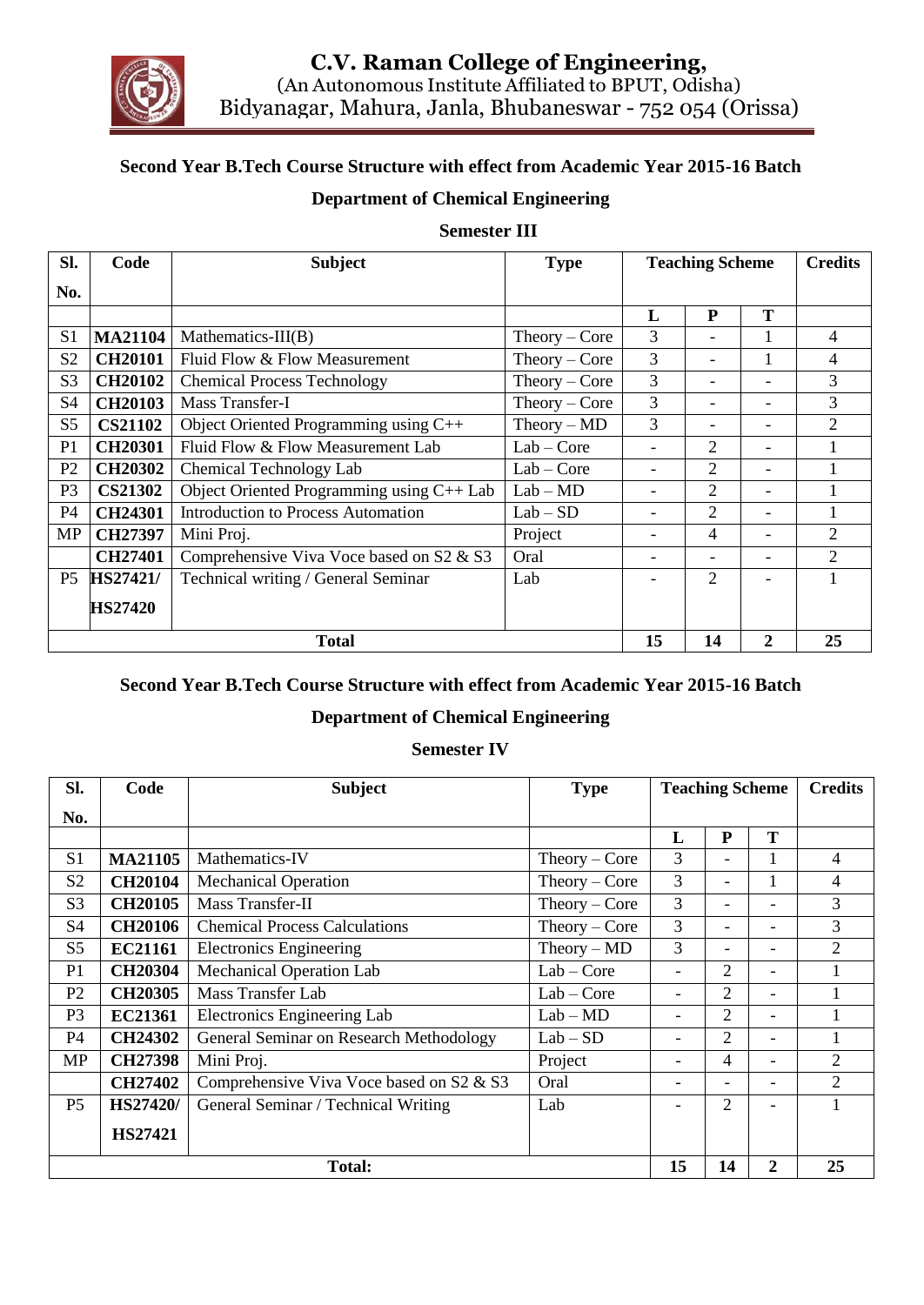

## **MA21104: Mathematics–III (B) [3-0-0]**

#### **Credits:** 04 **Teaching Scheme:** Theory 03 Hrs / Week

**Prerequisites**: Elementary idea of Sets, Functions, Trigonometry, Two–dimensional coordinate Geometry, Fundamentals of differential and integral calculus, Ordinary Differential Equations.

#### **Objectives:**

1. To empower the students with skills to model and solve partial differential equations with comparative ease.

2. To make students aware of Complex Analysis and its applications.

#### **Course Outcomes:**

#### **After the completion of the course, the students will be able to**:

**CO1.** Enlighten with the ideas and methods of solving different first and second order partial differential equations.

**CO2.** Solve various applied problems of partial differential equations such as Wave Equations, Heat Equations, Steady State Heat Equations and Laplace's Equations etc. by separation of variables.

**CO3.** Find out the roots of complex equations, can say whether a function of complex variable is analytic, can represent a function of complex variables by its power series, and integrate.

#### **Course Details:**

#### **Unit 1: Partial Differential Equations (08 Hrs)**

**U1.1.** Introduction to Partial Differential Equations. Partial differential equation of first order, Linear partial differential equation (Lagrange's' Method), Non-linear partial differential equation, Charpit's Method, Homogenous and non-homogeneous partial differential equation with constant co-efficient, Cauchy type differential Equations.

**U1.2.** Self Study Topics: Finding integral surface of the differential equations.

#### **Unit 2: Some More Techniques to Solve PDEs (08 Hrs)**

**U2.1.** Non – Linear Partial Differential Equations of Second Order [Monge's Method], Solution of Second Order PDE, Some Miscellaneous Cases, Solutions of Partial Differential Equations by Separation of Variables, Solution of Parabolic, Hyperbolic Partial Differential Equations.

**U2.2.** Self Study Topics: Solutions of PDE by Applying Laplace's Transforms.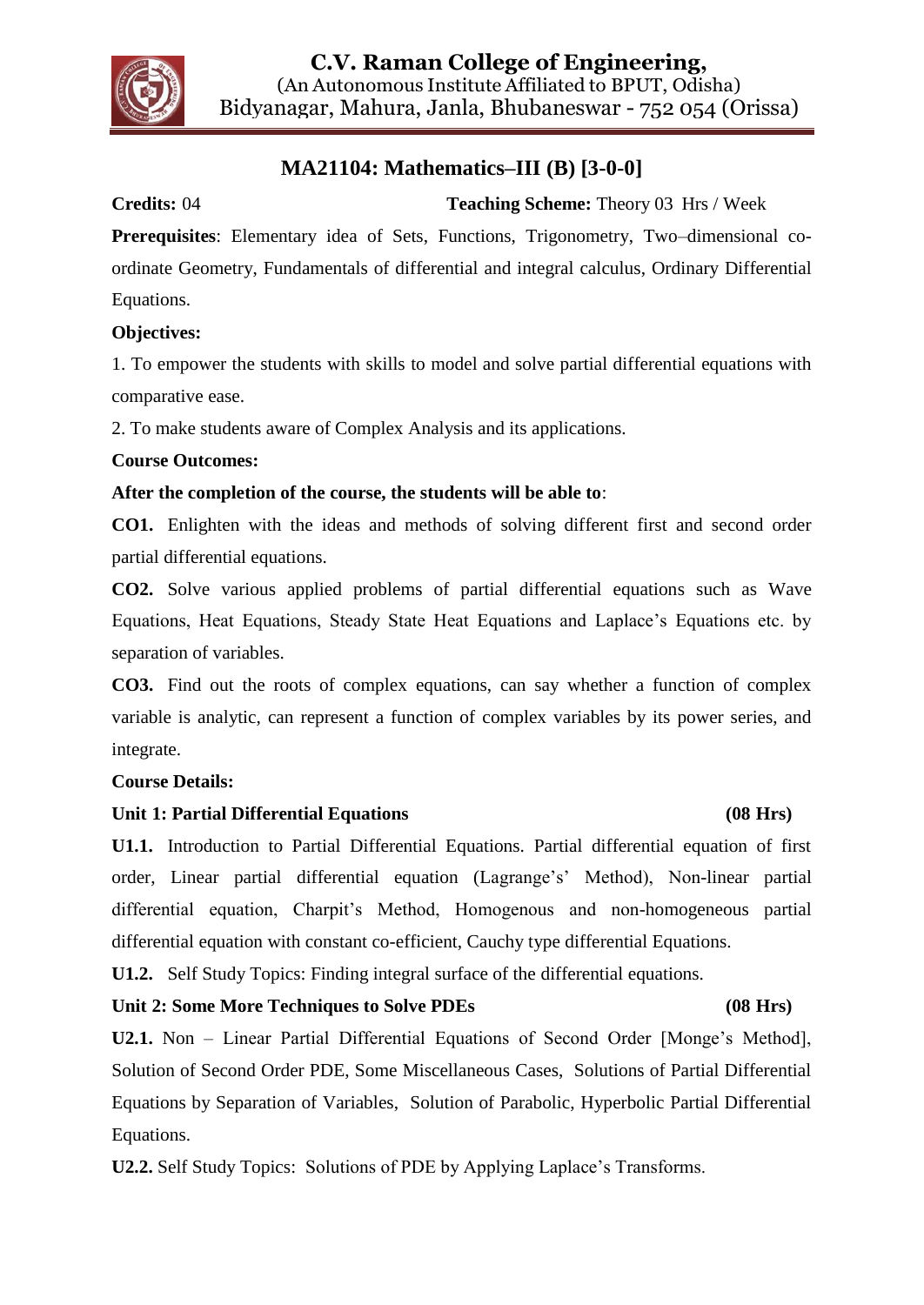# **C.V. Raman College of Engineering,**

(An Autonomous Institute Affiliated to BPUT, Odisha) Bidyanagar, Mahura, Janla, Bhubaneswar - 752 054 (Orissa)

### **Unit 3: Wave, Heat, and Laplace's Equations (08 Hrs)**

**U3.1.** One and two dimensional wave equations and their solutions, one and two dimensional heat equations and their solutions, D'Alembert's Solution of Wave Equation, Solutions of Laplace's Equations in Cartesian, Polar Forms, cylindrical and spherical polar forms.

**U3.2.** Self Study Topics: Transmission line Equations.

## **Unit 4**: **Complex Analytic Function and Conformal Mapping (08 Hrs)**

**U4.1.** Complex Numbers, Complex Plane, Polar form of Complex Numbers, Powers and Roots, Analytic function, Cauchy-Riemann equations, Laplace equation, Complex Exponential, Trigonometric, Hyperbolic, and Logarithmic Functions, conformal Mapping and Linear Fractional Transformations.

**U4.2.** Self Study Topics: Riemann Surfaces.

#### **Unit 5: Complex Integration and Power Series (08 Hrs)**

**U5.1.** Complex integration: Line integral in the complex plane, Cauchy's integral theorem, Cauchy's integral formula, Derivatives of analytic functions. Taylor Series, Laurent's series, Singularities and zeros, Residue integration method.

**U5.2.** Self Study Topics: Complex Analysis Applied to Problems of Heat and Fluid flow.

Note: Five assignments to be given to the students for self study comprising of one assignment from each unit.

### **Text Books:**

- T1. Advanced Engineering Mathematics, Erwin Kreyszig, John Willy and Sons, 8<sup>th</sup> Edition, 1999. Chapters: 11(11.2 - 11.5, 11.9, 11.11), 12(12.1 – 12.8), 13(13.1 – 13.4), 14(14.1-  $14.4$ ),  $15(15.1 - 15.4)$ .
- T2.Higher Engineering Mathematics, B.V. Ramanna, Tata McGraw-Hill Publishing Company Limited, New Delhi,  $1<sup>st</sup>$  Reprint, 2007. Chapters:  $18(18.1 - 18.8)$ .

### **Reference Books:**

- R1. Engineering Mathematics, S. Pal and S.C. Bhunia Oxford Publishers, 1<sup>st</sup> Edition, 2014.
- R2. Higher Engineering Mathematics, B. S. Grewal, Khanna Publishers,  $43<sup>rd</sup>$  Edition, 2014.
- R3. Advanced Engineering Mathematics. Jain and Iyangar, Narosa Publishing House, 4<sup>th</sup>, 2014 (Reprint).
- R4. Advanced Engineering Mathematics. P. V. O'Neil, CENGAGE Learning, 7<sup>th</sup> Edition, 2012.

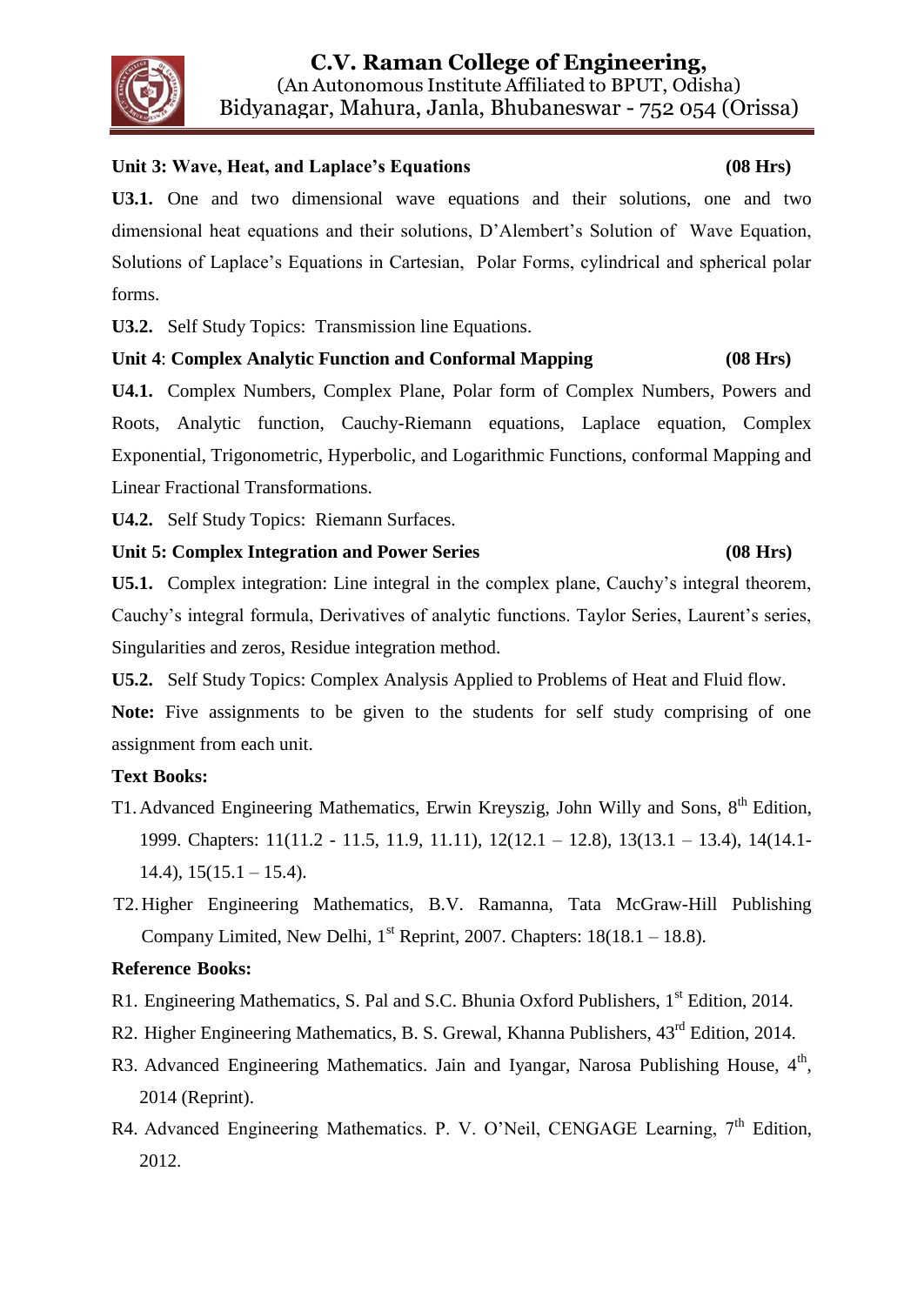

- R5. Fundamental of Complex Analysis, E.B. Saff, A. D. Snider, Third Edition, Pearson Education, New Delhi, 2008.
- R6. A Course on Ordinary and Partial Differential Equations, J. Sinha Roy and S. Padhy, Kalyani Publishers, Fourth Edition, 2014.

## **MA21104: Mathematics–III (B) [0-0-1]**

**Teaching Scheme:** Tutorial 01 Hr / Week

**Prerequisites**: Elementary idea of Sets, Functions, Trigonometry, Two –dimensional coordinate Geometry, Fundamentals of differential and integral calculus of 10+2 standard

#### **Objectives:**

**1.** To empower the students with skills to model and solve partial differential equations with comparative ease.

**2.** To make students aware of Complex Analysis and its applications.

#### **List of Contents:**

- **Tutorial No. 1:** Problem solving involving Formation of PDEs and Solving Linear PDE by Lagrange's Method.
- **Tutorial No. 2:** Problem solving involving Non-linear PDE by Charpit's Method.

**Tutorial No. 3:** Problem solving involving Linear PDE.

**Tutorial No. 4:** Problem solving involving One Dimensional Wave Equation.

**Tutorial No. 5:** Problem solving involving Heat Equation.

**Tutorial No. 6:** Problem solving Involving Laplace's Equation.

**Tutorial No.7:** Problem solving involving Complex Analytic functions and Cauchy-Rieman Equations.

**Tutorial No. 8:** Problem solving involving Conformal Mapping.

**Tutorial No.9:** Problem solving involving Complex Exponential, Trigonometric, Hyperbolic and Logarithmic Functions.

**Tutorial No. 10:** Some problems for practice involving Complex Integration.

**Tutorial No. 11:** Some problems for practice on Taylor and Laurent Series.

**Tutorial No. 12:** Some problems for practice on Residue Integration Method.

#### **Text Books:**

T1. Advanced Engineering Mathematics, Erwin Kreyszig, John Willy and Sons, 8<sup>th</sup> Edition, 1999. Chapters: 11(11.2 - 11.5, 11.9, 11.11), 12(12.1 – 12.8), 13(13.1 – 13.4), 14(14.1-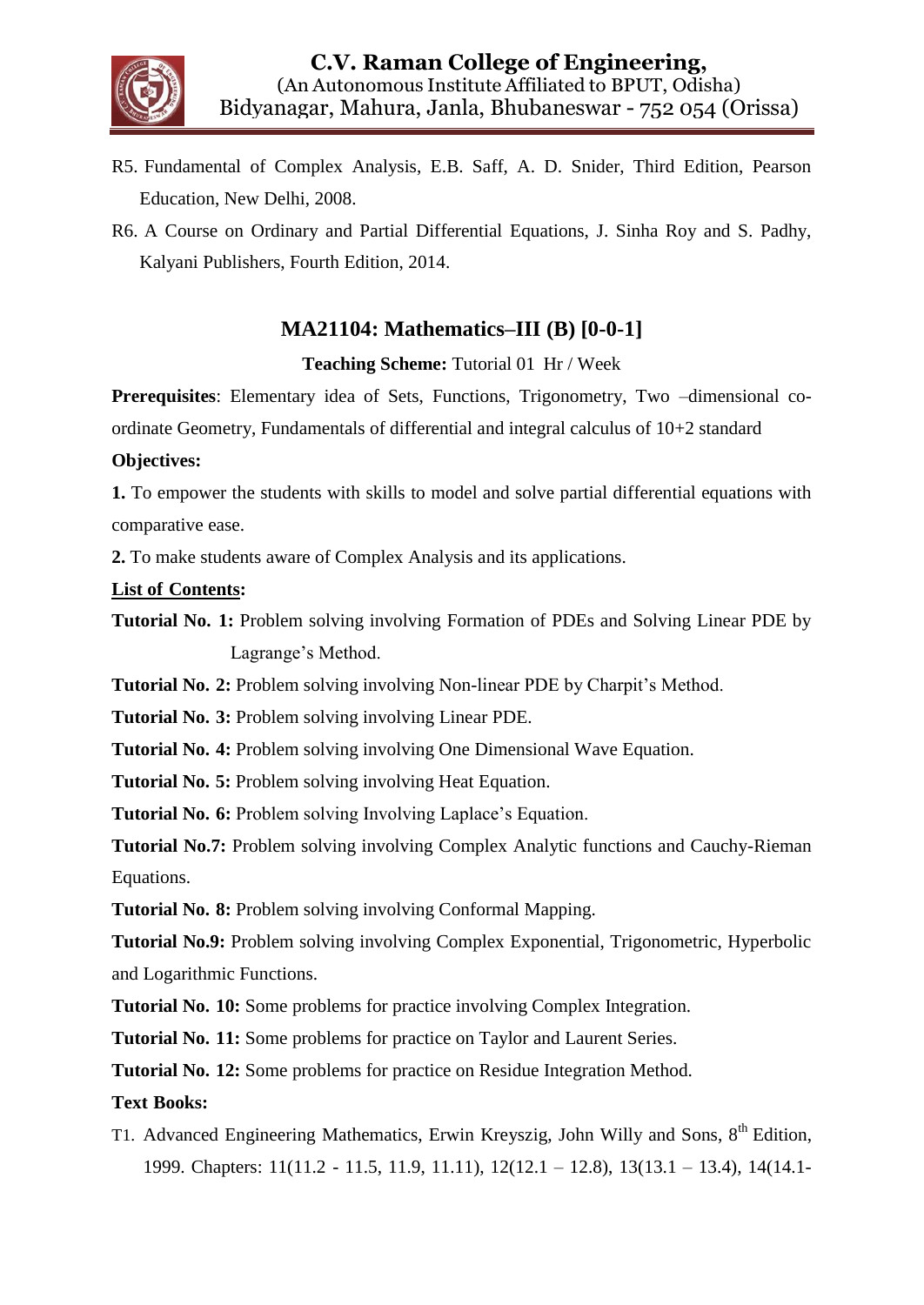

 $14.4$ ),  $15(15.1 - 15.4)$ .

T2. Higher Engineering Mathematics, B. V. Ramanna, Tata McGraw-Hill Publishing Company Limited, New Delhi,  $1<sup>st</sup>$  Reprint, 2007. Chapters:  $18(18.1 - 18.8)$ .

#### **Reference Books:**

- R1. Engineering Mathematics, S. Pal and S.C. Bhunia Oxford Publishers, 1<sup>st</sup> Edition, 2014.
- R2. Higher Engineering Mathematics, B. S. Grewal, Khanna Publishers, 43rd Edition, 2014.
- R3. Advanced Engineering Mathematics. Jain and Iyangar, Narosa Publishing House, 4<sup>th</sup>, 2014 (Reprint).
- R4. Advanced Engineering Mathematics. P. V. O'Neil, CENGAGE Learning,  $7<sup>th</sup>$  Edition, 2012.
- R5. Fundamental of Complex Analysis, E.B. Saff, A. D. Snider, Third Edition, Pearson Education, New Delhi, 2008.
- R6. A Course on Ordinary and Partial Differential Equations, J. Sinha Roy and S. Padhy, Kalyani Publishers, Fourth Edition, 2014.

## **CH20101: Fluid Flow & Flow Measurement [3-0-0]**

**Credits:** 04 **Teaching Scheme:** Theory 03 Hrs / Week

**Prerequisites**: Nil

**Objectives:** Provide students with a basic knowledge in fluid properties and statics utilizing the principles developed in previous mechanics courses*.*

#### **Course Outcomes:**

**After the completion of the course, the students will be able to**:

**CO1.** Apply principles of dimensional analysis to solve simple problems and use dimensionless parameters.

**CO2.** Know the basic principles and definitions of fundamental concepts of fluid mechanics

**CO3.** Know the basic equations of fluid statics and mechanics such as Equation of continuity, Navier-Stokes equation, Euler equation and Bernoulli's equation.

**CO4.** Solve problems related to manometers and centrifugal decanters and to analyze fluid flow problems and use Navier-Stokes equation and Bernoulli's equation and equation of continuity to determine velocities, pressures and flow rate for incompressible and inviscid fluids.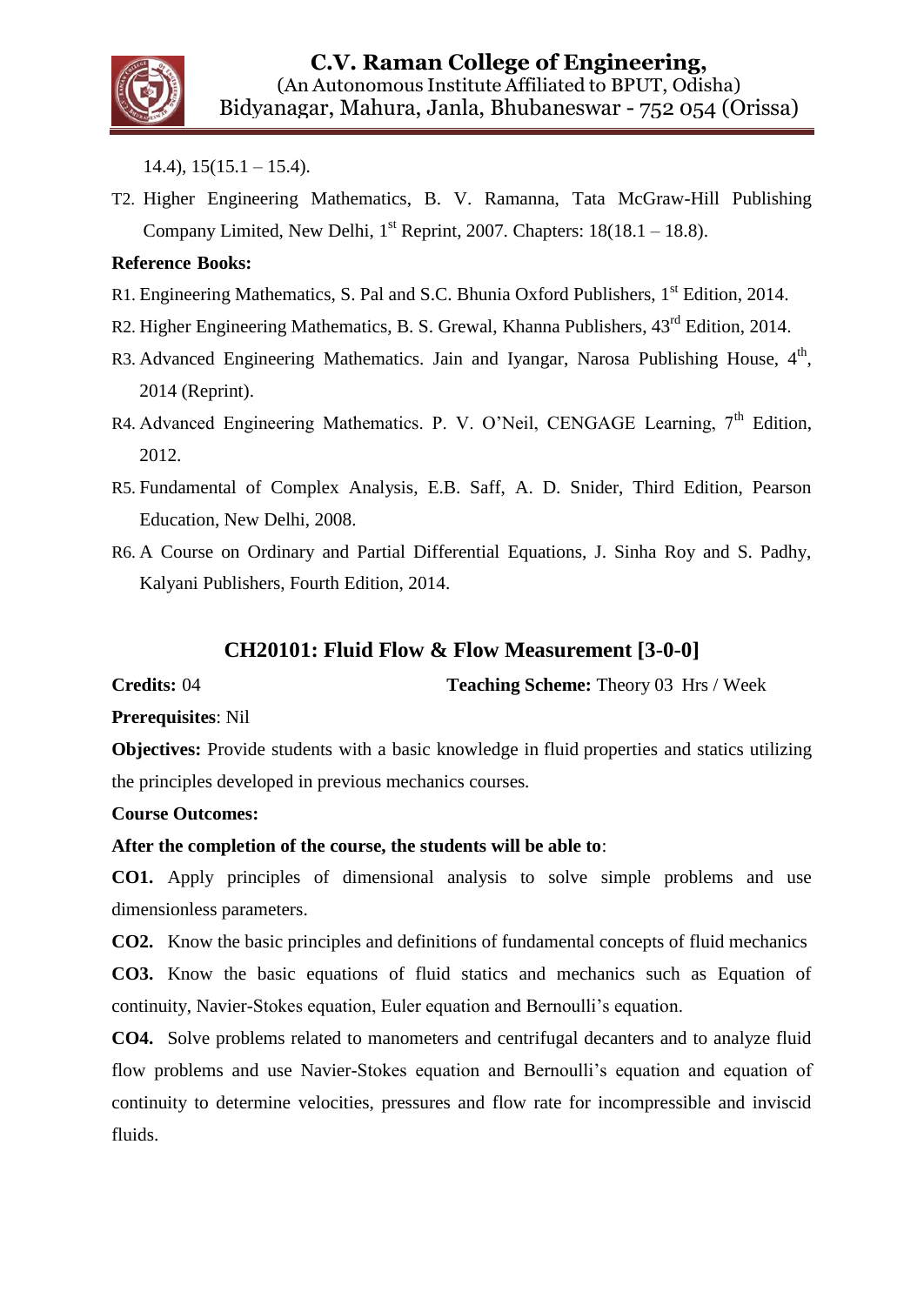

**CO5.** Understand the concepts of boundary layers, flow in a pipe, skin friction, wall shear, friction factors, and mechanics of viscous flow past immersed bodies, drag coefficient and the concept of terminal velocity.

**CO6.** Analyze and solve problems in pipe flows as well as fluid machinery like pumps, blowers and fans and to know various flow measuring devices, design aspects and working principles.

#### **Course Details:**

#### **Unit 1: Fluid statistics and dimensional analysis (06 Hrs)**

**U1.1.** Units and dimensional analysis, Types of Fluids, Fluid as a continuum, Fluid Static: Hydrostatic Pressure, Basic equation of fluid statics; pressure variation in a static field; pressure measuring devices.

**U1.2.** Self Study Topics: Problems based on Buckingham's and Rayleigh methods of analysis.

#### **Unit 2: Flow measurements and Fluid kinematics (06 Hrs)**

**U2.1.** Introduction to fluids in motion, Flow in boundary layers, Its formation & growth in tubes & plates, Basic equations of fluid flow continuity, momentum & Bernoulli's equation**,**  Navier Stokes equation – specific applications, Flow measuring devices; Venturi, Orifice, Pitot tube & Rotameter.

**U2.2.** Self Study Topics: Study of various variable head and variable area meters.

#### **Unit 3: Flow of incompressible, compressible flows and immersed bodies (06 Hrs)**

**U3.1.** Flow of incompressible fluid in pipes, Relation between skin friction & wall shear. Laminar flow in pipes, Hagen-Poiuilles equation, Friction factor, Friction from changes in velocity or direction, Flow of compressible fluids, Basic equations. Flow past immersed bodies, Drag Co-efficient, concept of equivalent diameter and sphericity; Ergun equation, Motion of particles through fluids. Its mechanics, terminal Velocity.

**U3.2.** Self Study Topics: Study of different types of compressible flows.

#### **Unit 4: Fluidization and its applications (06 Hrs)**

## **U4.1.** Friction inflow through beds of solids, Fluidization, Mechanism of fluidization, pressure drops in fluidization, Application of fluidization.

**U4.2.** Self Study Topics: Design of a fluidized and packed bed.

#### **Unit 5: Transportation of fluids (06 Hrs)**

**U5.1.** Transportation of fluids, Reciprocating rotary & centrifugal pump, fans, blowers &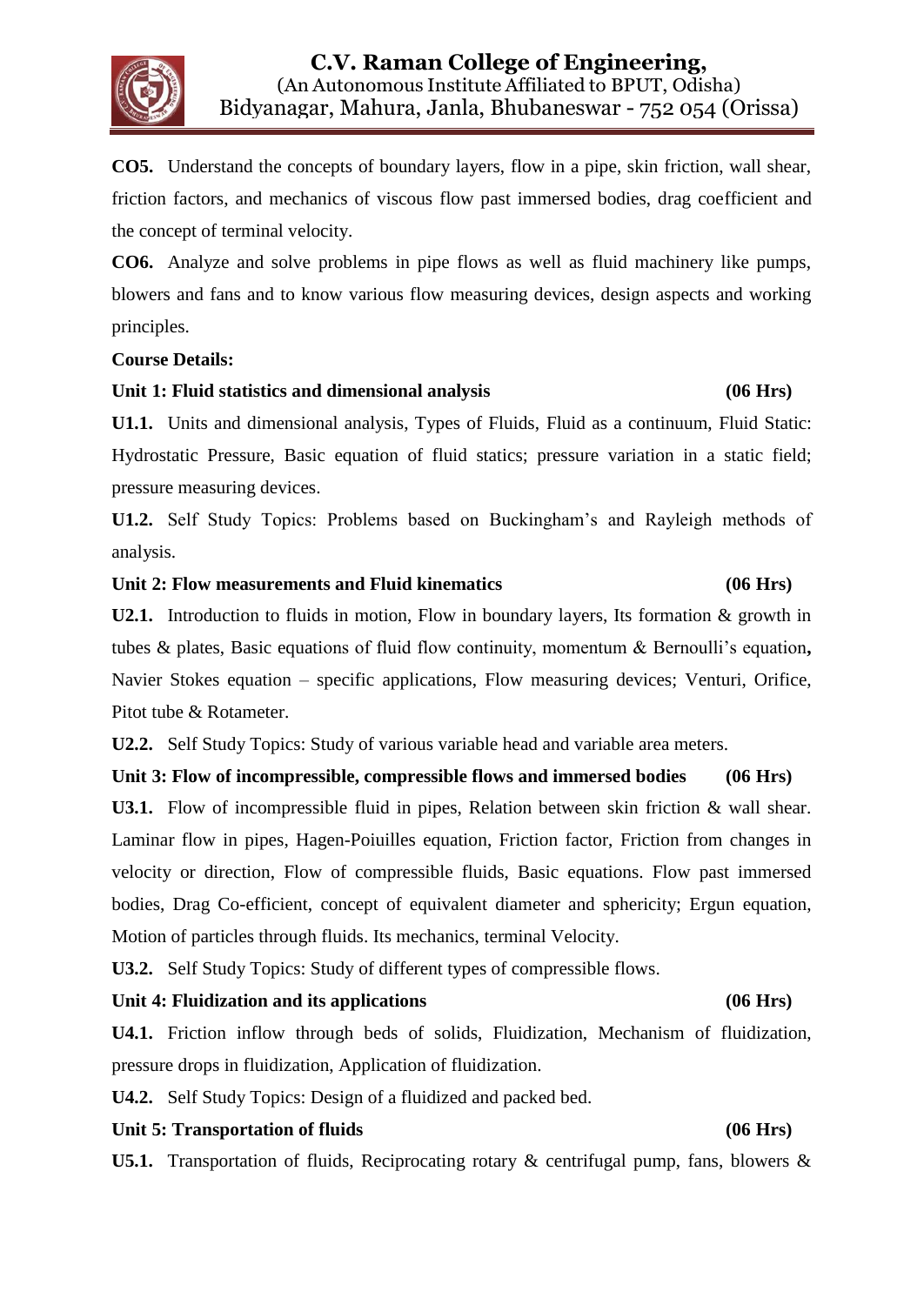

compressors, Characteristics curves & calculation of power & efficiency of pumps, Concept of slip.

**U5.2.** Self Study Topics: Study of different types of positive displacement pumps.

Note: Five assignments to be given to the students on self study, comprising of one assignment from each unit.

#### **Text Books:**

T1. "A textbook of fluid mechanics and hydraulic machines", R. K. Bansal, Laxmi Publications (P) Ltd.,  $9<sup>th</sup>$  Edition, 2014.

T2. "Unit operations of chemical engineering", Smith and Harriott peter, Tata Mc Grawhill Higher Education,  $7<sup>th</sup>$  Edition, 2005.

#### **Reference Book:**

R1. "Fluid Mechanics", Frank M White, McGraw-Hill Education,  $7<sup>th</sup>$  Edition, 2010.

#### **Open source learning:**

http://nptel.ac.in/

<http://ocw.mit.edu/courses/chemical-engineering/>

### **CH20101: FLUID FLOW & FLOW MEASUREMENT [0-0-1]**

#### **Teaching Scheme:** Tutorial 01 Hr / Week

#### **List of Contents:**

- **Tutorial No. 1:** Buckingham's and Rayleigh methods of dimensional analysis also standard unit system used in measurement.
- **Tutorial No. 2:** Analysis of various flow meters used in measurement.
- **Tutorial No. 3:** Bernoulli's equation for real fluids and study of various variable head and variable area meters with its application.
- **Tutorial No. 4:** laminar and turbulent flow description ant its applicability for real systems.
- **Tutorial No. 5:** Study of different types of compressible flows for both adiabatic and isothermal process.
- **Tutorial No.6:** Study of different types of incompressible flows for both adiabatic and isothermal process.
- **Tutorial No. 7:** Mechanism of fluidization and its application**.**
- **Tutorial No. 8:** Design of fluidized bed systems
- **Tutorial No. 9:** Design of a packed bed systems and.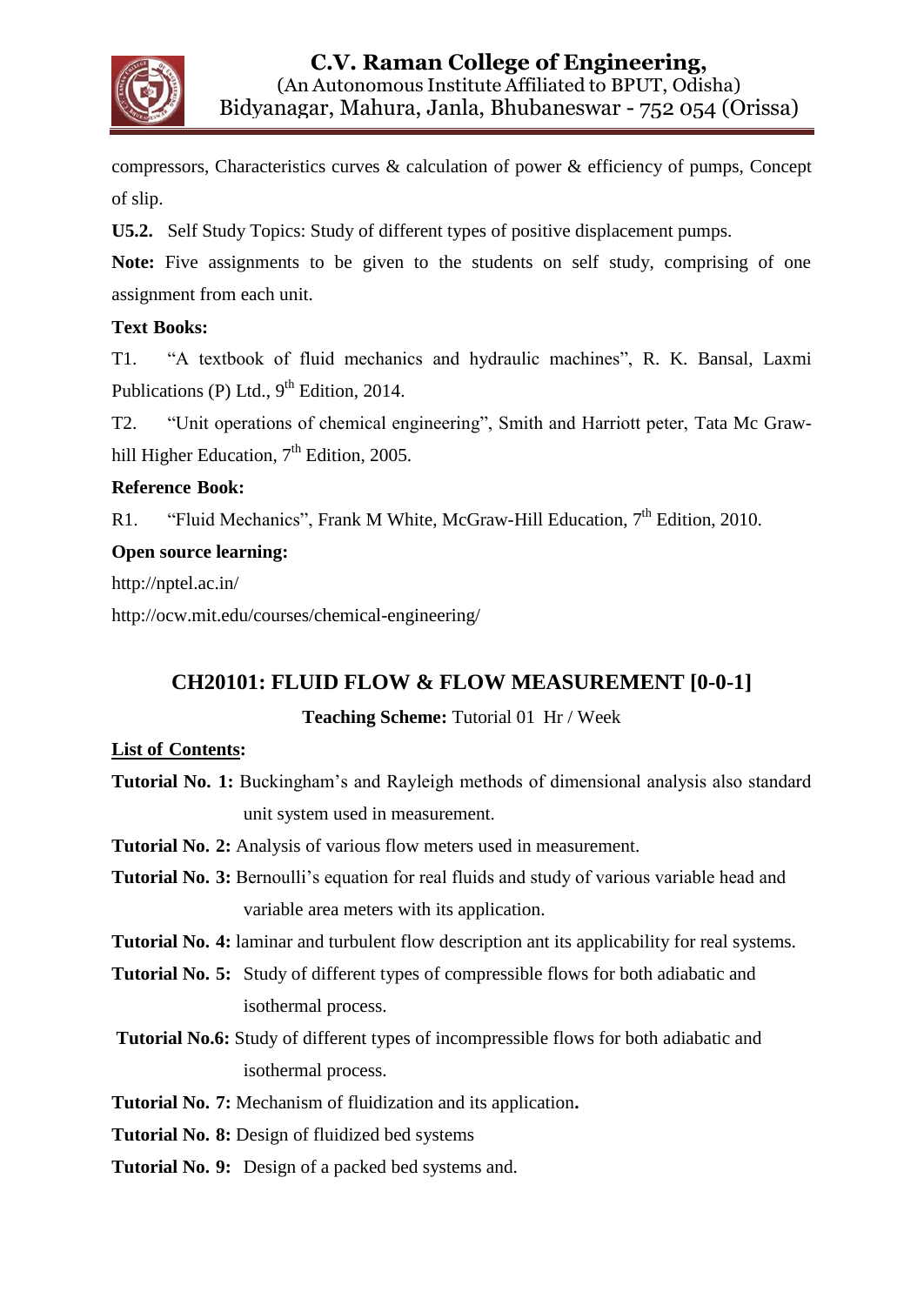

**Tutorial No.10:** Use of Ergun equations for calculating pressure drop for both laminar and turbulent region.

**Tutorial No. 11:** Study of flow past immersed bodies.

**Tutorial No. 12:** Study of different types of positive displacement pumps.

#### **Text Books:**

T1. "A textbook of fluid mechanics and hydraulic machines", R. K. Bansal, Laxmi Publications (P) Ltd.,  $9<sup>th</sup>$  Edition, 2014.

T2. "Unit operations of chemical engineering", Smith and Harriott peter, Tata Mc Graw-Hill Higher Education, 7<sup>th</sup> Edition, 2005.

#### **Reference Book:**

R1. "Fluid Mechanics", Frank M White, McGraw-Hill Education, 7<sup>th</sup> Edition, 2010.

#### **Open source learning:**

http://nptel.ac.in/

<http://ocw.mit.edu/courses/chemical-engineering/>

## **CH20102: Chemical Process Technology [3-0-0]**

**Credits:** 03 **Teaching Scheme:** Theory 03 Hrs/Week

**Prerequisites**: The student is expected to have sound knowledge of intermediate level organic chemistry

**Objectives:** The aim of the course is to study process technologies, availability of raw materials, production trends, preparation of flow sheets, engineering and environmental problems of various chemical industries.

#### **Course outcomes**:

#### **After the completion of the course, the students will be able to**:

**CO1.** Explain the basic history, current issues and trends in process industries.

**CO2.** Understand the process flow diagram and various process parameters.

**CO3.** Conversant with process technology of important chemical industries.

**CO4.** Know the developments taking place in the chemical process industry worldwide.

**CO5.** Appreciate the physico-chemical changes taking place in a process industry.

**CO6.** Recognize the importance of process economics in the industry.

#### **Course Details:**

**Unit1: Heavy chemicals: Caustic soda and chlorine, caustic soda and chlorine,**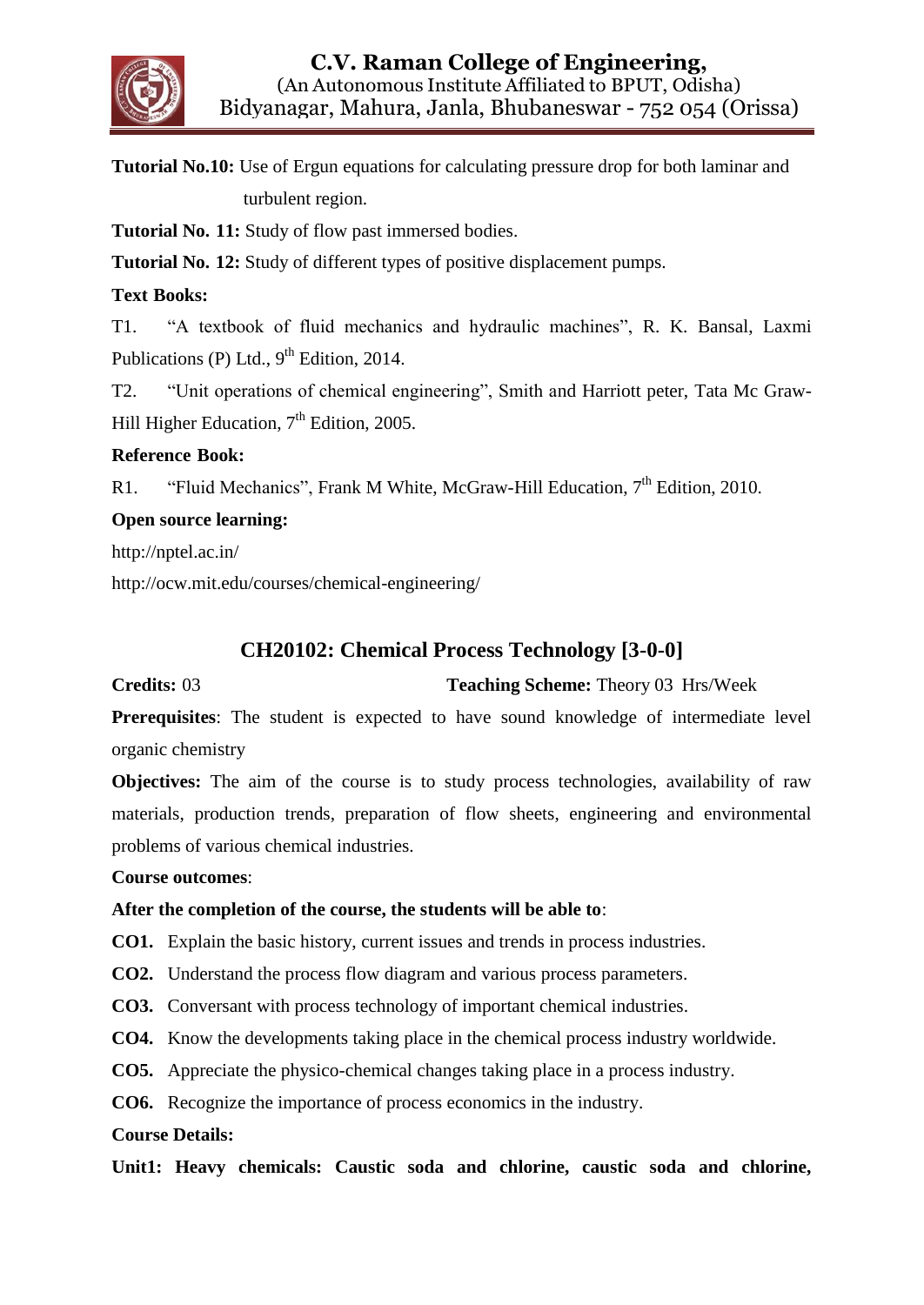# **C.V. Raman College of Engineering,**

(An Autonomous Institute Affiliated to BPUT, Odisha) Bidyanagar, Mahura, Janla, Bhubaneswar - 752 054 (Orissa)

#### **Hydrochloric acid, Soda Ash, Sulphuric acid (06 Hrs)**

**U1.1.** Electrolytic method of production of caustic soda and chlorine, Elemental Sulfur from ores; Sulfur Oxides, Double contact double absorption method of production of Sulphuric acid, Industrial Gases:  $CO_2$ ,  $H_2$ ,  $O_2$ ,  $N_2$ , Water gas, Coke-oven gas and Producer gas. Nitric acid, Hydrochloric acid, phosphoric acid, Sodium chloride, Soda ash, Caustic soda, Chlorine, Bleaching powder.

**U1.2.**Self Study Topics: Electrolytic cell, Acid rain, working of fire extinguisher

#### **Unit 2: Fertilizer Industry Phosphorous Industry (06 Hrs)**

**U2.1.** Urea, Ammonium chloride, Ammonium nitrate, Ammonium phosphate, Ammonium sulfate, Production of white and Red Phosphorus, Pentoxide. Super Phosphate, Triple Super Phosphate, DAP and Biofertilizers.

**U2.2.** Self Study Topics: Different Fertilizers used today and their environmental impacts.

#### **Unit 3: Petroleum Industry and Edible oils (06 Hrs)**

**U3.1.** Constituents of crude petroleum; Production of ethylene, propylene Extraction and purification of oil from oil seeds, use of byproducts from oil production industry, hydrogenation of oil using various catalysts. Soap industry, Saponification process, Manufacture of soap from vegetable oils, various types of detergents, manufacture of Detergents. Various method of application of dyes on the fabrics

**U3.2.** Self Study Topics: By-products of petroleum industry

#### **Unit 4: Sugar Industry and Paper Industry (06 Hrs)**

**U4.1.** Sources of sugar, raw material for sugar industry, production of sugar from sugarcane. Manufacture of industrial alcohol from various cellulosic sources, byproducts of sugar industry, Conversion of industrial alcohols to absolute alcohol. Manufacture of pulp from various sources, Production of paper from pulp. Dyes and Pigments trends. Various natural and synthetic dyes used in today.

**U4.2.** Self Study Topics : Sugar industry in India, trends in liquor industry, Recycling of paper

#### **Unit 5: Polymer industry and Rubber industry (06 Hrs)**

**U5.1.** Polymerization process, types of polymerizations, Polymerization, PVC, LDPE, Polypropylene, Cross linked polymers, Rubber Industries: Natural and synthetic rubber and rubber compounding. Other Industries like: Paints, Pigments, Vanishes, Enamel, Lacquers - White Lead and Zinc oxide, Hydrogen peroxide (H2O2), Silicon carbide (SiC), Glass,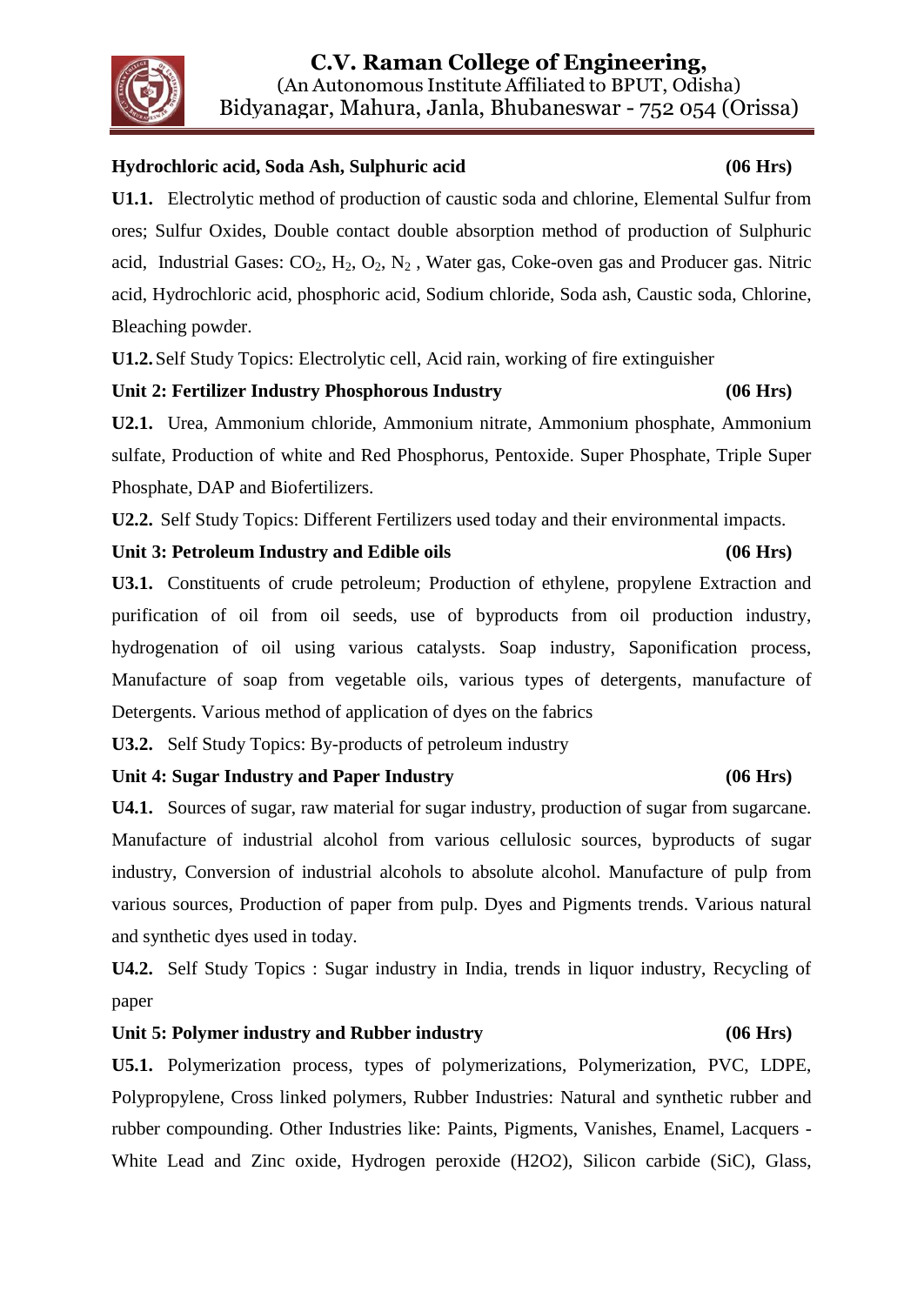

Cement, Chlorine and Fluorine based industries.

**U5.2.** Self Study Topics: Comparison of synthetic and natural fibers.

Note: Five assignments to be given to the students on self study, comprising of one assignment from each unit.

#### **Text Books:**

T1. "Outlines of Chemical Technology", C.E. Dryden, Edited & revised by M. Gopal Rao & M. Sittig, Affiliated East-West Press, third Edition, 2010.

T2. "Shreeve's Chemical Process Industries", George T. Austin, McGraw Hill, 5<sup>th</sup> Edition, 2012.

#### **Reference Book:**

R1. "Chemical Process Technology", Jacob A. Moulijn, Michiel Makkee, Annelies E. van Diepen, Wiley, 2nd Edition, 2013.

#### **Open source learning:**

http://nptel.ac.in/

<http://ocw.mit.edu/courses/chemical-engineering/>

## **CH20103: Mass Transfer–I [3-0-0]**

**Credits: 03 Teaching Scheme: Theory 03 Hrs / Week** 

**Prerequisites**: Nil

#### **Objectives:**

The general objectives of Mass Transfer Operations-I are to discuss the fundamental concepts of mass transfer principles and to apply those concepts to real engineering problems. This course will provide an overview of mass transfer operations at basic to an intermediate level. Coverage will be relatively broad. This course applies the concepts of diffusion mass transfer, mass transfer coefficients, convective mass transfer, interphase mass transfer, equipment for gas-liquid operations, absorption, and distillation. Each topic will be covered in logical sequence with relevant examples. The goal is to provide students with the theoretical/analytical background to understand mass transfer operations and to tackle the sort of complex problems.

#### **Course Outcomes:**

**After the completion of the course, the students will be**: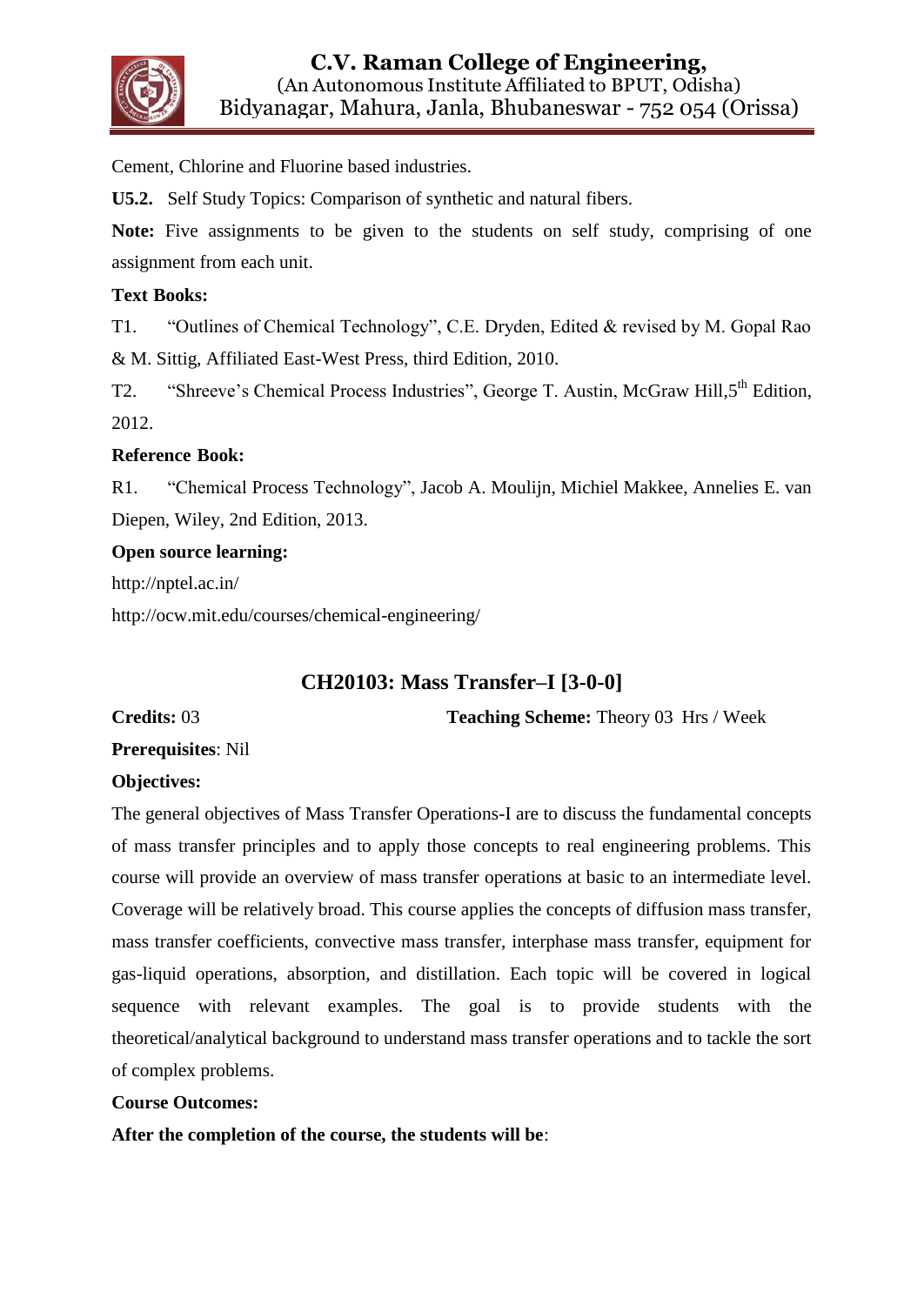

**CO1.** Define the different processes in mass transfer and molecular diffusion in gases & liquids.

**CO2.** Study about diffusion coefficients in laminar and turbulent flow.

**CO3.** Detail study on distillation, VLE, azeotrope and stage efficiency.

**CO4.** Find out number of stages in distillation column using McCabe-Thiele method & Ponchon-Savarit method.

**CO5.** Study on efficiency calculation in distillation and absorption & gas absorption.

**CO6.** Apply the absorption process on packed tower such as HETP, HTU and NTU.

#### **Course Details:**

#### Unit 1: Diffusion in mass transfer **but a set of the set of the set of the set of the set of the set of the set of the set of the set of the set of the set of the set of the set of the set of the set of the set of the set**

**U1.1.** Introduction to Mass transfer operations, molecular diffusion in fluids, binary solutions, Fick's law, equation of continuity, steady state molecular diffusion in fluids at rest and laminar flow, molecular diffusion in gases, steady state equimolal counter current diffusion, diffusivity of gases, molecular diffusion in liquids, diffusivity in liquids

**U1.2.** Self Study Topics: Equipment for gas liquid operation and Mass Transfer Coefficient

#### **Unit 2: Application of molecular diffusion in mass transfer (06 Hrs)**

**U2.1.** Application of molecular diffusion, mass transfer coefficients, in laminar and turbulent flow, Film theory, Penetration theory, surface-renewal theories, analogy between mass, heat and momentum transfer

**U2.2.** Self Study Topics: Dimensional analysis for mass transfer and its applications, Simultaneous mass and heat transfer.

#### **Unit 3: Distillation-I (06 Hrs)**

**U3.1.** Principle of VLE for binary systems, phase diagrams, relative volatility, ideal solutions, azeotropes, enthalpy concentration diagrams, flash vaporization, partial condensation, differential distillation, steam distillation, azeotropic and extractive distillation.

**U3.2.** Self Study Topics: Flooding, weeping, chocking, molecular distillation,

#### **Unit 4: Distillation-II (06 Hrs)**

**U4.1.** Continuous rectification-binary system, the fractionation operation, Ponchon - Savarit method, Continuous distillation: McCabe - Thiele method, feed tray location, increased reflux ratio, total reflux ration, minimum reflux ratio, optimum reflux ratio, Tray efficiencies, introduction to multi component distillation.

**U4.2.** Self Study Topics: Bubble column, reboiler.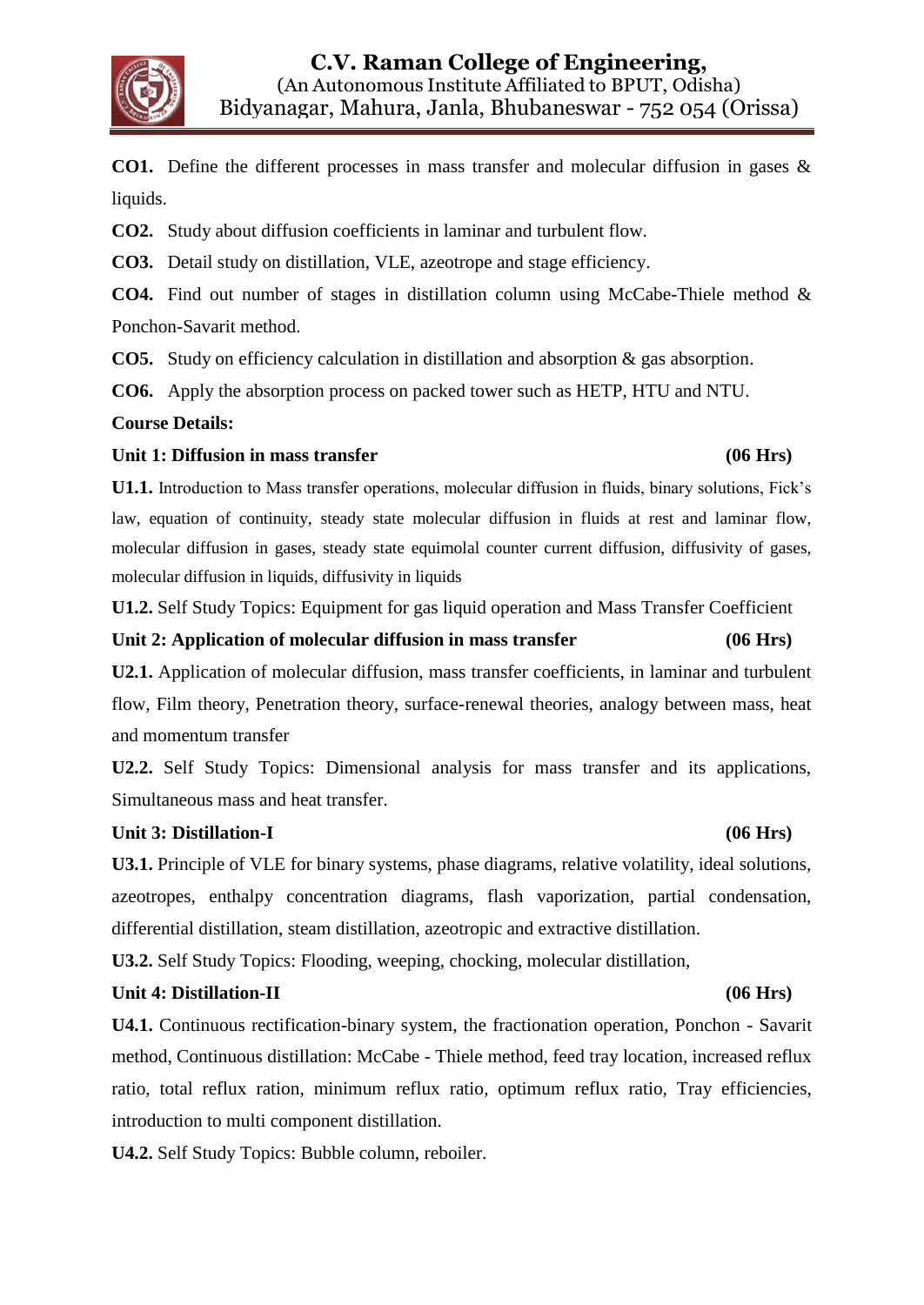

### **Unit 5: Absorption (06 Hrs)**

**U5.1.** Absorption : Equilibrium solubility of gases in liquids, two components system, multi component system, ideal and non - ideal solutions, choice of solvent for absorption, single component absorption material balance, counter current multistage operations, dilute gas mixtures, non - isothermal operation, tray efficiency, continuous contact equipment, HETP, HTU, NTU concepts for single component absorption.

**U5.2.** Self Study Topics: Tray efficiencies, absorption with chemical reaction.

### **Textbooks:**

T1. Mass Transfer Operations, R. E. Treybal, McGraw Hill, New York, 3<sup>rd</sup> Edition, 2001.

T2. Unit Operations in Chemical Engineering, Mc-Cabe & Smith., Mc Graw Hill International Edn,  $7<sup>th</sup>$  Edition, 2009.

T3. Mass Transfer Operations, A. Suryanarayana, New age international publishers, 2009.

#### **Reference Books:**

R1. Design of Equilibrium Stage Process, B. D. Smith, Mc Graw Hill.

R2. Chemical Engineering, J. M. Coulson and J. F. Richardson, Vol - II, Asian books private Ltd., 2007.

R3. Perry's Chemical Engineers' Handbook, Don W. Green, Robert H., Eighth Edition.

#### **Open source learning:**

http://nptel.ac.in/

<http://ocw.mit.edu/courses/chemical-engineering/>

## **CS21102: Object Oriented Programming using C++ [3-0-0]**

**Credits: 02 Teaching Scheme:** Theory 03 Hrs / Week

#### **Prerequisites**:

- 1. Knowledge of any programming language.
- 2. Knowledge of various control structures
- 3. Knowledge of functions
- 4. Knowledge of basic I/O mechanisms.
- 5. Ability to apply logic.

#### **Objectives:**

- 1. To get a clear understanding of object oriented programming and C++ concept.
- 2. Be able to explain the difference between OOP and POP.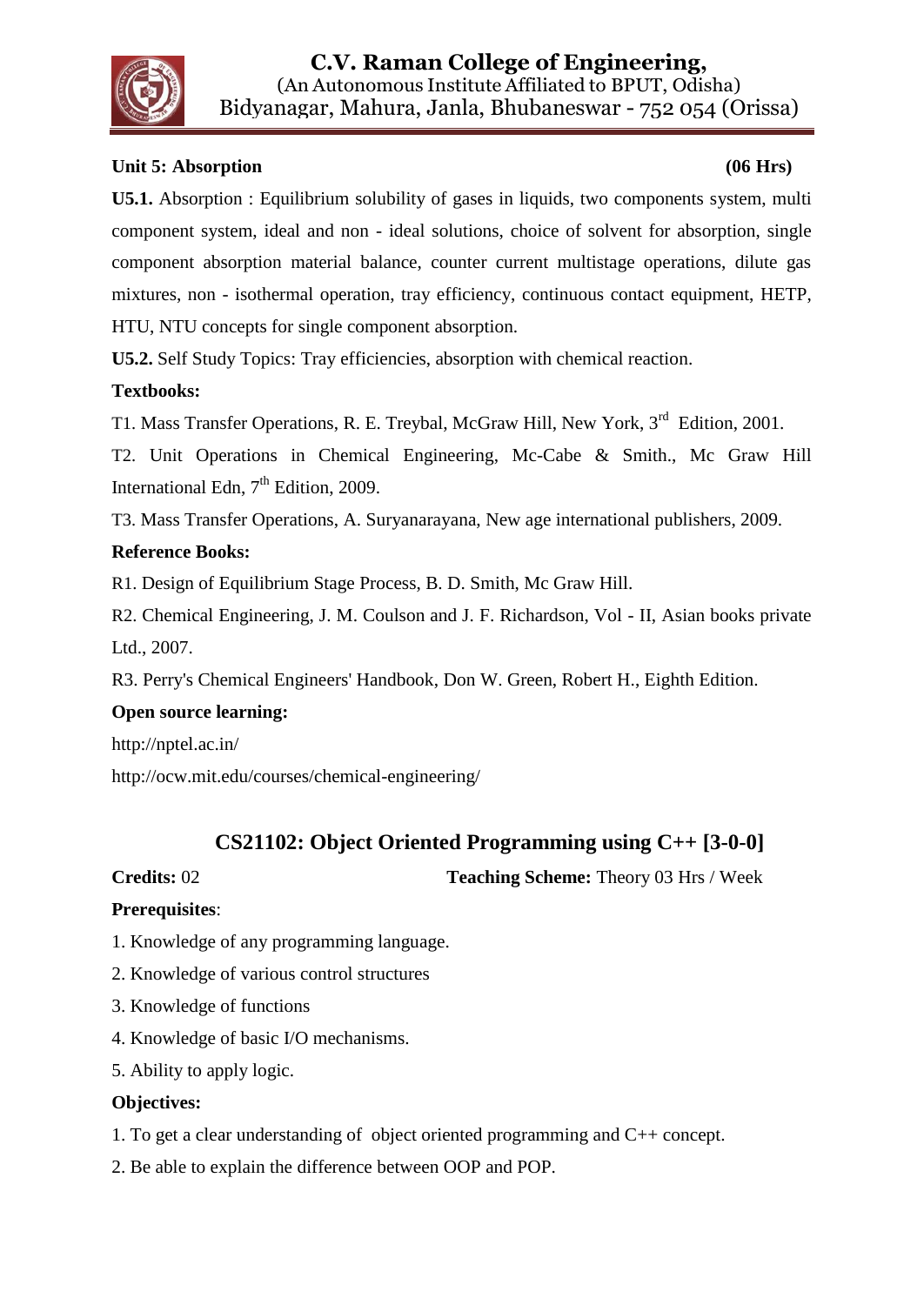

3. Be able to program using various C++ features such as operator overloading, dynamic memory allocation, inheritance, polymorphism, exception handling and templates.

4. Be able to build C++ classes using appropriate encapsulation and design principles.

5. To improve the problem solving skills by applying OOP techniques to solve bigger computing problems.

#### **Course Outcomes:**

#### **After the completion of the course, the students will be**:

- **CO1.** Identify the principles and practice of object oriented analysis.
- **CO2.** Apply various object oriented features like inheritance, encapsulation and polymorphism to solve various computing problems using C++ language.

**CO3.** Apply concepts of operator overloading, constructors and destructors.

- **CO4.** Use additional C++ features such as dynamic memory management, object copying, assignment operator etc. to formulate and solve complex problems.
- **CO5.** Apply exception handling as well as apply template function and template class to write application program

#### **Course Details:**

#### **Unit 1: Introduction (06 Hrs)**

**U1.1.** Introduction to object oriented programming, Object Oriented Programming paradigm. Basic concepts of object oriented programming, i.e. Object, Class, polymorphism, encapsulation, data abstraction, inheritance, data hiding and message passing.

Getting started with C++ syntax, Input and Output in C++, C++ tokens: Keywords, Identifiers, Constants, Operators. Data-types: user-defined & derived data-types, Reference variables, Dynamic initialization of variables, Special operators in C++ (i.e. scope resolution, new, delete and other operators), Pointers. Functions: Call by reference, Default parameter values in functions, Inline functions.

**U1.2.** Self Study: Control structures, arrays, functions returning reference, Manipulators, Operator precedence.

#### Unit 2: Class & Object: (06Hrs)

**U2.1.** Abstraction mechanism: Difference between structure and class, Specifying a class, access specifiers, data members, member functions, array of objects, static members, friend functions, constructors, destructors.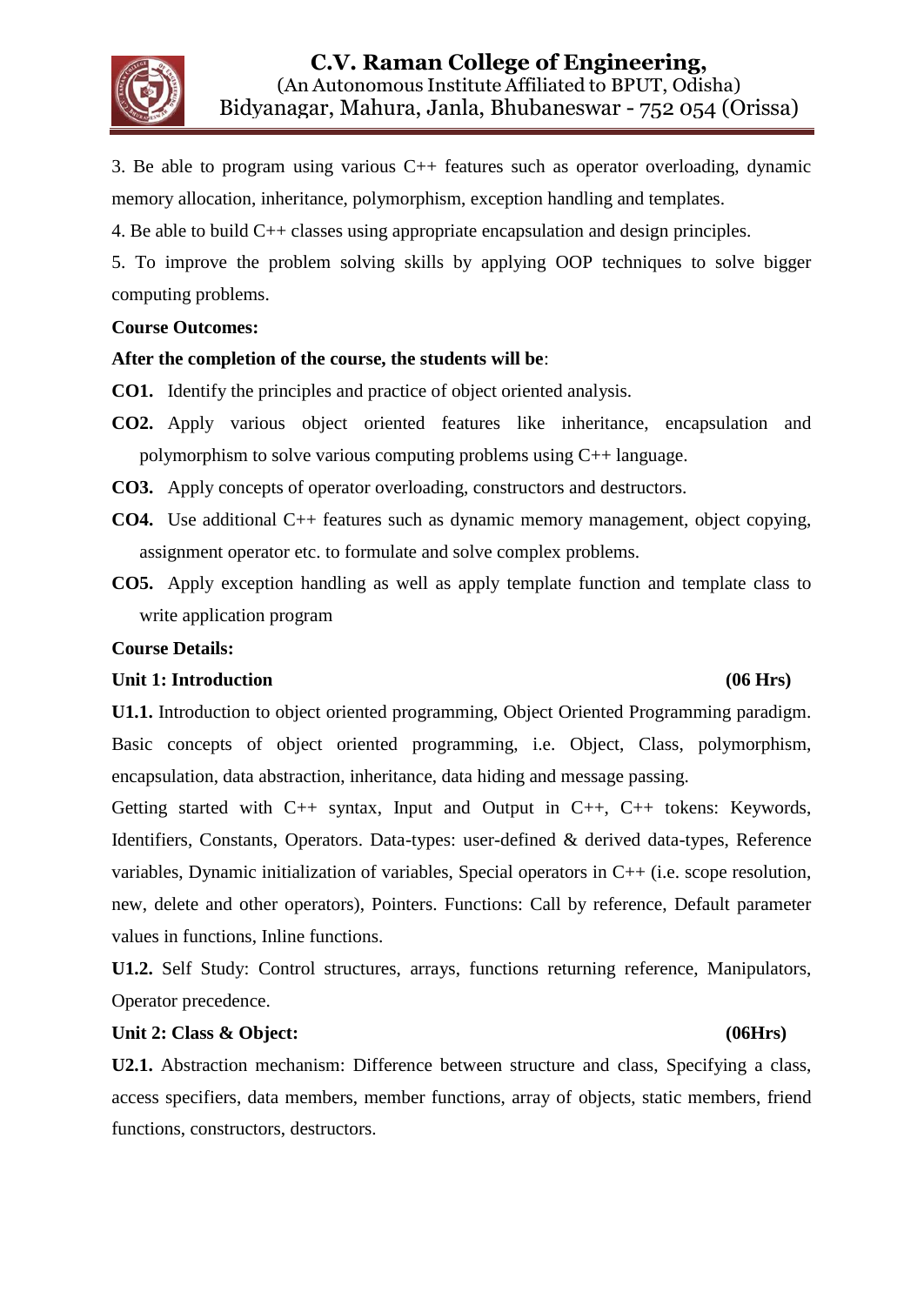**U2.2.** Self Study: Making an outside function inline, Constructor with default arguments, constant member functions.

## **Unit 3: Inheritance: (06 Hrs)**

**U3.1.** Inheritance: Class hierarchy, derived classes, single inheritance, multiple, multilevel, hierarchical, hybrid inheritance, role of virtual base class, constructor and destructor in inheritance.

**U3.2.** Self Study: Initialization list in constructors, Delegation, Nested classes.

### **Unit 4: Polymorphism: (06 Hrs)**

**U4.1.** Polymorphism: Binding, Static binding, Dynamic binding. Function Overloading, Ambiguity in function overloading. Operator Overloading: Operator function, member and non member operator function, type conversion.

Dynamic polymorphism: Base class pointer, object slicing, late binding, method overriding with virtual functions, pure virtual functions, abstract classes.

**U4.2.** Self Study: this pointer, applications of this pointer, overloading I/O operators, virtual destructors, typeid operator.

### **Unit 5: Exception Handling, Template and Namespace (06 Hrs)**

**U5.1.** Exception handling Mechanism: use of try, throw and catch. Generic catch, rethrowing an exception, Specifying exceptions for a function.

Template: Class templates, Function templates, Overloading a function template.

Namespaces: user defined namespaces, namespaces provided by library.

**U5.2.** Self Study: Exception in inheritance, Non-type Template parameter, Standard Template Library.

**Note:** Five assignments to be given to the students on self study, comprising of one assignment from each unit.

### **Text Books:**

1. Object Oriented Programming with C++ by E. Balagurusamy, McGraw-Hill Education (India)

2. ANSI and Turbo C++ by Ashoke N. Kamthane, Pearson Education

### **Reference Books:**

1. Big C++ - Wiley India

- 2. C++: The Complete Reference- Schildt, McGraw-Hill Education (India)
- 3. C++ and Object Oriented Programming Jana, PHI Learning.

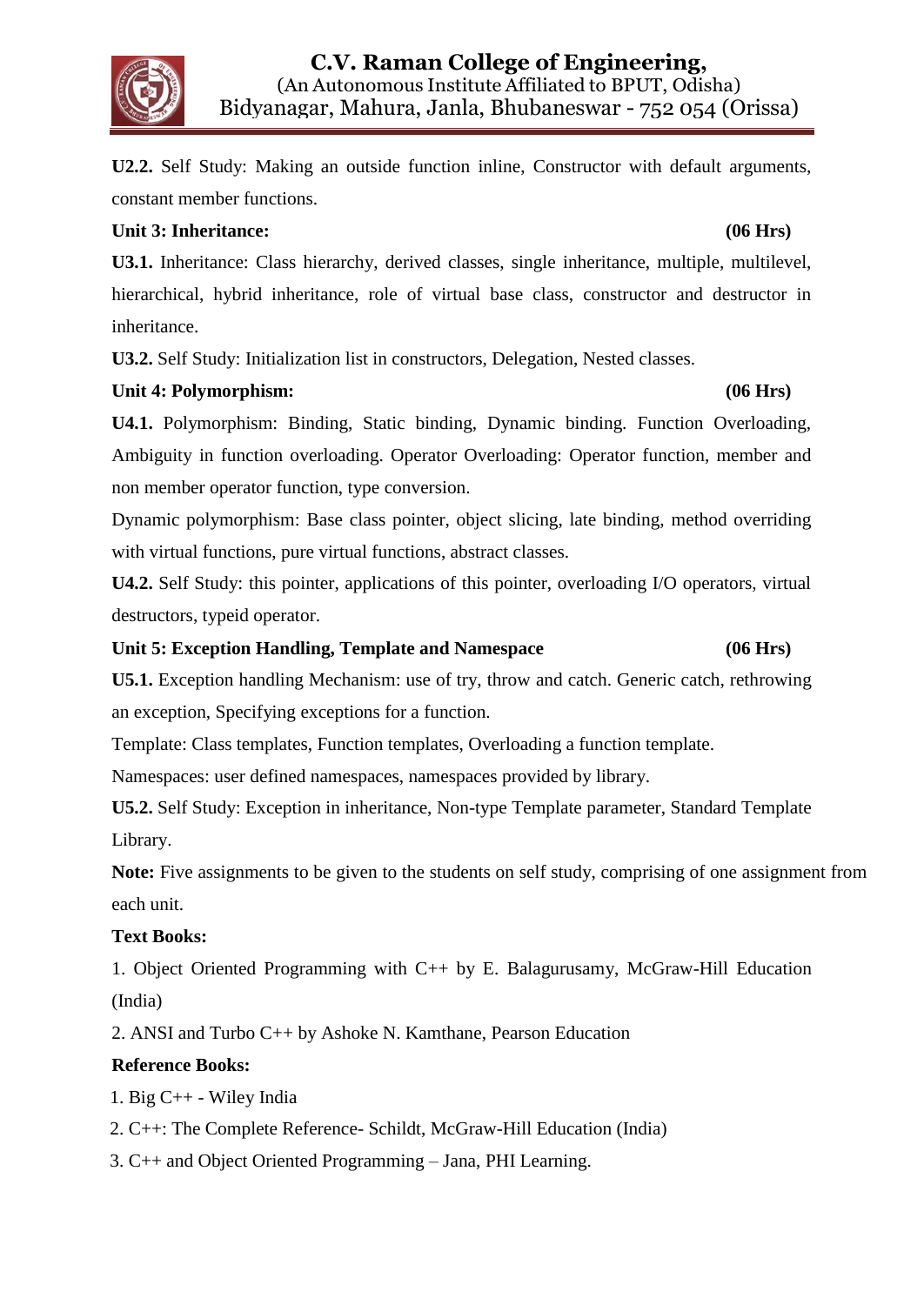

- 4. Object Oriented Programming with C++ Rajiv Sahay, Oxford
- 5. Mastering C++ Venugopal, McGraw-Hill Education (India)

## **CH20301: Fluid Flow & Flow Measurement Lab [0-2-0]**

**Credit:** 01 **Teaching Scheme:** Laboratory 02 Hrs / Week

**Prerequisites**: Nil

**Objectives:** To acquaint the students with fundamentals of dynamic fluid flow and demonstrate the working details of various fluid flow measurement equipments and pumps.

#### **Course Outcomes:**

#### **After the completion of the course, the students will be**:

**CO1.** Know the basic units of measurement, convert units and utilize basic measurement techniques of fluid mechanics.

**CO2.** Demonstrate practical understanding of equations like Bernoulli, Continuity and Ergun equation along with working of various basic flow measuring devices like Venturi and Orifice meter, Pitot tube, Notches etc.

**CO3.** Understand the concepts and compare the results of analytical models in the lecture with the practical laboratory experiments by working in a team and develop the ability to write good reports.

**CO4.** Get an idea about the working and maintenance of various pumps and devices used in industry as well as in general household applications.

#### **Course Details:**

**List of Practicals: (**Any 10**)**

**Experiment 1:** Fluidized Bed-To determine the minimum fluidization velocity and pressure drop.

**Experiment 2:** Flow through pipes- To find out the pressure drop.

**Experiment 3:** Centrifugal Pump - To draw the characteristics curve and find out the efficiency.

**Experiment 4:** Reciprocating Pump - To draw the characteristics curve and find out the efficiency.

**Experiment 5:** Venturimeter- To find out the flow rate of fluid inside a pipe.

**Experiment 6:** Orifice Meter-To find out the flow rate of fluid inside a pipe.

**Experiment 7:** Reynolds Apparatus – To verify the flow whether it is laminar or turbulent.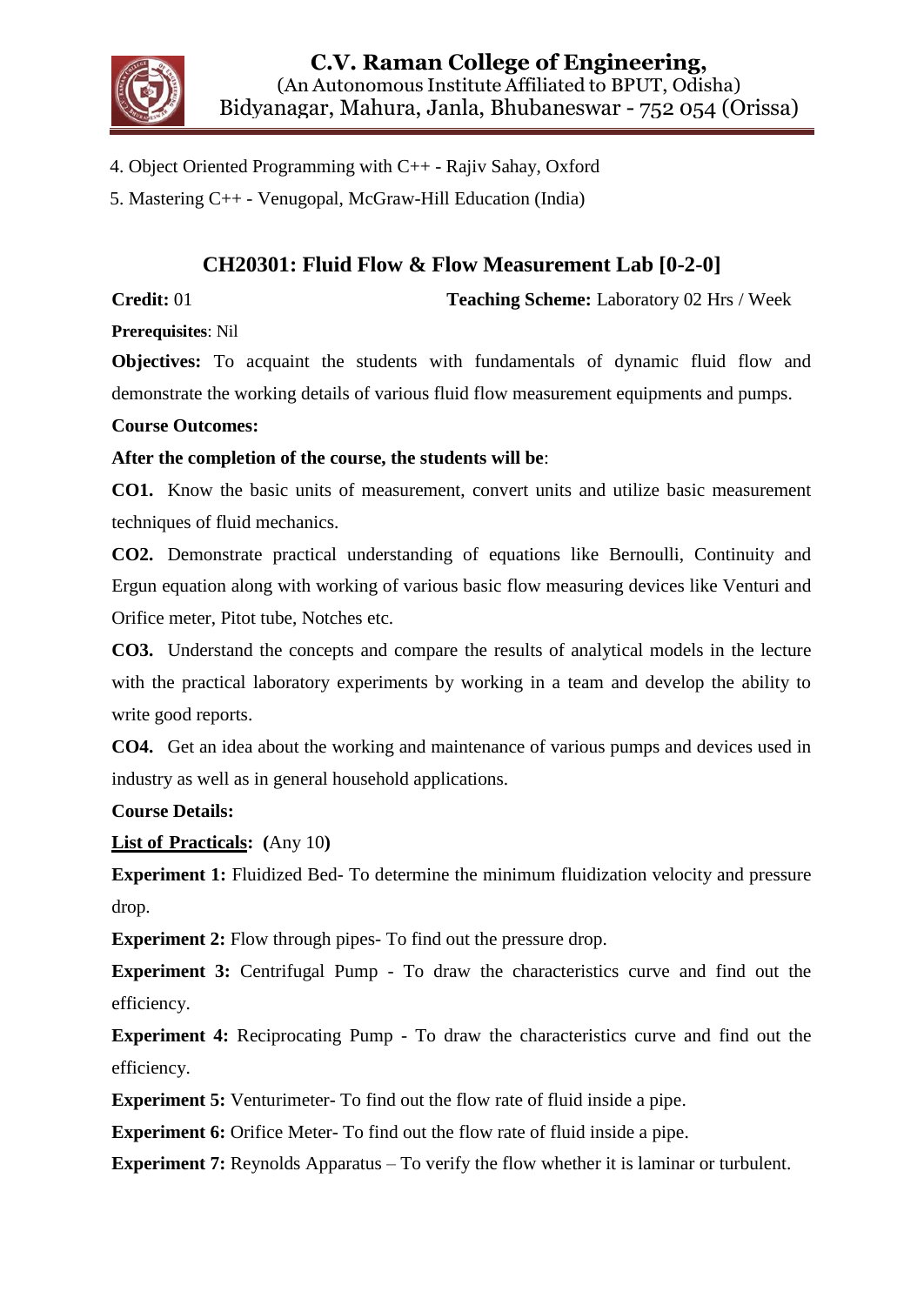

**Experiment 8:** Bernoulli's Apparatus – To verify the Bernoulli's Equation.

**Experiment 9:** Pitot tube – To find out the point velocity of fluid.

**Experiment 10:** V-Notch – To measure the flow rate of a fluid by using V–Notch.

**Experiment 11:** Packed Bed – To find out the pressure drop when a fluid is flowing through a packed bed.

#### **Text Book:**

T1. Unit Operations of Chemical Engineering, W. L. McCabe, W. L.Smith, and P. Harriot, McGraw-Hill International Edition,  $6<sup>th</sup>$  ed., 2001.

#### **Reference Book:**

R1. Fluid Mechanics, Frank M. White, Tata McGraw-Hill, 6<sup>th</sup> Ed., New Delhi, 2008.

## **CH20302: Chemical Technology Lab [0-2-0]**

**Credit:** 01 **Teaching Scheme:** Laboratory 02 Hrs / Week

**Prerequisites**: Knowledge of intermediate level physical and organic chemistry

**Objectives:** To acquaint students with Industrial manufacturing processes at laboratory scale

**Course Outcomes:**

#### **After the completion of the course, the students will be**:

**CO1.** Carry out characterization studies on oil samples to determine properties, namely acid value.

**CO2.** Perform water quality assessment and management through determination of parameters such as pH, Dissolved oxygen etc.

**CO3.** Understand the working principle of parameter determination instruments and differentiate between solutions of varying concentration by implementing Snell's law through Refractometer.

**CO4.** Comprehend the preparation and characterization of some industrially important edible and inedible chemicals like soap, sugar etc.

**Course Details:**

#### **List of Practicals:** (Any ten)

**Experimetn No.1.** Determination of Dissolved oxygen in tap water and waste water using winkler's method.

**Experimetn No.2.** Selection of an oil sample to be used as lubricating oil by comparing the acid values.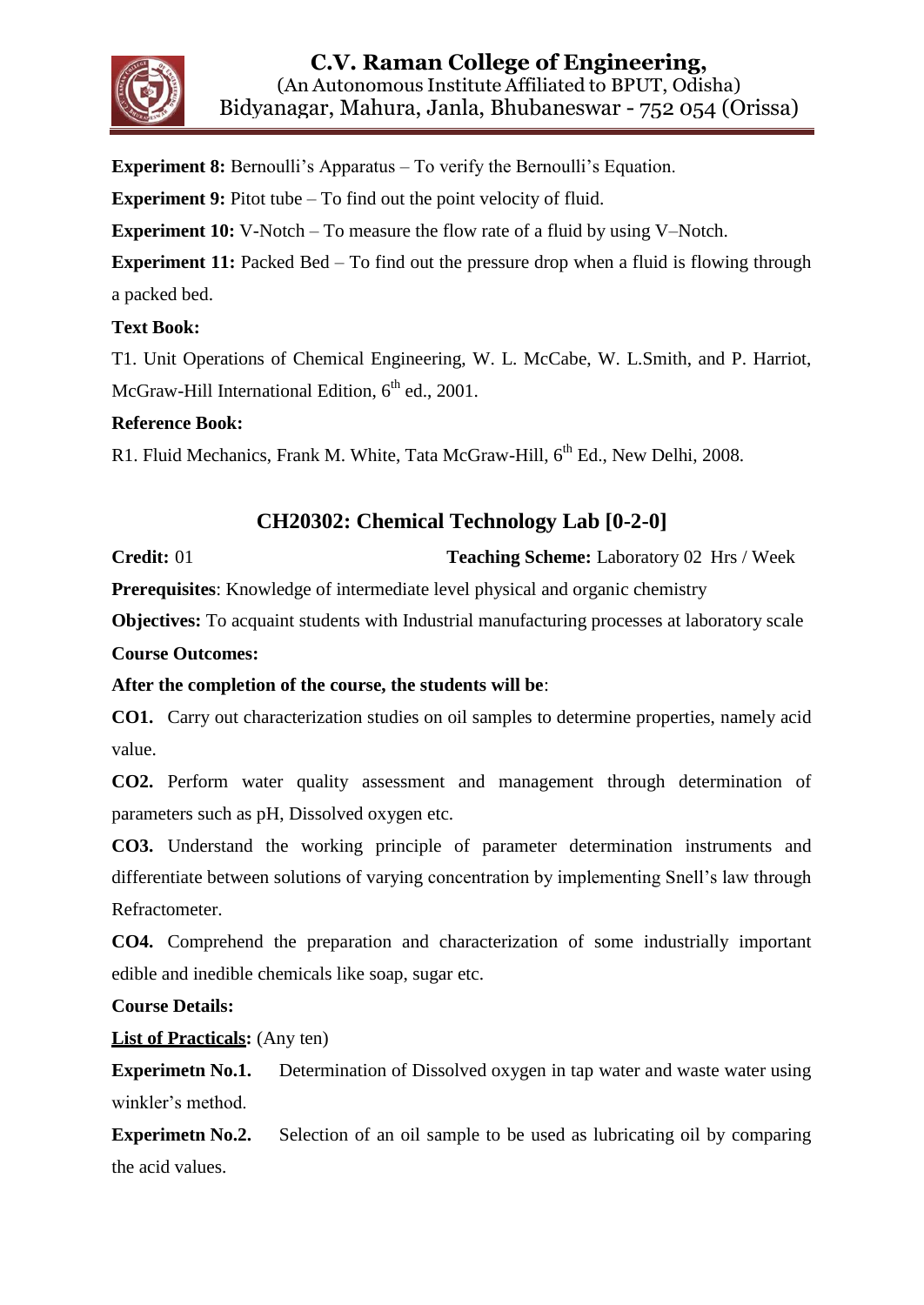

**Experimetn No.3.** Determination of sugar concentration in a sample using refractometer

**Experimetn No.4.** To prepare Ammonium phosphate fertilizer and estimate phosphate content of the fertilizer.

**Experimetn No.5.** To compare Glucose: Fructose of two different sources.

**Experimetn No.6.** To estimate the total hardness, permanent hardness and temporary hardness of water by using standard EDTA solution.

**Experimetn No.7.** To study the adsorption of a solute (Oxalic acid) by activated charcoal from an aqueous solution.

**Experimetn No.8.** To determine the rate constant of the hydrolysis of Ethyl acetate using an acid as a catalyst.

**Experimetn No.9.** Preparation and characterization of soap.

**Experimetn No.10.** Determination of molecular weight of a polymer using Ostwald's viscometer.

**Experimetn No.11.** Determination of pKa Values of Ortho Phosphoric acid using pH meter.

**Experimetn No.12.** Determination of the rate constant of the hydrolysis of Ethyl acetate using an acid as a catalyst.

#### **Text Books:**

T1. "Outlines of Chemical Technology", C.E. Dryden, Edited & revised by M. Gopal Rao & M. Sittig, Affiliated East-West Press, third Edition, 2010.

T2. "Shreeve's Chemical Process Industries", George T. Austin, McGraw Hill, 5<sup>th</sup> Edition, 2012.

#### **Reference Book:**

R1. "Organic Chemistry", Robert T Morrison, Robert N. Boyd, Prentice Hall, 6<sup>th</sup> Edition, 1992.

### **CS21302: Object Oriented Programming using C++ Lab [0-2-0]**

**Credit:** 01 **Teaching Scheme:** Laboratory 02 Hrs / Week

#### **Prerequisites**:

1. Basic C programming concepts.

- 2. Basic knowledge of various control statements.
- 3. Basic knowledge of function concepts and the idea of modularity.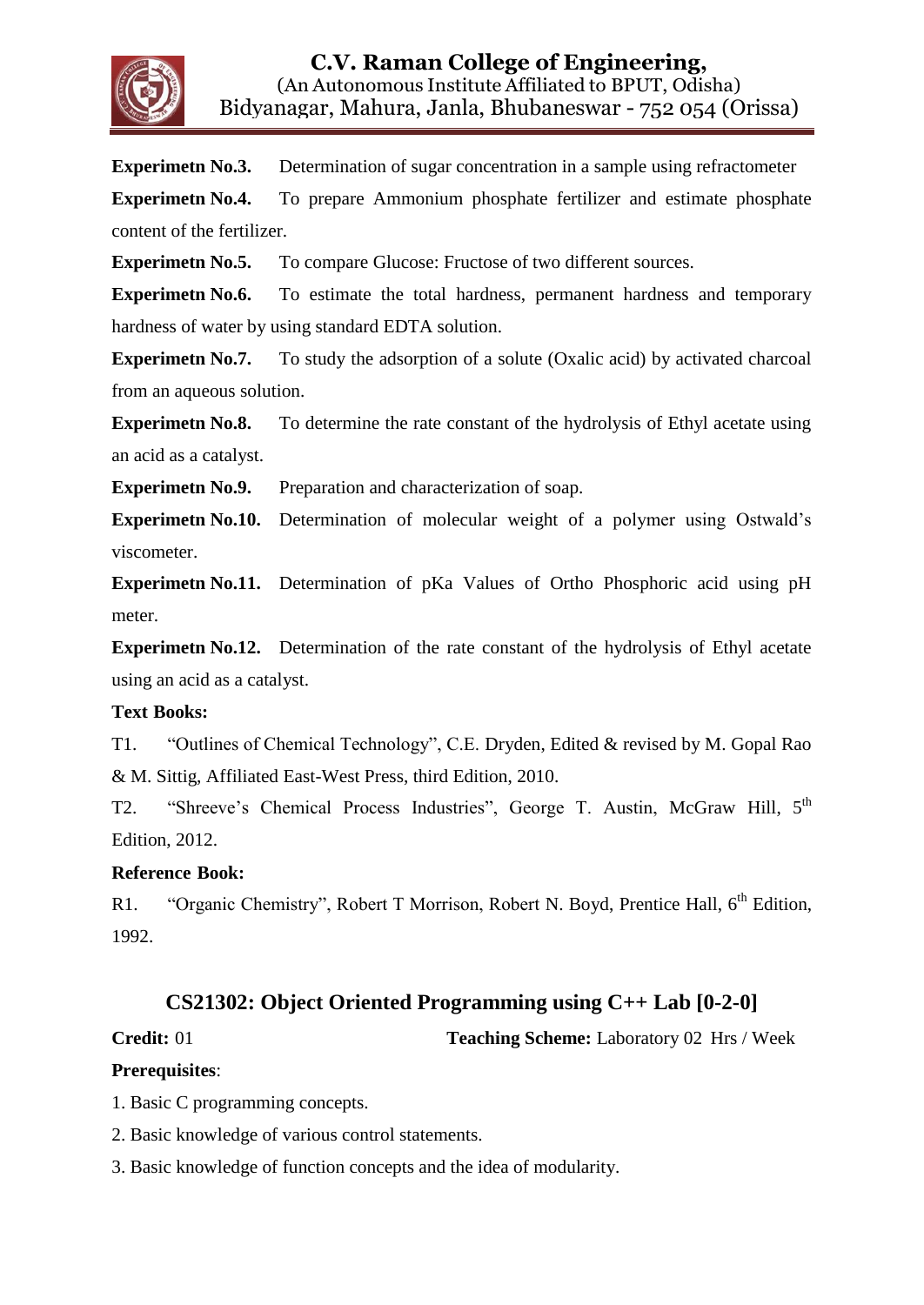

4. Basic knowledge of Linux and Window Operating System.

#### **Objectives:**

- 1. To make the student learn an object oriented way of solving problems.
- 2. To teach the student to write programs in C++ to solve the problems.
- 3. To make the student to learn C++ programming language and its support for data abstraction and data hiding.
- 4. Understanding different object oriented features.
- 5. Understanding advanced program flow and techniques.
- 6. Understanding pointers, references, pointers to member functions, memory management.
- 7. Understanding generic programming and exception hanling mechanisms.

#### **Course Outcomes:**

#### **After the completion of the course, the students will be**:

**CO1.** Understand basic programming structure and application of function.

**CO2.** Identify the principles and practice of object oriented analysis.

**CO3.** Apply various object oriented features like inheritance and polymorphism to solve various computing problems using C++ language.

**CO4.** Use C++ features such as dynamic memory management, object copying etc to formulate and solve complex problems.

**CO5.** Apply exception handling and template concept to write robust and generic program.

#### **Course Details:**

- 1. Basic C++ programs, Input and output statements, C++ Programs to implement various control Structures.
- 2. Study of Function concept in C++.
- 3. Study of class and objects in C++.
- 4. Study of static members.
- 5. Study of friend function and friend class.
- 6. Study of various types of inheritance.
- 7. Study of static polymorphism with function overloading.
- 8. Study of static polymorphism with operator overloading.
- 9. Study of dynamic polymorphism with virtual functions.
- 10. Study of exception handling mechanism.
- 11. Study of generic programming using templates.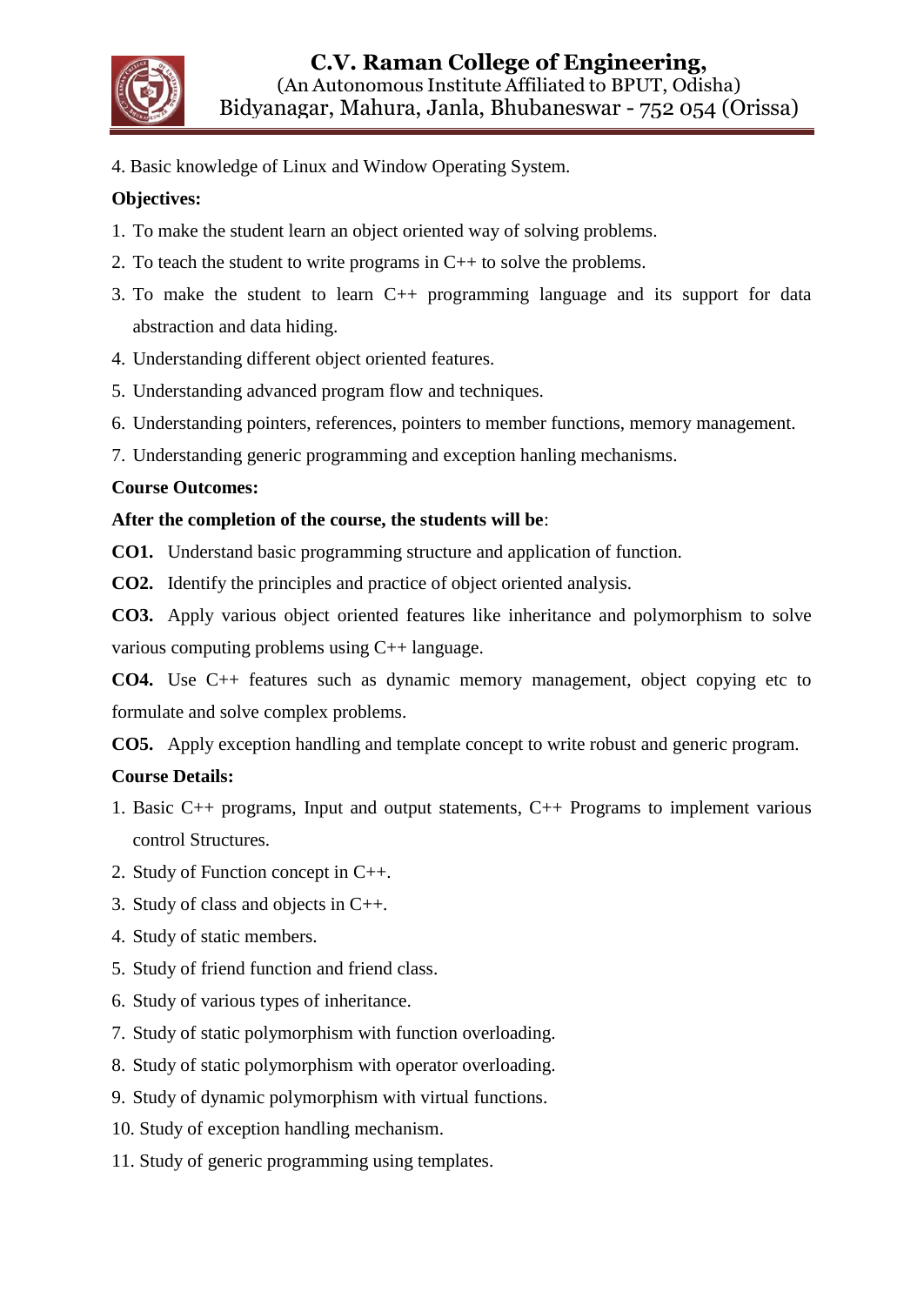

#### **List of Practicals:**

**Experiment No. 1:** Basic C++ programs, C++ Programs to Implement Various Control Structures.

- a. If statement
- b. Switch case statement and do while loop
- c. For loop
- d. While loop

**Experiment No. 2:** Programs to Understand Different Function Call Mechanism. Call by reference, Call by Value, Call by Address

- a. Implementation of inline functions.
- b. Implementation of Function with default arguments

**Experiment No. 3: Program to understand class and object.** 

- a. Program to differentiate between structure and class
- b. Defining member functions inside and outside the class.
- c. Program to implement array of objects.
- d. Implementation of static data members and member functions.

**Experiment No. 4: Programs to Understand Friend Function & Friend Class.** 

- a. Friend Function
- b. Friend class
- **Experiment No. 5: Program to implement constructors and destructors.**

**Experiment No. 6: Programs to Implement Inheritance** 

a.Single Inheritance(private and public mode derivation)

- b. Multiple inheritances
- c. Hierarchical inheritance
- d. Multilevel Inheritance
- e. Multipath Inheritance

**Experiment No. 7:** Understanding static Polymorphism

- a. Program to implement function overloading and its ambiguity.
- b**.** overloading unary operator as member and non member function.
- c. Programs to Overload Binary Operators as member and non member function.

**Experiment No. 8:** Program to implement type conversion techniques.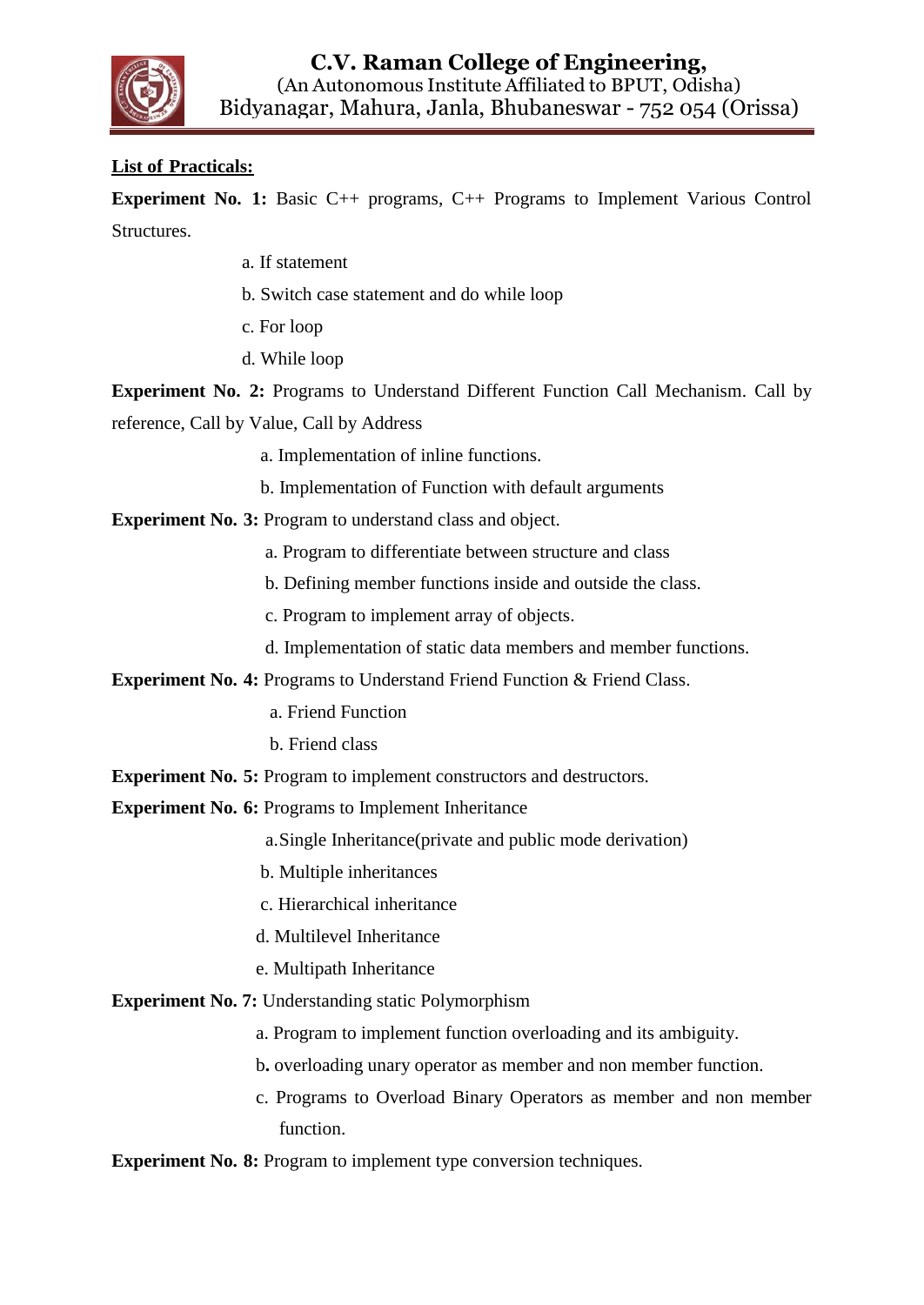

- a. basic to class type
- b. class to basic type
- c. one class type to another class type

**Experiment No. 9:** Program to implement dynamic polymorphism

- a. Implementation of function overriding with virtual function
- b. Use of this pointer

**Experiment No. 10:** a. Program to implement exception handling mechanism

b. Programs on Class Templates and Function Templates.

#### **Text Books:**

1. Object Oriented Programming with C++ by E. Balagurusamy, McGraw-Hill Education (India)

2. ANSI and Turbo C++ by Ashoke N. Kamthane, Pearson Education

### **Reference Books:**

1. C++: The Complete Reference- Schildt, McGraw-Hill Education (India)

2. Object Oriented Programming with C++ - Rajiv Sahay, Oxford

3. Mastering C++, Venugopal, McGraw-Hill Education (India)

## **CH24301: Introduction to Process Automation [0-2-0]**

**Credit:** 01 **Teaching Scheme:** Laboratory 02 Hrs / Week

**Prerequisites:** Basic ideas of engineering operations**.**

### **Objectives:**

- 1. To get the basic idea of process automation and its need in present industrial scenario.
- 2. To introduce the various aspects of application of process automation in different chemical industries.
- 3. To improve the pronunciation, oral communication, expressions and the listening skills of the students.
- 4. To guide the students for their confidence in front of a group.

#### **Course outcomes:**

#### **After the successful completion of the course, the student will be able to**

**CO1.** Identify potential areas for automation, justify need for automation and basic difference between process and factory automation.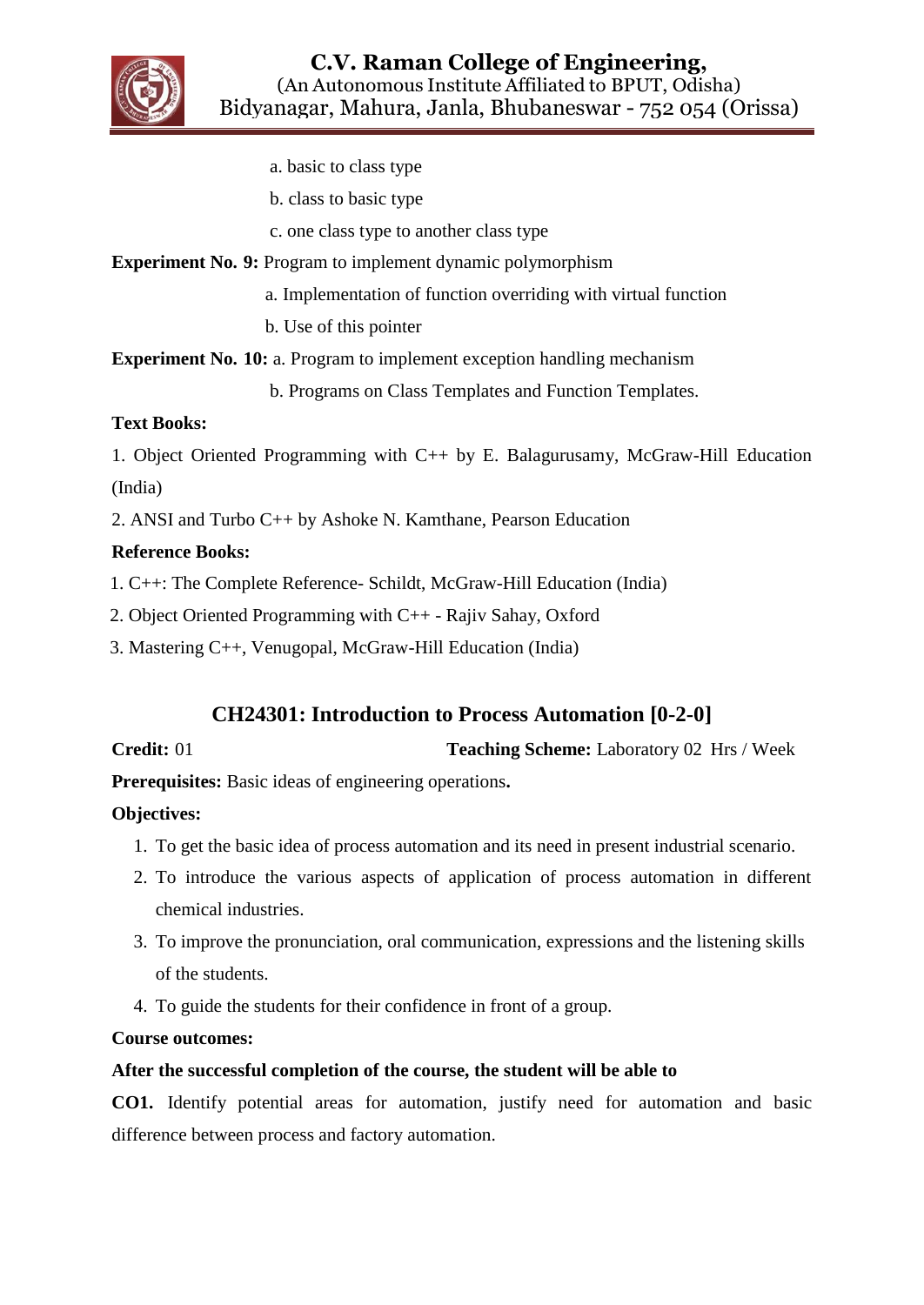

**CO2.** Get knowledge about different automation tools, software and their application in various chemical industries like petrochemical and petroleum refinery engineering, pharmaceuticals and fine chemical industry, paper and pulp industry.

**CO3.** Demonstrate the various fields of application of process automation in polymer, rubber plastic industry, metal and mineral process industry, cement, glass and ceramic, food and beverages industry.

**CO4.** Share their know-how through presentation in a group regarding the range of chemical industries, the need and application of process automation in those industries and make one technical report to represent their review on application of process automation in chemical industries.

#### **Specific course scheme:**

- 1. Introduction to basic process automation.
- 2. Definition of automation.
- 3. Types of automation.
- 4. Need of automation.
- 5. Definition of chemical operation and process (Unit Operation & Unit Process).
- 6. Different chemical processes and application of automation in process industries.
- 7. The topic may be defined by the guide.
- 8. A report is required to submit before the presentation.
- 9. The presentation may be of minimum 15 minutes duration followed by 10 minutes of interaction.
- 10. All other nonparticipating students must attend each presentation and take part in the interactive sessions.

#### **Interactive sessions and presentation:**

- 1. Application of process automation in petrochemical and petroleum refinery engineering
- 2. Application of process automation in pharmaceutical industry
- 3. Application of process automation in paper and pulp Industry
- 4. Application of process automation in polymer, rubber, plastic industry
- 5. Application of process automation in metal and mineral process industries
- 6. Application of process automation cement, glass, ceramic industries.
- 7. Application of process automation in food, alcohol and beverages.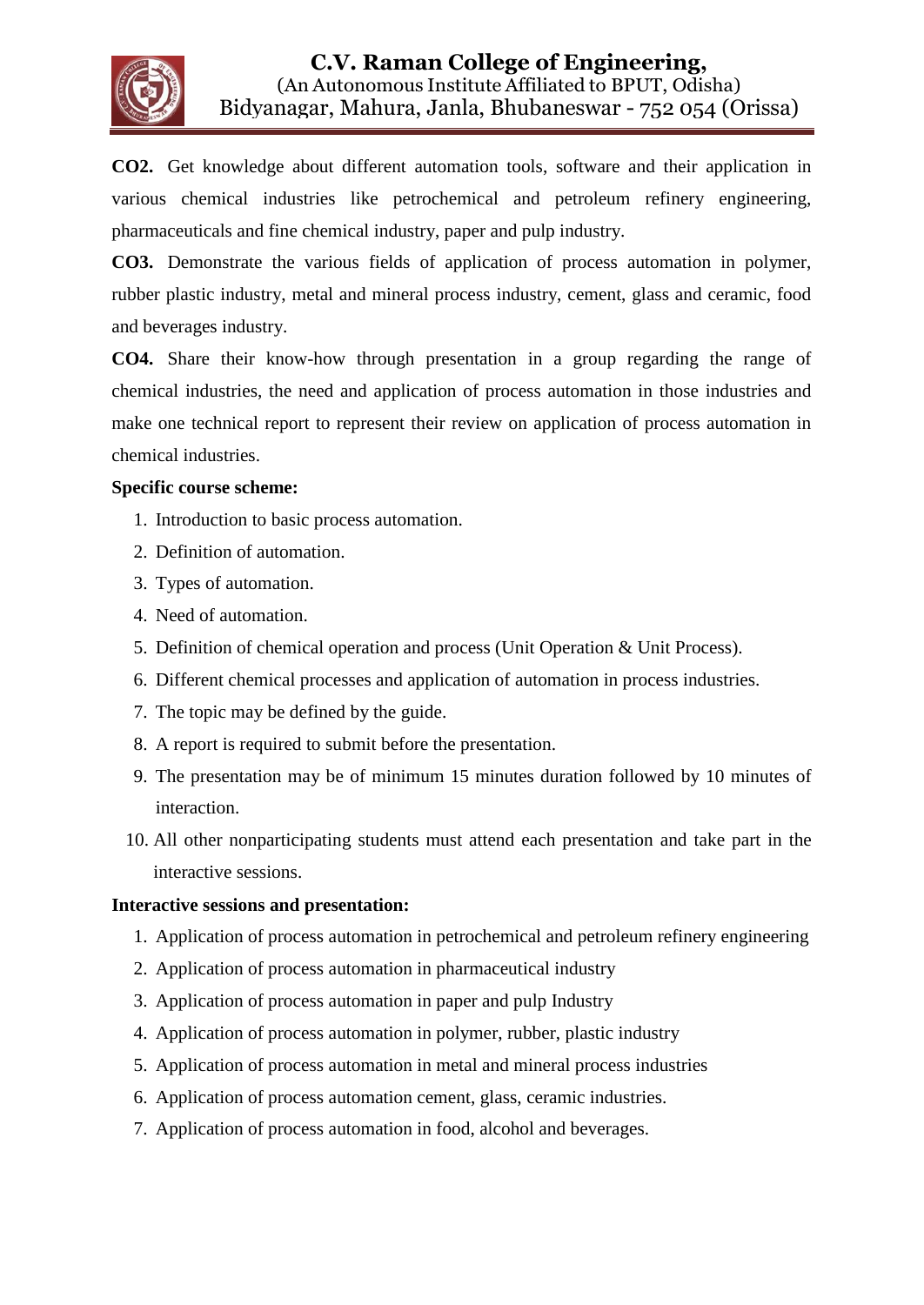

**C.V. Raman College of Engineering,** (An Autonomous Institute Affiliated to BPUT, Odisha) Bidyanagar, Mahura, Janla, Bhubaneswar - 752 054 (Orissa)

## **CH27397: Mini Project [0-4-0]**

### **Credits: 02 Teaching Scheme:** 04 Hrs / week

For 3rd semester students a Mini Project is to be carried out considering the following objectives:

- 1. Scope for creativity
- 2. Hands on experience
- 3. Academic occupancy
- 4. Based on all the subjects in the continuing semester
- 5. The Mini Project group will be of 3 to 5 students.
- 6. Head of the Department will appoint Mini Project Guides. 02 credits will be awarded to the candidates after the viva voce and project demonstration at the end of the semester based on the project statement and requirements. The students are advised to utilize the laboratory resources before or after their contact hours as per the prescribed module.

#### **Course Outcomes:**

#### **At the completion of the course, the students will be able to**:

**CO1.** Survey literature to know about previous and ongoing researches in various fields and therefore select the particular area to work for based on the gaps and opportunities found from literature survey and to express the findings from literature survey in written form.

**CO2.** Apply basic engineering fundamentals in the selected domain of practical applications to analyze a concept/system/machine operation/process etc. by working as an individual or in a team and contribute to the development of the project.

**CO3.** Develop engineering ideas with significant novelty and develop a techno-commercial feasibility model for its implementation.

**CO4.** Prepare project report and deliver oral presentations at the end of semester.

## **CH27401: Comprehensive Viva Voce [Oral]**

#### **Credits:** 02

Compulsory for each student based on the two subjects (S2) CH20101 & (S3) CH20102.

End Semester Examination (Oral): 100 marks

#### **Course outcomes:**

#### **After the completion, the students will be able to**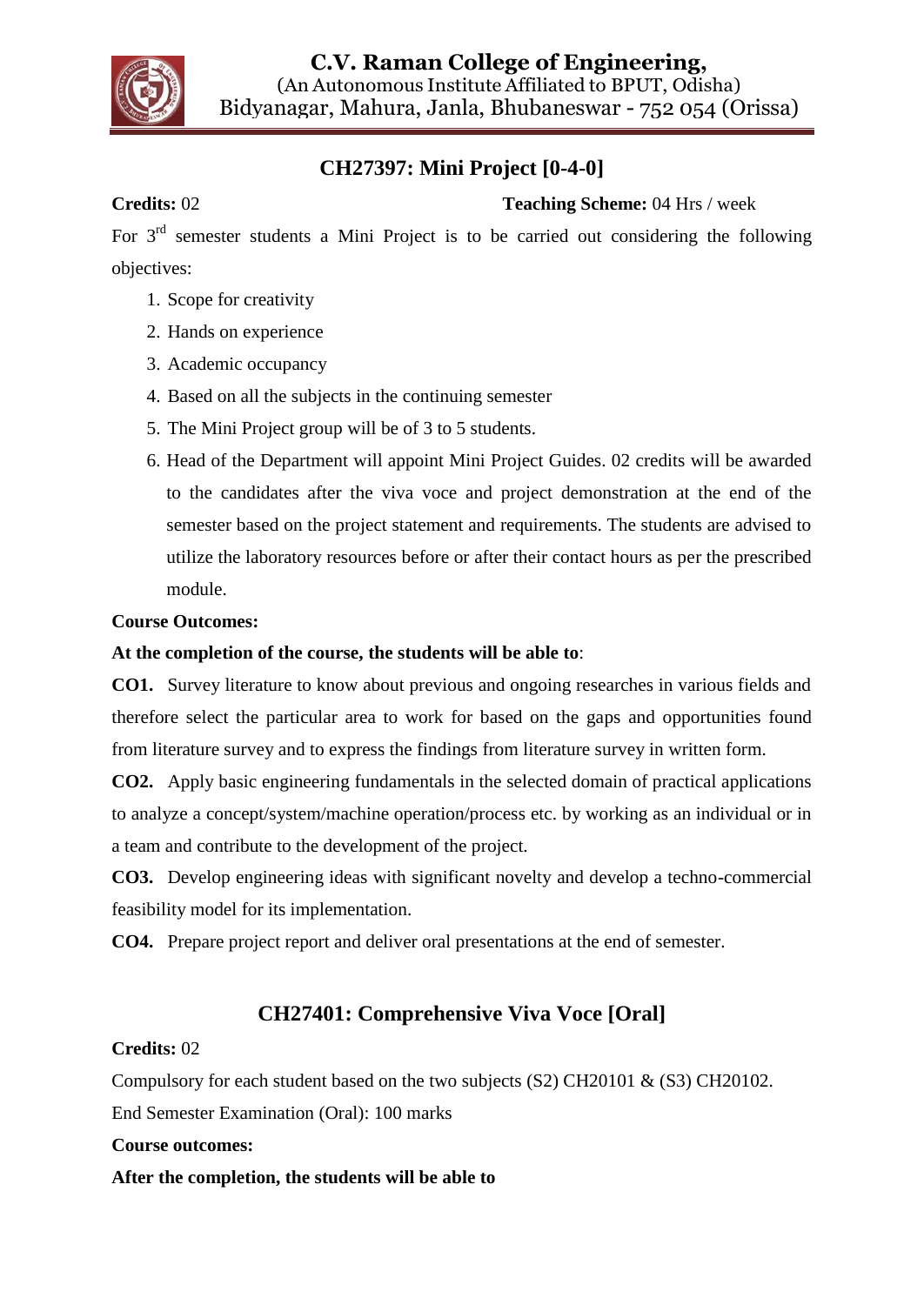

- **CO1.** Answer basic questions related to process industries.
- **CO2.** Answer questions related to basic principles in fluid mechanics.
- **CO3.** Acquire additional ideas related to process industries and fluid flow phenomena.
- **CO4.** Communicate confidently to the Engineering community.

## **HS27420: General Seminar [0-2-0]**

**Credit:** 01 **Teaching Scheme:** Laboratory 2Hrs / Week

**Prerequisites**: The students should have reasonable level of proficiency and skills in various languages and are able to understand and communicate an international language such as English.

**Course Objectives**: The objective of the course is to develop the skill and efficiency of the students for the preparation of seminar presentation and its deliberation impeccably.

#### **Course Outcomes:**

#### **After the completion of the course, the students will able to:**

- **CO1.** Comprehend the different stages of seminar preparation and deliberation of presentation.
- **CO2.** Obtain tolerable proficiency to communicate efficiently.
- **CO3.** Overcome their stage fright.
- **CO4.** Become successful in making an effective seminar presentation.

#### **Course details**

Lab-1: Importance and structure of Seminar Presentations

- Lab-2: Types of Seminar Presentations
- Lab-3: Good vs. Bad presentations and review of a standard seminar presentation
- Lab-4: Changing formal seminar paper to informal seminar presentations

Lab-5: Planning: selection of topics and collection of data, laying down the objective and preparing the outline

Lab-6: Preparing PPTs, referencing and other supporting materials

Lab-7: Handling Question Answer sessions and focusing on language of the Presentations

Lab-8: Voice modulation and delivery of the presentation

Lab-9: Group Presentation

Lab-10: Individual Presentation 1

Lab-11: Individual Presentation 2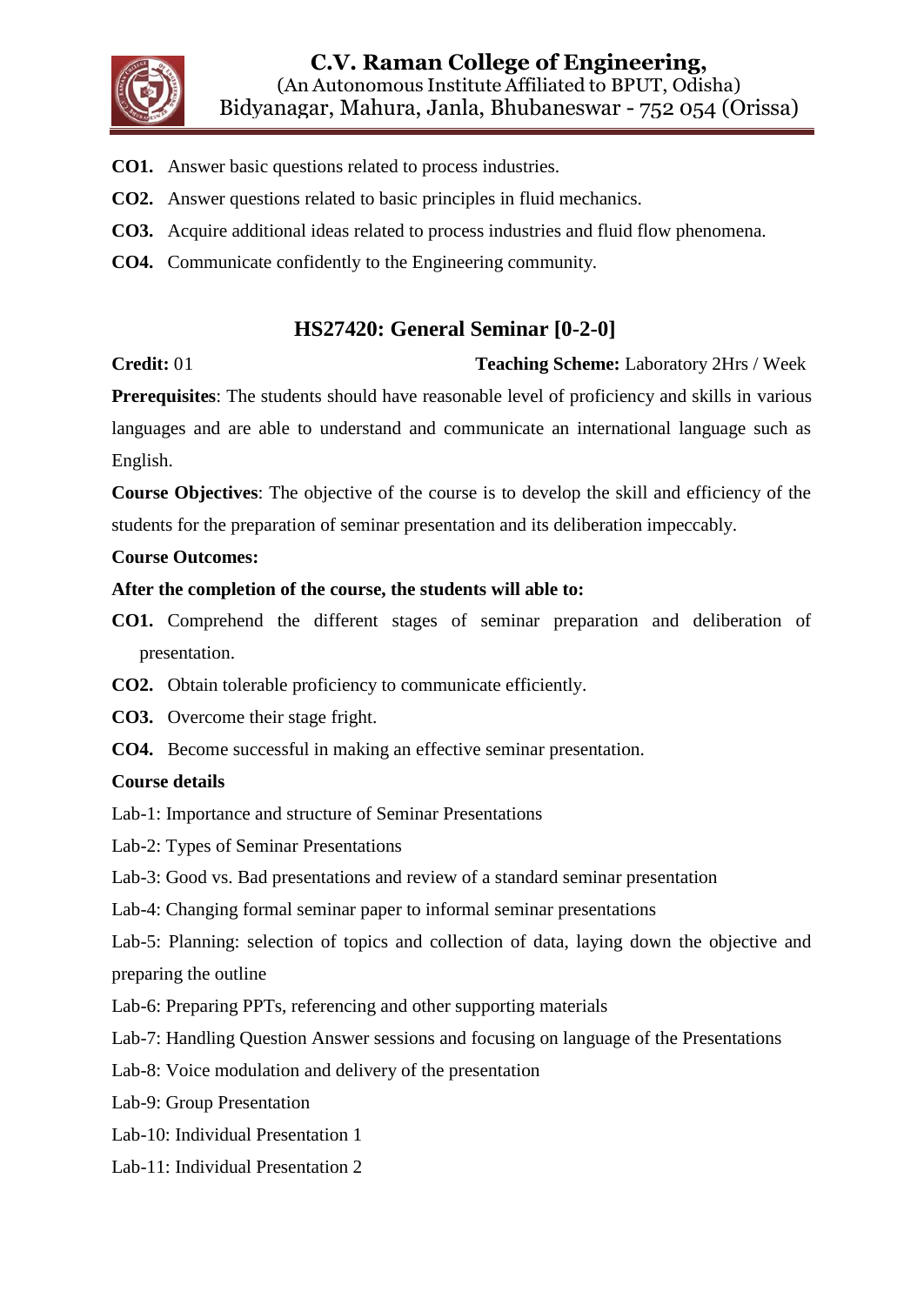

Lab-12: Assessment and Rounding off

#### **Text Books:**

T1."English for Business Communication "by Sweeney, Simon, CUP, 2003.

T2."Everyone Communicates, Few Connect" by John C. Maxwell, Thomas Nelson; 1 edition, 2010.

## **HS27421: Technical Writing [0-2-0]**

### **Credit:** 01 **Teaching Scheme:** 02 Hrs / Week

**Prerequisites**: The students should have tolerable proficiency in different language skills. They should be able to understand and write in the second language.

**Course Objectives**: This course seeks to develop the students' skill of writing formal reports and seminar papers.

#### **Course Outcomes:**

#### **After the completion of the course, the students will be able to**:

**CO1.** Understand the process of writing reports in English in a business organization.

**CO2.** Gain tolerable proficiency in communicating effectively in English.

**CO3.** Learn to write synopsis, abstract, introductory chapter, research article/ seminar paper with minimum errors.

**CO4.** Identify common errors in English and rectify them with minimum correction.

#### **Course Details:**

Lab-1: Definition and structure of reports.

Lab-2: Types of reports.

Lab-3: References, glossary and bibliography in reports

Lab-4: Charts and illustrations in reports

Lab-5: Report writing techniques - 1

Lab-6: Report writing techniques -2

Lab-7: A detailed study of a report

Lab-8: Writing synopses

Lab-9: Writing abstracts

Lab-10: Writing an introductory chapter

Lab-11: Writing a research article / seminar paper-1

Lab-12: Writing a research article / seminar paper-2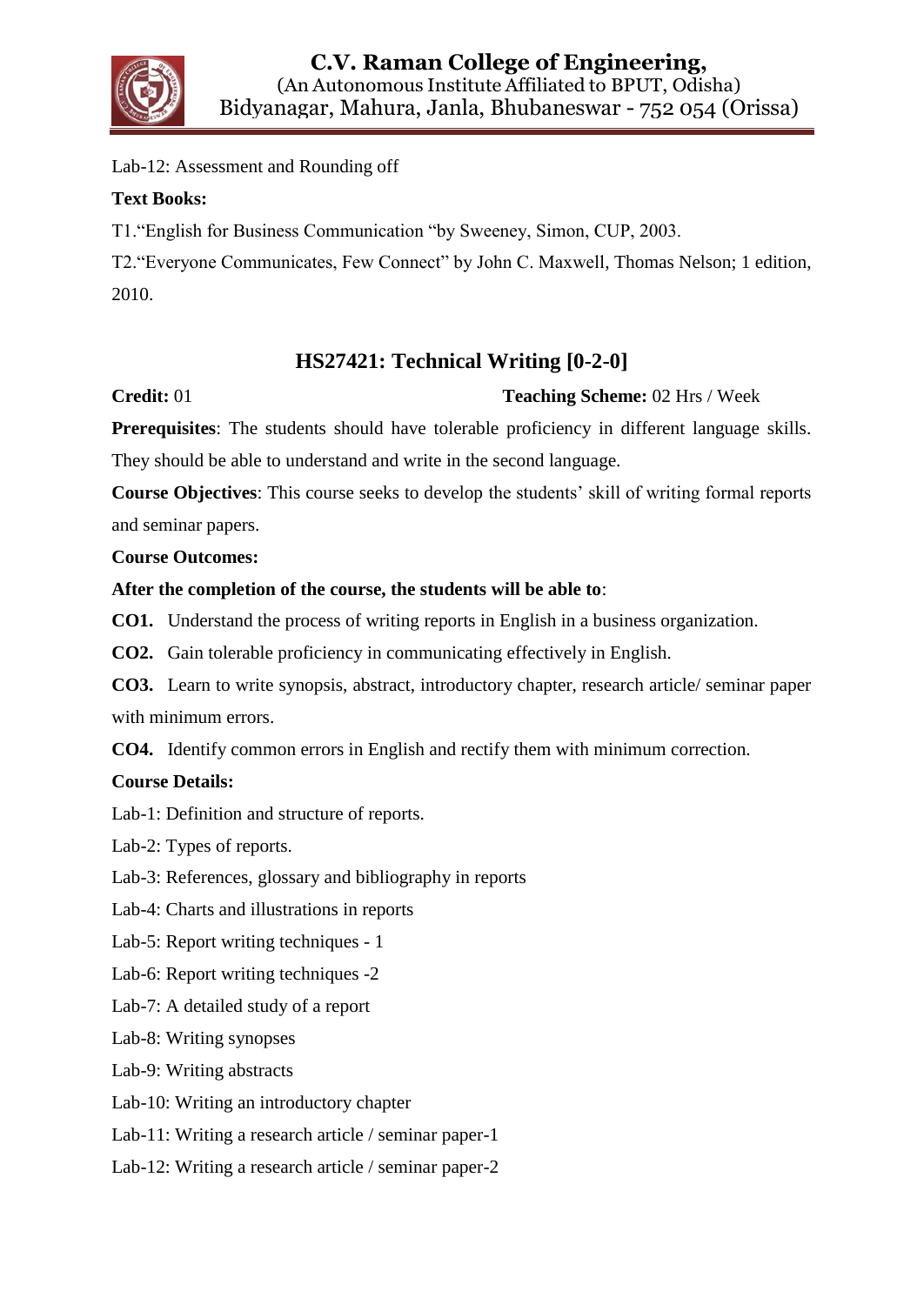

### **Text Books:**

T1."Techniques of writing memos, reports and business letters", Courtland L Bovee, Jaico Publishing house Mumbai, 2005.

T2."Writing: A Problem solving approach", Norman Coe.

#### **Reference Book:**

R1."Business communication and report writing", R. C. Sharma and Krishna Mohan, Tata Mc-Graw Hill Publishing Company, 2nd Edition, 2000.

## **MA21105: Mathematics–IV [3-0-0]**

#### **Credits:** 04 **Teaching Scheme:** Theory 03 Hrs / Week

**Prerequisites**: Elementary ideas of counting techniques and differential and integral calculus of 10+2 standard.

#### **Objectives:**

- 1. To make students aware of numerical techniques to solve algebraic and transcendental equations.
- 2. To enlighten the students with the different numerical techniques to interpolate a set of data points to a polynomial (Known as interpolating polynomial).
- 3. To make students aware Techniques of Numerical Integration.
- 4. To make students aware of the methods to solve ordinary differential equations numerically.
- 5. To introduce the fundamental concepts of probability and probability distributions.
- 6. To make students aware of Sampling and hypothesis testing.
- 7. To make students aware of the concept of correlation and regression.

#### **Course outcomes:**

#### **After the completion of the course, the students will be able to**:

**CO1.** Get enlightened with the ideas and methods of solving algebraic and transcendental equations numerically.

**CO2.** Learn interpolation methods to estimate polynomials and numerical integration.

**CO3.** Solve ordinary differential equations by power series and single step numerical methods.

**CO4.** Solve problems and learn important concepts/characteristics involving probability theory and probability distributions.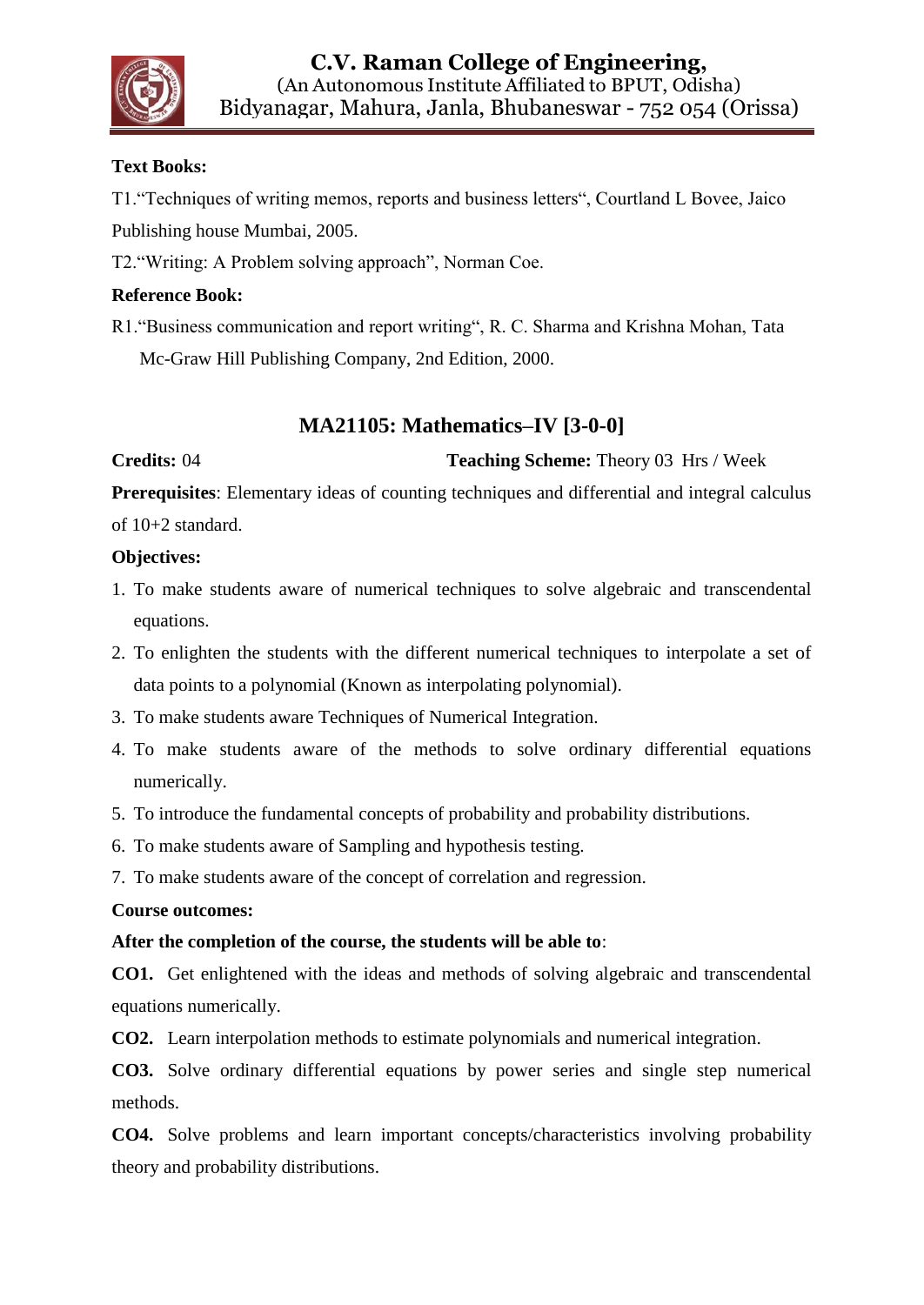

**CO5.** Get enlightened with the concepts of finding statistical measures such as mean and variance of data, sampling, testing of hypotheses, correlation regression.

#### **Course Details:**

## **Unit 1: Numerical solution of Transcendental and Linear System of Equations (08 Hrs)**

**U1.1.** Numerical methods: Approximation and round of errors, Truncation error and Taylor's series. Roots of equation: The bisection method, the false-position method, fixed point iteration, Newton-Raphson method, Muller's method. Solution of System of Linear equations by Gauss-Seidel method.

**U1.2.** Self Study Topics: Finding multiple roots of algebraic equations.

#### **Unit 2: Interpolation and Numerical Integration (08 Hrs)**

## **U2.1.** Interpolation: Newton divided difference interpolation, Lagrange Interpolation, Newton's forward and backward interpolation. Numerical integration: The trapezoidal rule, The Simpson's rules, Gauss quadrature, Romberg Integration Method.

**U2.2.** Self Study Topics : Numerical Differentiation

#### **Unit 3: Numerical and Power Series Solutions of Ordinary Differential Equations**

#### **(08 Hrs)**

**U3.1.** Numerical Solutions of Ordinary differential equation: Euler's method, Improvement of Euler's method, Runge-Kutta methods. Power Series Solutions of Ordinary differential equations: Power Series Method to solve ordinary differential equations, Legendre's Equation and Legenre's Polynomials, Bessel's Equations and Bessel's Functions of the first and second kind.

**U3.2.** Self Study Topics: Picard's Iteration Method and Stability Analysis of Single Step Method.

#### **Unit 4: Probability Theory (08 Hrs)**

**U4.1.** Probability: Probability, Random variables, Probability distributions, Mean and variance of distribution, Binomial, Poisson, Hyper geometric and Normal distributions.

**U4.2.** Self Study Topics: Distribution of several random variables.

#### **Unit 5: Mathematical Statistics (08 Hrs)**

**U5.1.** Mathematical Statistics: Mean and Variance of a data, Random sampling, Estimation of Parameters, Confidence Intervals, Testing of hypothesis, Acceptance sampling, Chi square test for goodness of fit , Regression Analysis, Fitting Straight Lines, Correlation analysis.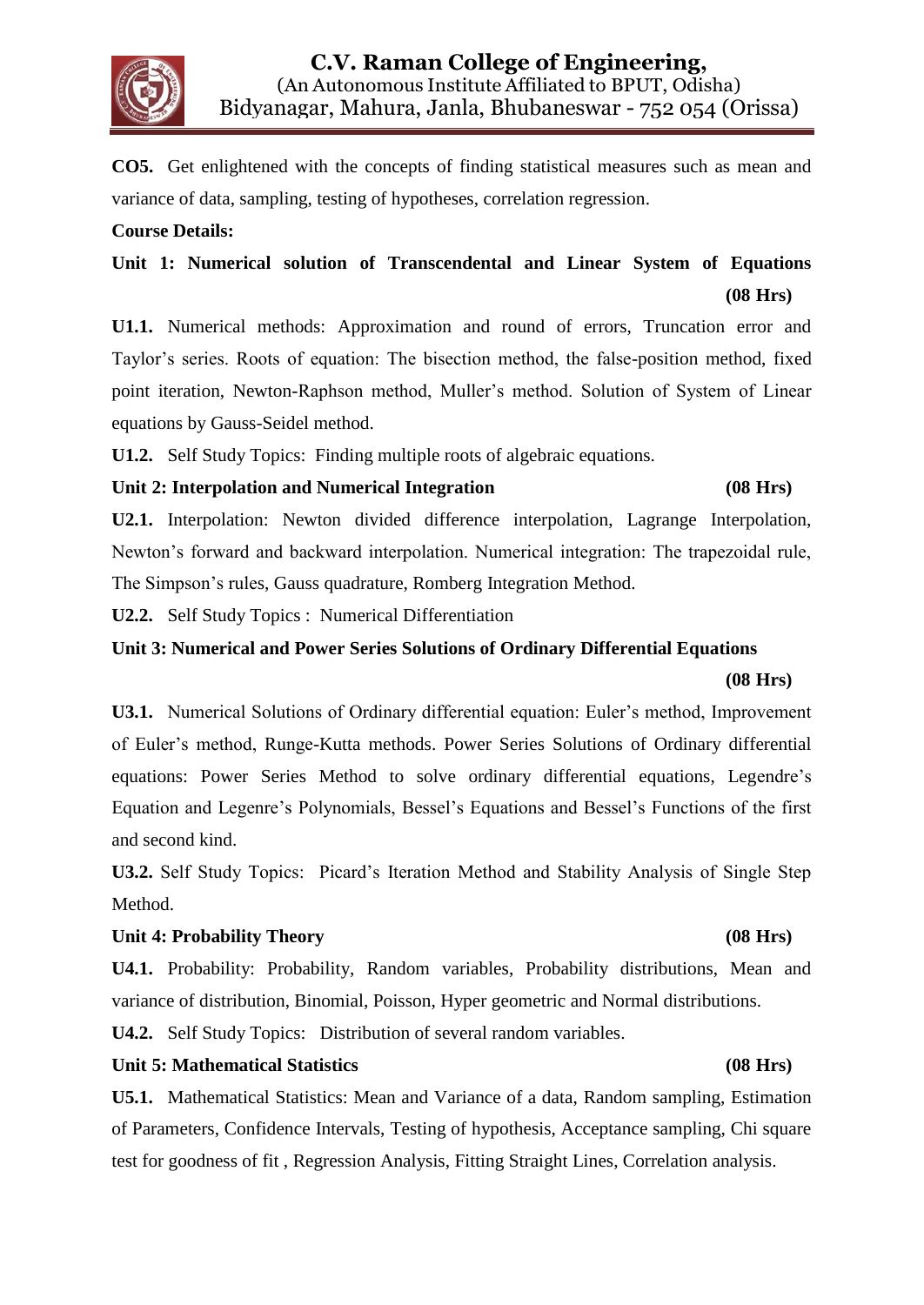

**U5.2.** Self Study Topics: Nonparametric Tests.

**Note:** Five assignments to be given to the students on self study, comprising of one assignment from each unit.

#### **Text Books:**

T1. Numerical methods for Engineers, Steven C. Chapra and Raymond P. Canale, Tata McGraw-Hill Publishing Company Limited, New Delhi,, Fifth Edition,2007. [Chapters 2, 3(3.1, 3.2), 4(4.2, 4.3), 5 (5.1, 5.2, 5.3), 6 (6.4), 10(10.2), 13(13.1, 13.2, 13.3, 13.5), 16(16.1, 16.2), 17(17.2, 17.3), 20(20.1, 20.2, 20.3)].

T2. Advanced Engineering Mathematics, Erwin Kreyszig, John Willy and Sons, 8<sup>th</sup> Edition, 1999. [Chapters: 4(4.1, -4.4, 4.6), 22 (22.1 – 22.3, 22.5-22.8), 23(23.1-23.4, 23.6, 23.7, 23.9, 23.10)]

#### **Reference Books:**

R1. Numerical Methods for Scientific and Engineering Computation, M. K. Jain, S. R. K. Iyengar, R.K. Jain, New Age International Publishers, Sixth Edition, 2014.

R2. Probability and Statistics for Engineering and Sciences, Jay L. Devore, Thomson/CENGAGE Learning India Pvt. Ltd, Eighth Edition, 2012.

R3. Fundamental of Mathematical Statistics, S. C. Gupta and V.K. Kapoor, Sultan Chand and Company, New Delhi,  $11<sup>th</sup>$  Edition (reprint), 2014.

R4. Probability & Statistics for Engineers & Scientists, Ronald E. Walpole, Raymond H. Myers, Sharon L. Myers & Keying Ye, Pearson Education Inc., New Delhi, Eighth Edition, 2007.

R5. A Course on Ordinary and Partial Differential Equations, J. Sinha Roy and S. Padhy, Kalyani Publishers, Fourth Edition, 2014.

R6. Higher Engineering Mathematics, B. V. Ramana, TMH, 1<sup>st</sup> Reprint, 2007.

R7. Engineering Mathematics, S. Pal and S.C. Bhunia  $Ox$  Publishers,  $1<sup>st</sup>$  Edition, 2014.

R8. Higher Engineering Mathematics, B. S. Grewal, Khanna Publishers, 43<sup>rd</sup> Edition, 2014.

R9. Introductory Method of Numerical Analysis, S. S. Sastry, PHI Learning PVT LTD, New Delhi, Fourth Edition, 2009.

R10. Numerical Mathematics and Computing, W.Cheney and D. Kincaid, Thomson / CENGAGE Learning, Fifth Edition, 2014.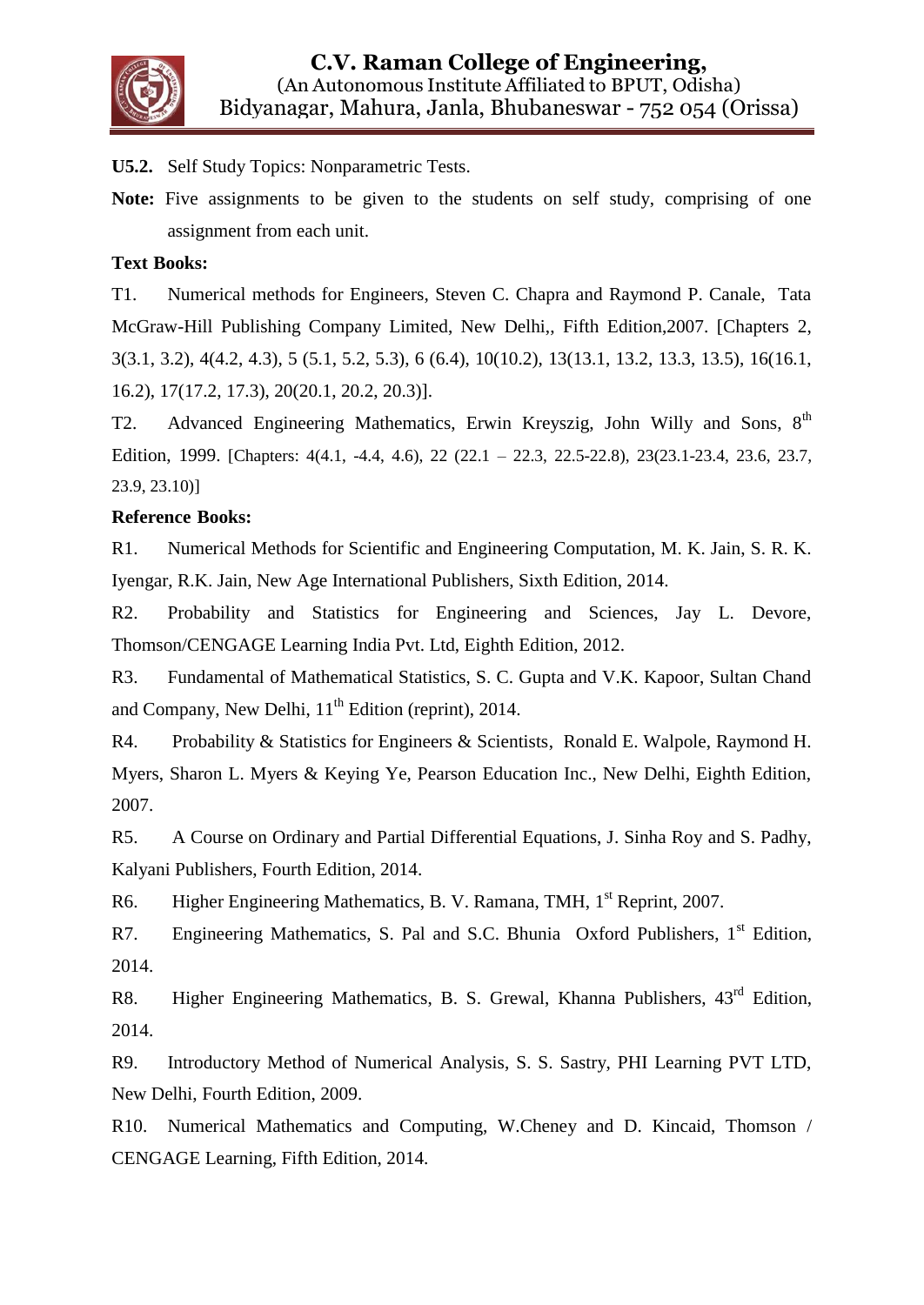

## **MA21105: Mathematics–IV [0-0-1]**

### **Teaching Scheme:** Tutorial 01 Hr / Week

**Prerequisites**: Elementary idea of Counting Techniques and differential and integral calculus

of 10+2 standard.

#### **Objectives:**

- 1. To make students aware of numerical techniques to solve algebraic and transcendental equations
- 2. To enlighten the students with the different numerical techniques to interpolate a set of data points to a polynomial (Known as interpolating polynomial).
- 3. To make students aware Techniques of Numerical Integration.
- 4. To make students aware of the methods to solve ordinary differential equations numerically.
- 5. To introduce the fundamental concepts of of probability and probability distributions.
- 6. To make students aware of Sampling and hypothesis testing.
- 7. To make students aware of the concept of correlation and regression.

### **List of Contents:**

**Tutorial No. 1:** Problem solving involving roots of algebraic and transcendental equations.

**Tutorial No. 2:** Problem solving involving Interpolation.

- **Tutorial No. 3:** Some problems for practice on Numerical Integration.
- **Tutorial No.4:** Some problems for practice on Numerical solutions of ordinary differential equations.
- **Tutorial No. 5:** Some problems for practice on power series solution of ordinary differential equations.
- **Tutorial No. 6:** Some problems for practice on Probability Theory.

**Tutorial No. 7:** Some problems for practice on Random Variables and probability functions.

- **Tutorial No. 8:** Some problems for practice on Binomial, Poisson, Hyper Geometric and Normal distributions
- **Tutorial No. 9:** Some Problems for practice on Mean and Variance.
- **Tutorial No. 10:** Some problems for practice involving Estimation of Parameters and Hypothesis testing.
- **Tutorial No. 11:** Some problems for practice on Acceptance Sampling and Chi square test.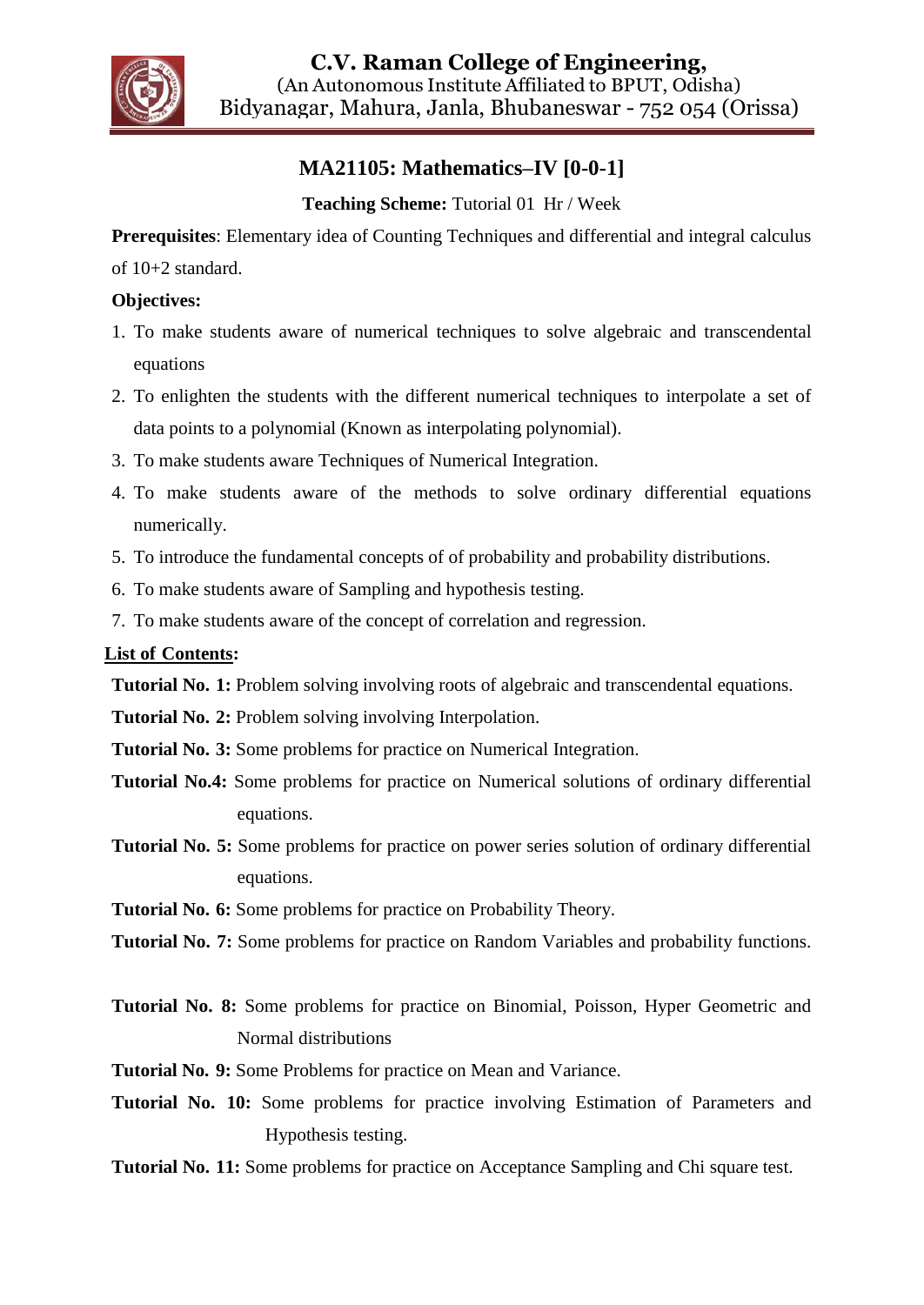

**Tutorial No. 12:** Some problems for practice on Regression and Correlation Analysis.

### **Text Books:**

T1. Numerical methods for Engineers, Steven C. Chapra and Raymond P. Canale, Tata McGraw-Hill Publishing Company Limited, New Delhi,, Fifth Edition,2007. [Chapters 2, 3(3.1, 3.2), 4(4.2, 4.3), 5 (5.1, 5.2, 5.3), 6 (6.4), 10(10.2), 13(13.1, 13.2, 13.3, 13.5), 16(16.1, 16.2), 17(17.2, 17.3), 20(20.1, 20.2, 20.3)].

T2. Advanced Engineering Mathematics, Erwin Kreyszig, John Willy and Sons, 8<sup>th</sup> Edition, 1999. [Chapters: 4(4.1, -4.4, 4.6), 22 (22.1, 22.5-22.8), 23(23.1-23.4, 23.6, 23.7, 23.9, 23.10)].

### **Reference Books:**

R1. Numerical Methods for Scientific and Engineering Computation, M. K. Jain, S. R. K. Iyengar, R.K. Jain, New Age International Publishers, Sixth Edition, 2014.

R2. Probability and Statistics for Engineering and Sciences, Jay L. Devore, Thomson/CENGAGE Learning India Pvt. Ltd, Eighth Edition, 2012.

R3. Fundamental of Mathematical Statistics, S. C. Gupta and V.K.Kapoor, Sultan Chand and Company, New Delhi,  $11<sup>th</sup>$  Edition (reprint), 2014.

R4. Probability & Statistics for Engineers & Scientists, Ronald E. Walpole, Raymond H. Myers, Sharon L. Myers & Keying Ye, Pearson Education Inc., New Delhi, Eighth Edition, 2007.

R5. A Course on Ordinary and Partial Differential Equations, J. Sinha Roy and S. Padhy, Kalyani Publishers, Fourth Edition, 2014.

R6. Higher Engineering Mathematics, B. V. Ramana, TMH, 1<sup>st</sup> Reprint, 2007.

R7. Engineering Mathematics, S. Pal and S.C. Bhunia, Oxford Publishers, 1<sup>st</sup> Edition, 2014.

R8. Higher Engineering Mathematics, B. S. Grewal, Khanna Publishers, 43<sup>rd</sup> Edition, 2014.

R9. Introductory Method of Numerical Analysis, S. S. Sastry, PHI Learning PVT LTD, New Delhi, Fourth Edition, 2009.

R10. Numerical Mathematics and Computing, W. Cheney and D. Kincaid, Thomson/CENGAGE Learning, Fifth Edition, 2014.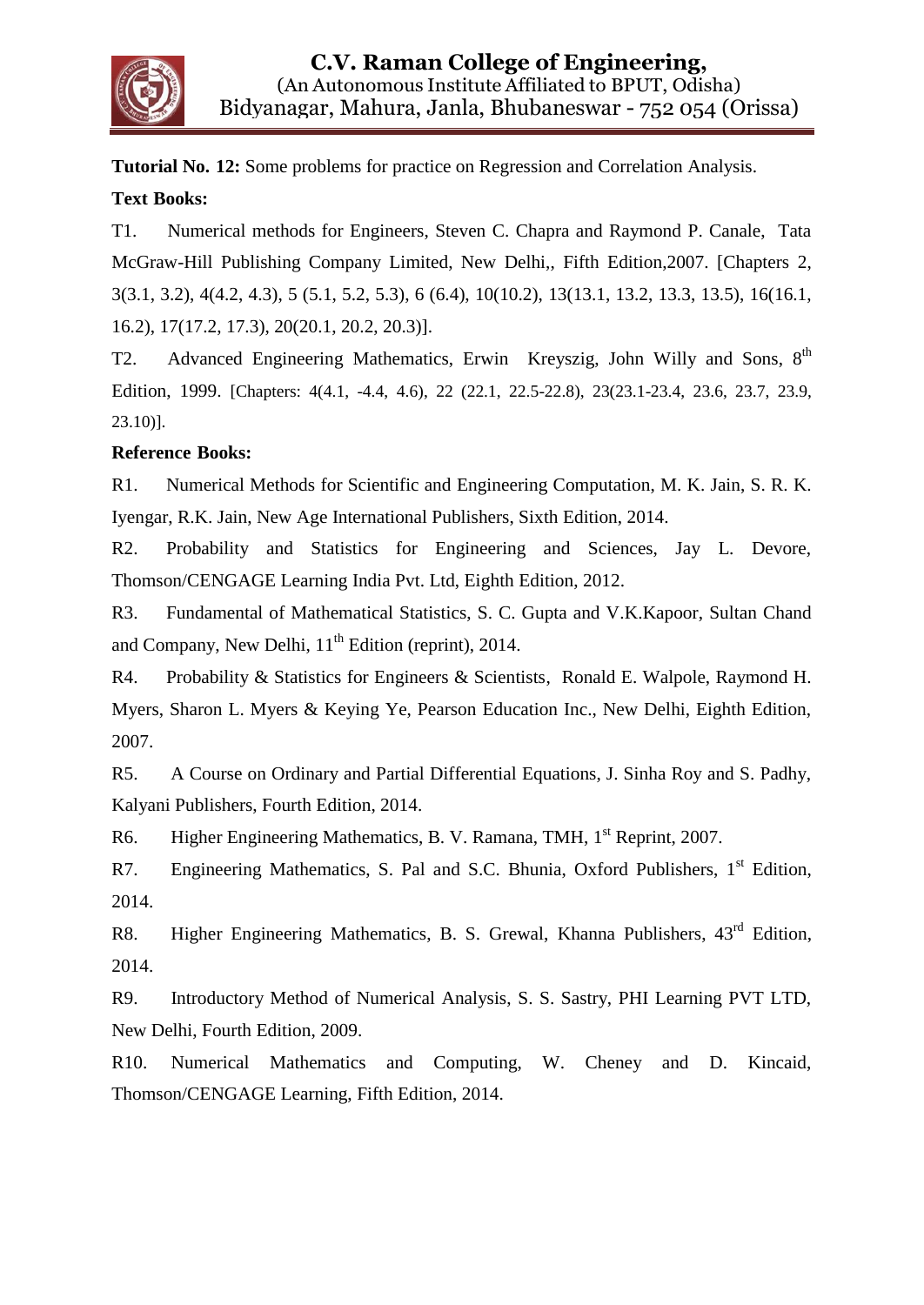

## **CH20104: MECHANICAL OPERATION [3-0-0]**

**Credits:** 04 **Teaching Scheme:** Theory 03 Hrs / Week

#### **Prerequisites**: Nil

**Objectives:** Graduate will demonstrate on understanding the unit operation and their role in Chemical Engineering industries considering the following points:

1. Characteristics of particulate solids, Principles of size reduction, crushing and grinding equipment.

2. Mixing of solids and separation methods for different types of mixtures like solidsolid, solid-gas, solid-liquid

3. Size enlargement: scope and applications, size enlargement techniques

4. Conveying of bulk solids, classification and selection of conveyors for chemical process industries.

#### **Course outcomes:**

#### **After the completion of the course, the students will be able to:**

**CO1.** Build basic knowledge of various mechanical operations, screen analysis and applications.

**CO2.** Review the practical importance and relevance of laws used for crushing, grinding and size separation in chemical industry.

**CO3.** Utilize the technological methods related to unit operations in process plant regarding comminution and equipment related to it.

**CO4.** Study a detailed overview of equipment used to perform various mechanical operations and problems associated during the implementation and applications.

**CO5.** Build a clear concept on filtration theory and techniques.

**CO6.** Familiarize with the process and equipment associated with different floatation, centrifugation, and sedimentation process.

**Course Details:**

#### **Unit 1: Particles and Particulates (06 Hrs)**

- **U1.1.** Determination, characterization and analysis of particles, size, shape, specific surface area and analysis of average particles.
- **U1.2.** Self study: Study of the physical and chemical properties of particles.

#### **Unit 2: Screening and separation (06 Hrs)**

**U2.1.** Types and capacity of different screens, Determination of screen effectiveness, Screen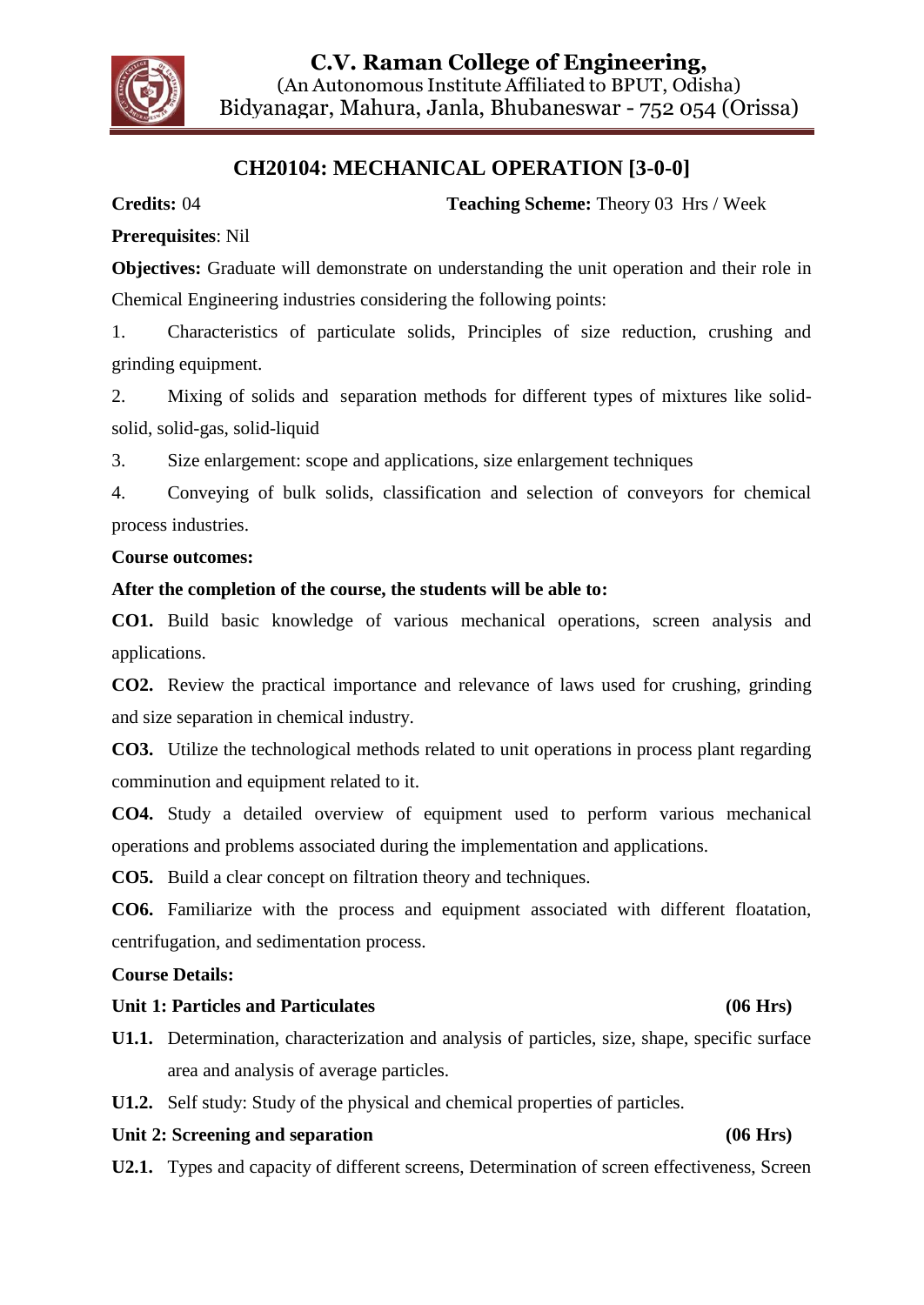

capacity and screening equipments, Differential and cumulative methods of analysis.

**U2.2.** Analysis of different types of screening equipments.

#### **Unit 3: Size reduction equipments (06 Hrs)**

**U3.1.** Comminuting and Size Reduction Equipments, Laws of grinding- Kick's law, Rittinger's Law and Bond's law and their limitations, Grinding, crushing efficiency and power consumption, Size Separation- Magnetic and Electrostatic Separators

**U3.2.** Study of different size reduction equipments.

### **Unit 4: Flow of particles and laws of settling (06 Hrs)**

**U4.1.** Motion of particles through fluid, Drag Coefficient, Free and hindered settling, Stoke's law & Newton's law regimes of settling, Thickeners, Cyclones etc.

**U4.2.** Flow past submerged bodies.

### **Unit 5: Filtration theories and Mixing (06 Hrs)**

**U5.1.** Sink & float method, Jigging, Tabling, Filtration, Theory, Plate & Frame filter press, Leaf filter, Rotary filter, Mixing & Agitation, Power consumption of mixer mixing equipment, Forth flotation, Conveying, Different types of Conveyers: Belt, Screw, Apron, Flight, Pneumatic conveyor and elevators

**U5.2.** Study of different types of filtration techniques.

Note: Five assignments to be given to the students on self study, comprising of one assignment from each unit.

#### **Text Book:**

T1. "Particle technology and separation process", J R Backhurst , J F Richardson , J H Harker, Elsevier, 5th Edition, 2006.

### **Reference Book:**

R1. "Unit operations of chemical engineering", Smith and Harriott peter, Tata Mc Graw-hill Higher Education,  $7<sup>th</sup>$  Edition, 2005.

### **Open source learning:**

http://nptel.ac.in/

<http://ocw.mit.edu/courses/chemical-engineering/>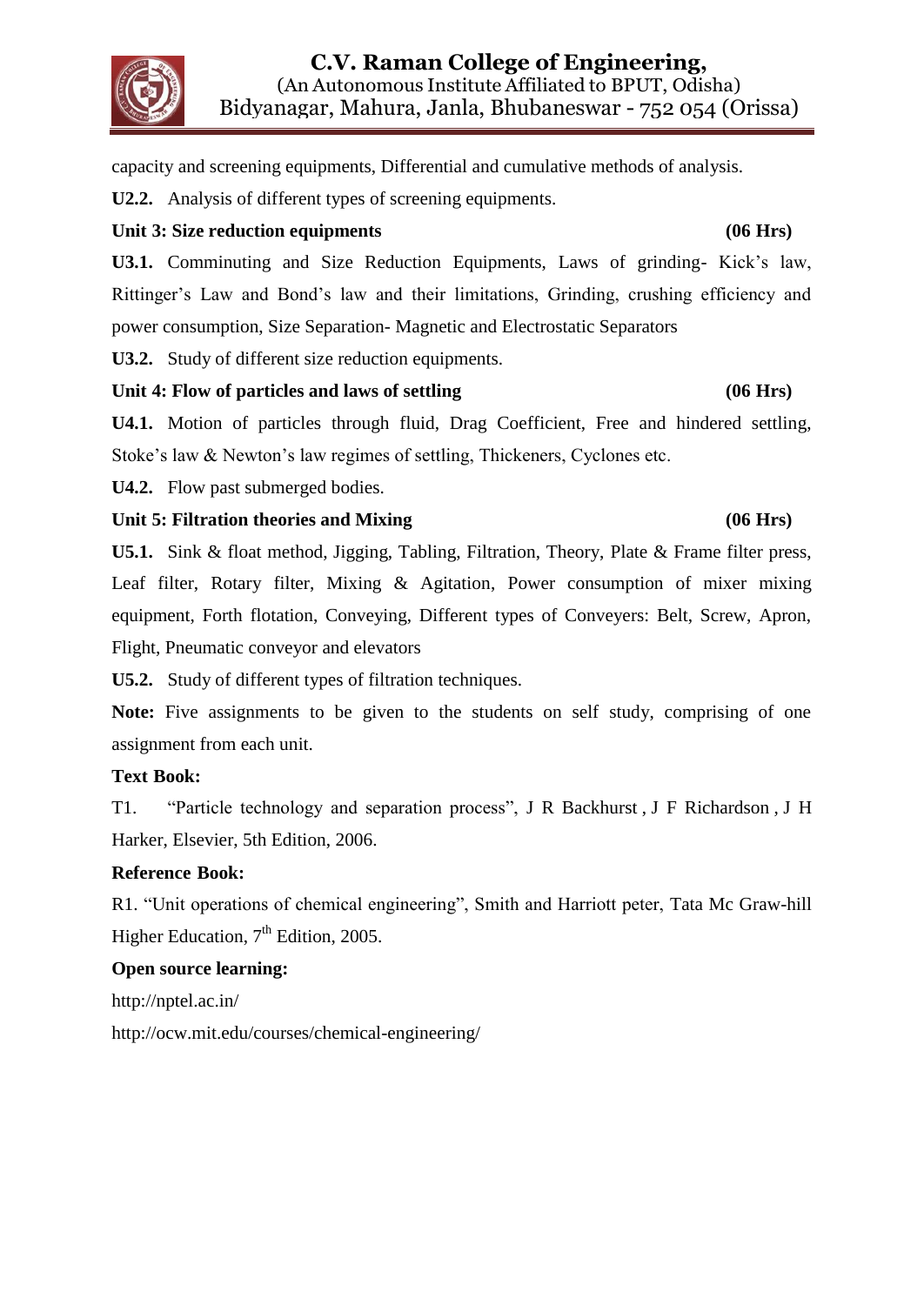

## **CH20104: MECHANICAL OPERATION [0-0-1]**

**Teaching Scheme:** Tutorial 01 Hr / Week

### **Prerequisites:** Nil

### **Objectives:**

- 1. Graduate will grasp the understanding of unit operation, characteristics of particulate solids, principles of size reduction, crushing and grinding equipment.
- 2. Mixing of solids and separation methods for different types of mixtures like solid-solid, solid-gas, solid-liquid.
- 3. Size enlargement: scope and applications, size enlargement techniques.
- 4. Conveying of bulk solids, classification and selection of conveyors for chemical process industries.

### **Course Details:**

### **List of Contents**

**Tutorial No. 1:** Study of the physical and chemical properties of particles.

**Tutorial No. 2:** Analysis of different types of screening equipments.

**Tutorial No. 3:** Study of different size reduction equipments and their application in industry.

**Tutorial No. 4:** Flow past submerged bodies of various shapes.

**Tutorial No. 5:** Study of different types of filtration techniques.

**Tutorial No. 6:** Selective problems on laws of grinding-I.

**Tutorial No. 7:** Selective problems on laws of grinding-II.

**Tutorial No. 8:** Drag Coefficient.

**Tutorial No. 9:** Problems on free and hindered settling.

**Tutorial No. 10:** Power consumption of mixer.

**Tutorial No. 11:** Study on forth flotation.

**Tutorial No. 12:** Selective problems on pneumatic conveying system.

**Text Book:**

T1. Particle technology and separation process", J R Backhurst, J F Richardson, J H Harker, Elsevier, 5th Edition, 2006.

### **Reference Book:**

R1. Unit Operations of Chemical Engineering, Smith and Harriott peter, Tata Mc Graw-hill Higher Education,  $7<sup>th</sup>$  Edition, 2005.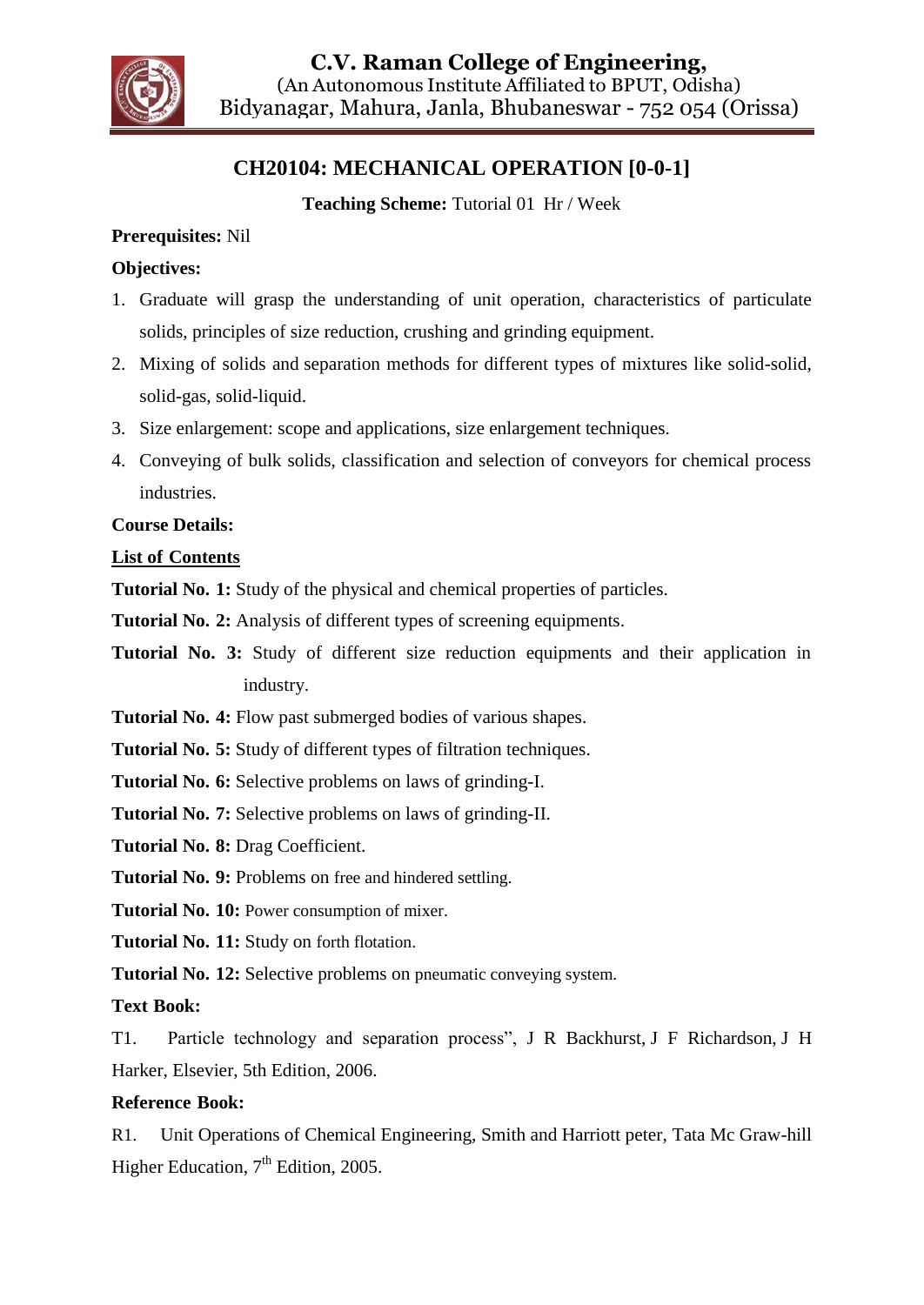

## **CH20105: Mass Transfer–II [3-0-0]**

**Credits:** 03 **Teaching Scheme:** Theory 03 Hrs / Week

**Prerequisites**: Knowledge of Chemical Process Calculations and Mass Transfer-I

#### **Objectives:**

The general objectives of Mass Transfer Operations-II are to discuss the concept of humidification, drying, leaching and adsorption. Each topic will be covered in logical sequence with relevant examples. The goal is to provide students with the theoretical/analytical background to understand mass transfer operations and to tackle the sort of complex problems.

#### **Course Outcomes:**

#### **After the completion of the course, students will be able to:**

**CO1.** Humidification, dehumidification, cooling towers, DBT and WBT.

**CO2.** Psychometric chart preparation, quantity of Psychrometric chart, measuring instruments for humidification.

**CO3.** Equipments used in extraction, the number of stages in extraction, different between leaching and extraction.

**CO4.** Different equipments used for extraction processes, leaching of minerals or components from different ores, drying and different types of drying.

**CO5.** Rate kinetic study on leaching of different minerals and materials, rate of drying calculation for different materials.

Application of processes using different driers, define adsorption, desorption, adsorption process and utility of Lagmuir and Freundlich equation in adsorption, problem solving of adsorption

#### **Course Details:**

#### Unit 1: Humidification Operations (06 Hrs)

## **U1.1.** Definition of fundamental terms, Psychometric charts, theory of adiabatic saturation and wet bulb temperature, Lewis relation, Gas liquid contact, Dehumidification, Adiabatic Humidification. Equipments: Natural Circulation, Natural draft, Mechanical draft, Spray tower, Spray chamber, Spray pond.

**U1.2.** Self Study Topics: Some problems on dry-bulb and wet-bulb temperatures, spray tower.

#### Unit 2: Humidity Measurement (06 Hrs)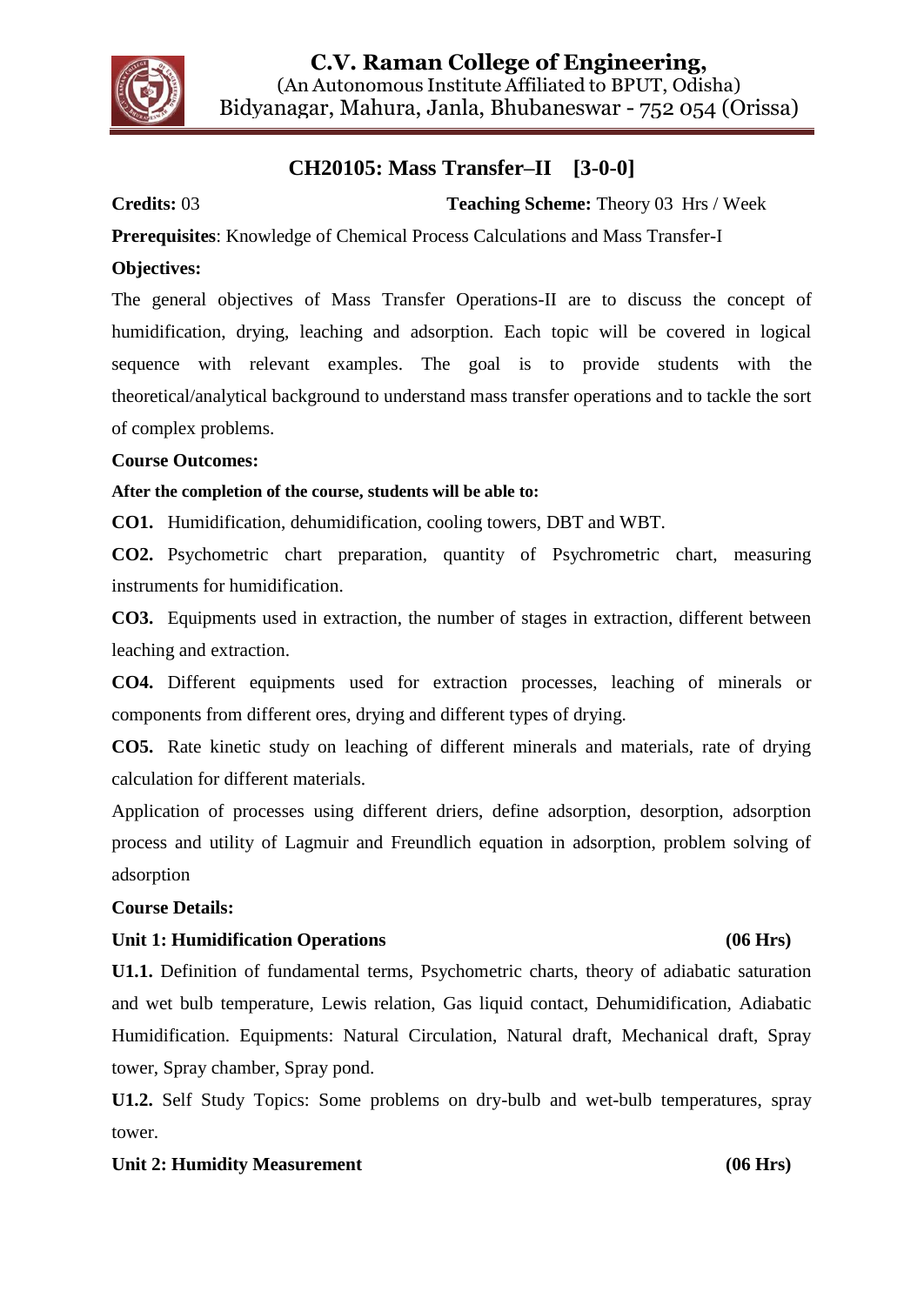

**U2.1.** Direct chemical method, Methods of humidification and Dehumidification, Hygrometer method, Sling psychrometer, Dew point method, Mirror method.

**U2.2.** Self Study Topics: Psychrometric chart, methods of humidification and Dehumidification, equipment like cooling tower, spray dryer, fluidized bed and spouted bed dryer, pneumatic dryer and vacuum dryer.

#### Unit 3: Liquid - liquid Operations (06 Hrs)

U3.1. Extraction : Introduction, liquid - liquid equilibria, analytical and graphical solutions for single and multistage operations, continuous, counter current operation without and with reflux, fractional extraction, equipment for liquid contacting operations, single stage, multistage and continuous contacting equipments.

**U3.2** Self Study Topics: Selective problems on liquid - liquid equilibria, single and multistage operations under different conditions.

### Unit 4: Leaching & Adsorption (06 Hrs)

**U4.1.** Theory of adsorption, Industrial adsorbents, adsorption equilibria, Freundlich equation, single and multistage operations, Ion - Exchange. Operation of solid, steady and unsteady state operation, equipment, analytical methods for single and multistage operations.

**U4.2.** Self Study Topics: Leaching of iron, aluminum, silica, copper etc. different types of adsorber.

### Unit 5: Drying (06 Hrs)

**U5.1.** Equilibria, Drying rate curve, Batch and continuous drying, Time of drying and calculations, Mechanism of batch drying, Equipments for batch and continuous drying operations, Design of dryers.

**U5.2** Self Study Topics: Industrial dryers Kiln, Selective problems on different types of drying under variable conditions.

### **Textbooks:**

T1. Mass Transfer Operations, R. E. Treybal, McGraw Hill, New York, 3<sup>rd</sup> Edition, 2000.

T2. Unit Operations in Chemical Engineering Mc Cabe & Smith., Mc Graw Hill International Edn,  $7<sup>th</sup>$  Edition, 2007.

T3. Mass Transfer Operations, A. Suryanarayana, New age international publishers, 2009.

T4. "Chemical Engineering – Vol. I & II", Coulson J. M.; Richardson, J. F., 6th Edition, Butterworth-Heinemann, 1999.

### **Reference Books:**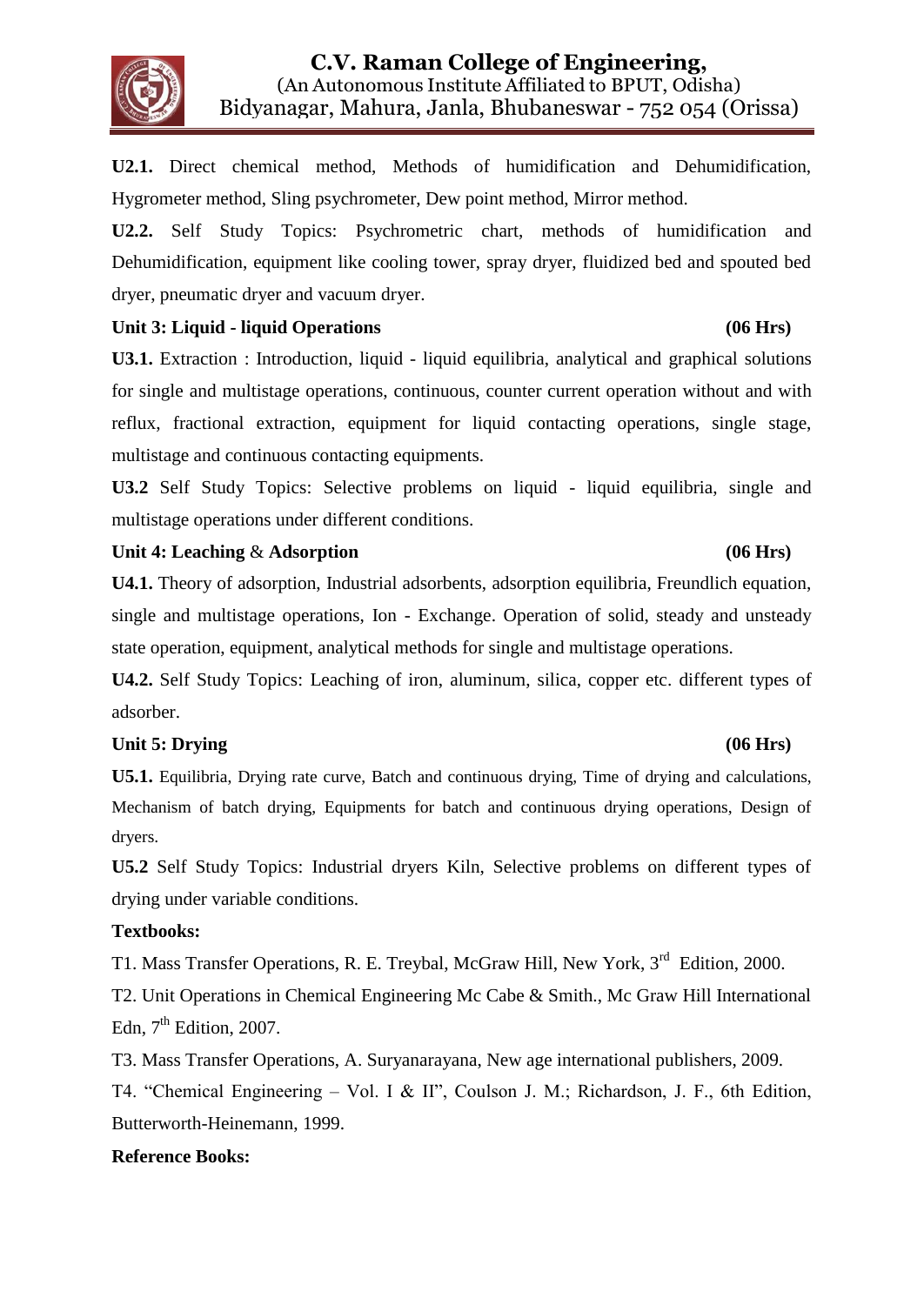

R1. Deisgn of Equilibrium Stage Process, B. D. Smith, Mc Graw Hill.

R2. J. M. Coulson and J. F. Richardson, Chemical Engineering, Vol - II, Asian books private Ltd., 2006.

R3. Perry, Perry's Chemical Engineer's Handbook, Don W. Green, Robert H., Eight Edition, 2007.

### **Open source learning:**

http://nptel.ac.in/

<http://ocw.mit.edu/courses/chemical-engineering/>

## **CH20106: Chemical Process Calculations [3-0-0]**

**Credits: 03 Teaching Scheme: Theory 03 Hrs / Week** 

**Prerequisites:** Knowledge of 10+2 standard of Chemistry

### **Objectives:**

1. Understanding the fundamental concept of chemical process calculations.

2. Detailed idea of material balance considering with and without chemical reaction.

- 3. Detailed idea of energy balance following the fundamental rules process calculations.
- 4. Understanding the concept of steady state and unsteady state for material and energy balance calculations.

5. To understand the concept of recycle, by-pass, purge adiabatic, isothermal, operations.

#### **Course outcomes:**

#### **After the completion of the course, students will be able to:**

**CO1.** Convert quantities from one set of units to another quickly and accurately.

**CO2.** Use log-log and semi-log and other types of graphs and diagrams for plotting and extraction of data.

**CO3.** Define and determine the composition of steam in-terms of mass, volume, weight and mole fractions and understand the concepts of dew point, bubble point, boiling point, humidity. dry bulb and wet bulb temperatures.

**CO4.** Solve for the unknown variables using fundamental laws, empirical relationships and Write simple phase equilibrium relationships (e.g. Raoult's and Henry's Laws) and various gas laws. (e.g. Vander-Waal's, Dalton's, Amagat's laws)

**CO5.** Perform material balance for both unit operations (e.g. Distillation, Drying, Mixing, Crystallization) and unit processes. (e.g. Chemical reacting systems)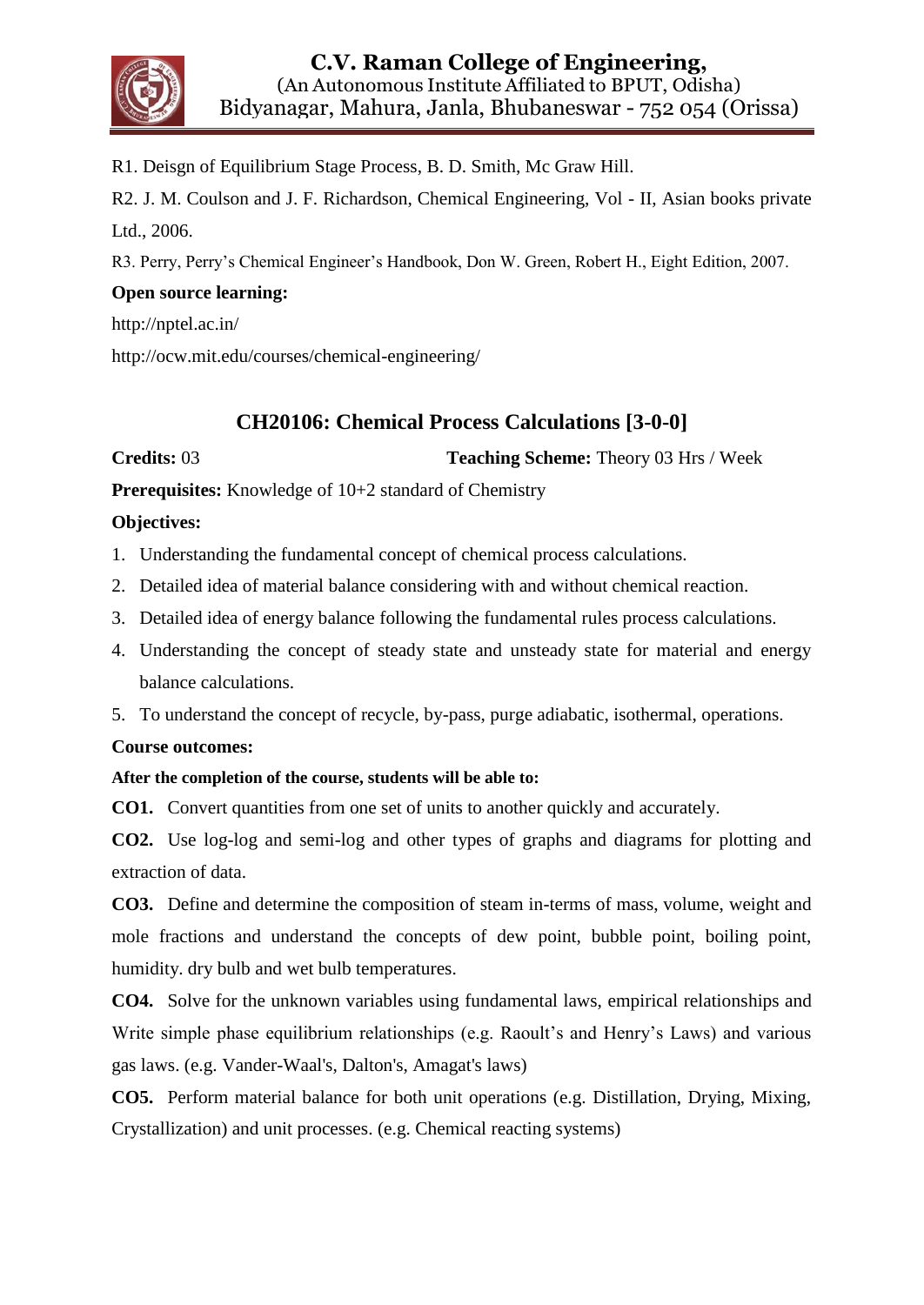

**CO6.** Understand the concepts of enthalpy, heat capacity, heats of reaction, mixing, solution, vaporization and Hess law and perform calculations and energy balance using them. **Course Details:**

#### **Unit 1: Basic Concepts of Industrial Stoichiometry (05 Hrs)**

**U1.1.** Units and types of dimensions. Dimensional analysis: Rayleigh's method and Bucking Pi theorem. Dimensional homogeneity. Conversion of units and equations. Uses of log-log and semi-log graph papers. Basic concepts of graphical differentiation, graphical integration and triangular diagram.

**U1.2.** Self study topics: Problems solving by using different methods of dimensional analysis and dimensional homogeneity.

#### **Unit 2: Introduction to Chemical Process Calculations (05 Hrs)**

**U2.1.** Mass fraction and mass percent. Volume fraction and volume percent. Mole fraction and mole percent. Weight fraction and weight percent. Limiting and excess reactants. Percentage and degrees of conversion. Degree of completion. Selectivity. Yield and yield percent. Dew point, bubble point and boiling point. Humidity and saturation. Dry-bulb and wet-bulb temperatures.

**U2.2.** Self study topics: Problems solving using the concepts of mole fraction and percent, limiting and excess reactants, selectivity, yield percent, dry-bulb and wet-bulb temperatures.

#### **Unit 3: Calculations of Gas Laws and Equations of States (04 Hrs)**

**U3.1.** Behaviour of ideal gases and laws. Van der-Waal's law, Dalton's law, Amagat's law, Raoult's law, Henry's law, Antoine's equation. Effect of temperature on vapour pressures. Liquefaction and vaporization.

**U3.2.** Self study topics: Solving problems based on the concepts of various gas laws and equations of states.

#### **Unit 4: Material Balance and Stoichiometry (08 Hrs)**

## **U4.1.** Basic ideas of material balance. Material balance with and without chemical reactions for different unit operations and unit processes: Distillation, Drying, Evaporation, Adsorption, Mixing, Crystallization. Material balance for steady and unsteady state systems. Calculations of systems with recycle, by-pass and purge.

**U4.2.** Self study topics: Problems solving using the concepts of material balance for steady and unsteady state systems considering with reaction and without reaction mechanisms.

#### **Unit 5: Energy Balance and Stoichiometry (08 Hrs)**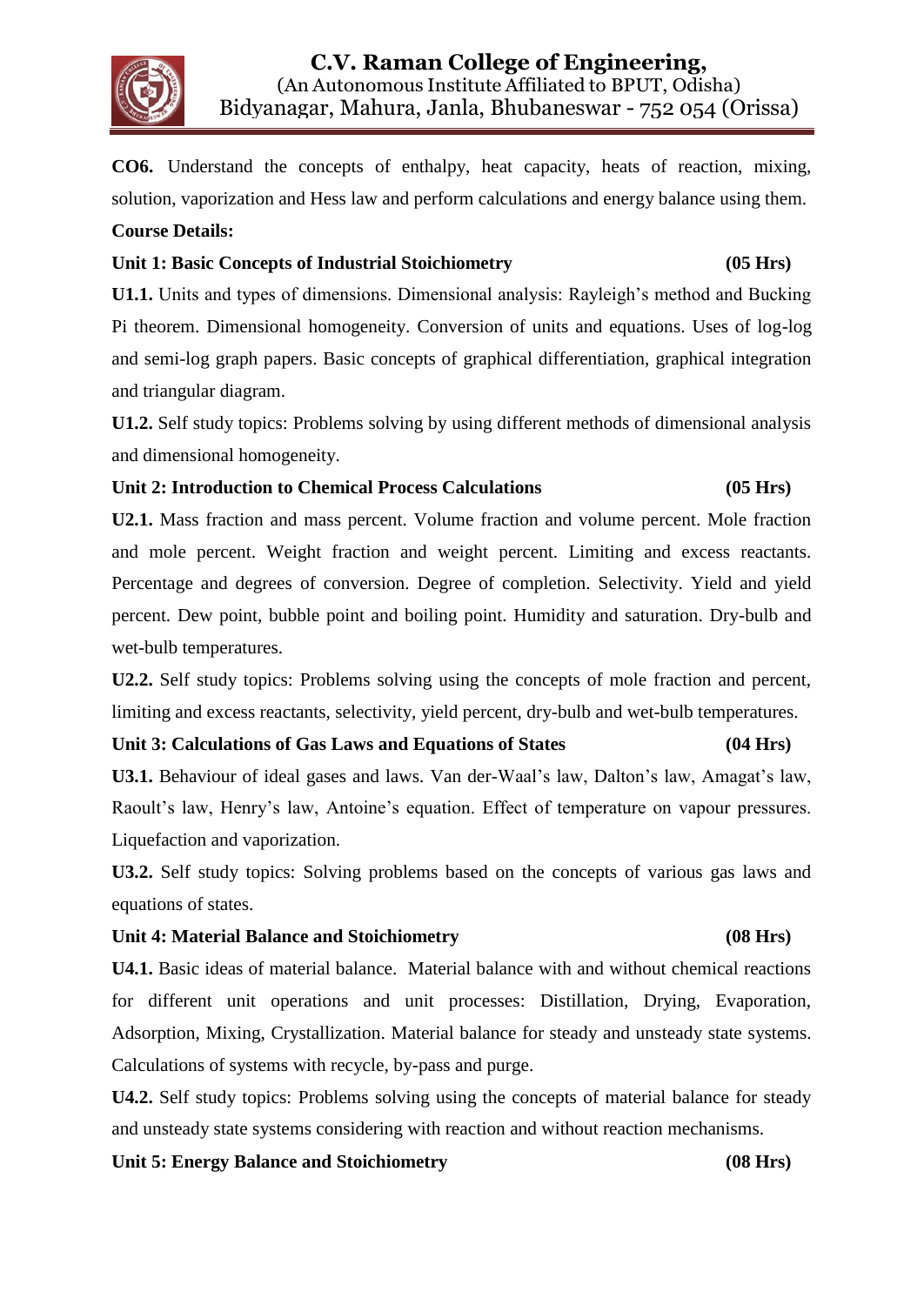

**U5.1.** Basic ideas of energy balance. Energy balance with and without chemical reactions. Basic ideas of thermophysics and thermochemistry. Calculation of enthalpy, heat capacity, specific heat capacity, heat and standard heat of reaction and formation, heat of combustion, heat of solution, heat of mixing, heat of vaporization and condensation. Hess's law. Adiabatic and theoretical flame temperatures.

**U5.2.**Self-Study topics: Solving the problems of energy balance considering the concepts of thermophysics and thermochemistry.

Five assignments to be given to the students based on Self-Study, comprising of one assignment from each unit.

#### **Text Books:**

- 1. Chemical Process Principles, Hougan D. A., Watson K.M. and Ragatz R. A., Asia Publishing House, Vol. 1, 1962.
- 2. Basic Principles and Calculations in Chemical Engineering, Himmelblau D.M., Prentice Hall, 6th ed., 1996.
- 3. Stoichiometry, Bhatt B.I. and Vora S.M., Tata McGraw-Hill Publishing Company Ltd.,,  $4<sup>th</sup>$  edition, 2001.

#### **Reference Book:**

1. Elementary Principles of Chemical Processes, Felder R.M. and Rousseau R.W., 3<sup>rd</sup> ed., John Wiley, 1999.

#### **Open source learning:**

http://nptel.ac.in/ <http://ocw.mit.edu/courses/chemical-engineering/>

## **EC21161: Electronics Engineering [3-0-0]**

**Credits:** 02 **Teaching Scheme:** Theory 03 Hrs / Week

**Prerequisites:** Physics

#### **Course Outcomes:**

- **CO1:** Define and identify the different electrical signals.
- **CO2:** Apply the knowledge of semiconductors in different electronics circuits.
- **CO3:** Illustrate the knowledge to understand and identify amplifiers and oscillators.
- **CO4:** Demonstrate the basic knowledge of digital electronics, Boolean algebra and combo circuits.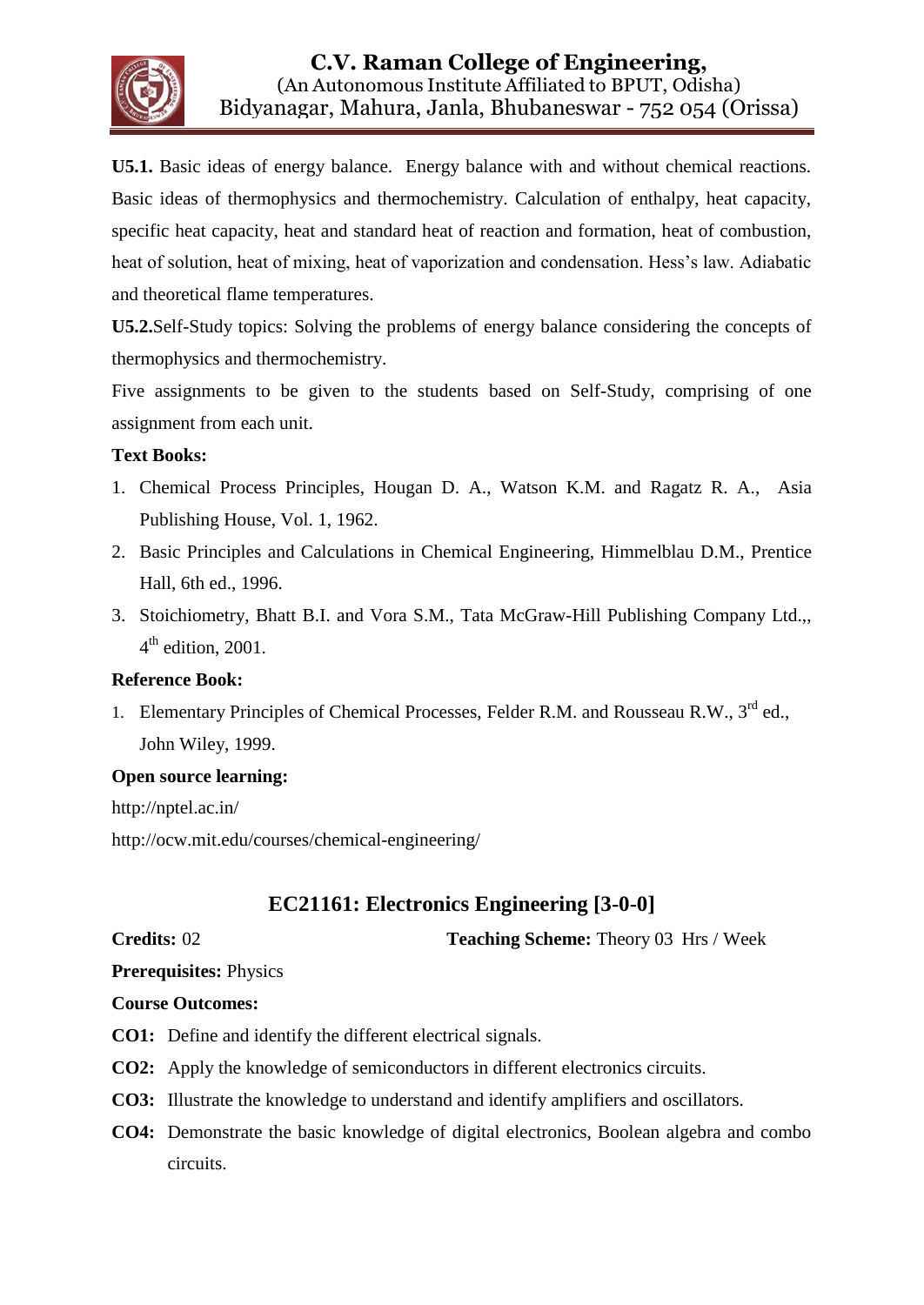

**CO5:** Explain and demonstrate the knowledge of microcomputer and sensors.

**CO6**: Read voluntarily to enhance the knowledge in electronics engineering domain.

#### **Course Details:**

#### **Unit 1: Signals and Semiconductor Diodes (08 Hrs)**

**U1.1.** Introduction to Electronics: Signals, Classification of signals. Semiconductor Diodes: Introduction, Physical operation of p-n junction diodes, Characteristics of p-n junction diodes, Zener diode. Diode applications: Rectifier circuits (half-wave, full-wave).

**U1.2.** Equivalent circuit of diode, Light emitting diode and Photo diode.

#### **Unit 2**: **Bipolar Junction Transistors (08 Hrs)**

**U2.1.** Bipolar Junction Transistors (BJTs): Construction and physical operation of n-p-n and p-n-p transistors in the active region, Types of BJT configuration and current-voltage characteristics. BJT Circuits at DC: Biasing in BJT amplifier circuits.

**U2.2.** BJT as a switch, Load line analysis, Stability of BJT biasing circuits.

#### **Unit 3**: **Op-Amp and Its Applications (08 Hrs)**

**U3.1.** The Operational Amplifier (Op-Amp): Introduction to Op-Amp, The ideal Op-Amp, Characteristics of Ideal Op-Amp. Applications of Op-Amp: Inverting and non-inverting configurations, Summing amplifier, Integrator, Instrumentation amplifier.

Feedback Amplifiers and Oscillators: Introduction to feedback, Amplifier with negative feedback, Basic principles of sinusoidal oscillators, Op-Amp Oscillator circuits (Wien-Bridge oscillator and Crystal oscillator).

**U3.2.** Difference amplifier, Differentiator, Properties and advantages of negative feedback,

#### **Unit 4**: **Digital Electronics (08 Hrs)**

**U4.1.** Digital Electronic Principles: Introduction, Binary digits, Logic levels and Digital waveforms, Introduction to basic logic operation, Number system, Decimal numbers, Binary numbers, Decimal-to-Binary conversion, Simple binary arithmetic.

Logic Gates and Boolean Algebra: The inverter, The AND, OR, NAND NOR, Exclusive-OR and Exclusive-NOR gate, Boolean operations and expressions, Laws and Rules of Boolean algebra, DeMorgan's theorem, Boolean analysis of logic circuits.

**U4.2.** Octal and Hexadecimal number system, Implementation using universal logic gates.

**Unit 5**: **Microprocessors and Sensors (08 Hrs)**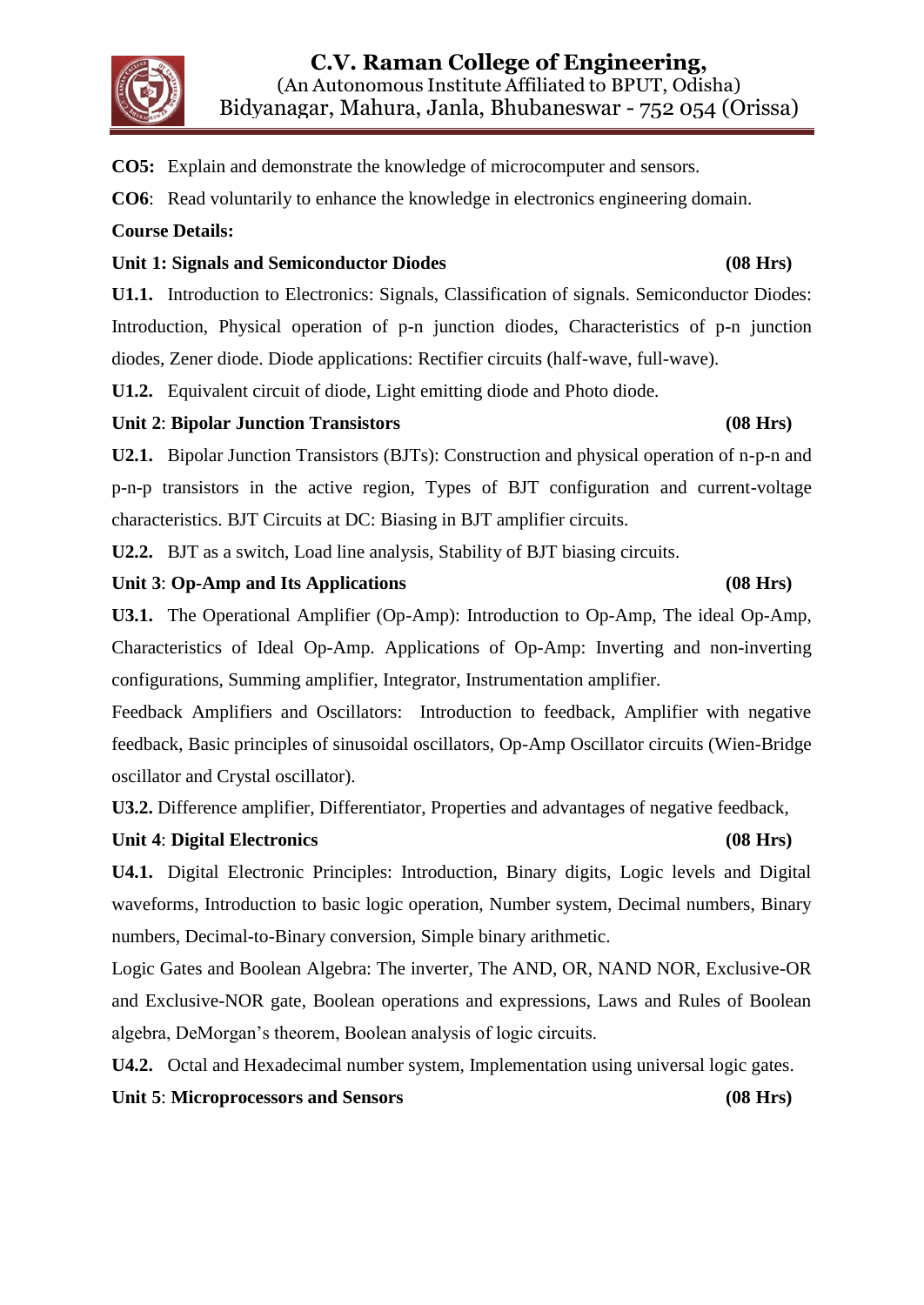

**U5.1.** Microprocessor and Microcontroller: Architectural advancement of microprocessor, Features of microprocessors (8085, 8086), Features of microcontroller (8051), Comparison between microprocessor and microcontroller.

Sensors: Capacitive and inductive pressure sensor, piezo-electric pressure sensor, IR sensor, Temperature sensor, piezo-electric accelerometer.

**U5.2.** Tristate devices, Memory and Input Output Interfacing devices, Tactile sensor, Gyroscope, Tachometer.

#### **Text Books:**

- T1. "Electronic Devices and Circuits", Anil K. Maini and Varsha Agrawal, Wiley India Pvt Ltd,  $1<sup>st</sup>$  Edition, 2009.
- T2. "Digital Fundamentals", Thomas L. Floyd, Pearson Education, 8th Edition, 2005.
- T3. "Fundamentals of Microprocessors and Microcomputers", B. Ram, Dhanpat Rai Publication Limited,  $8<sup>th</sup>$  Edition, 2012.
- T4. "Principles of Industrial instrumentation and control", D. Patranabis, Mcgraw Hill Education,  $3<sup>rd</sup>$  edition, 2010.

#### **Reference Books:**

- R1."Microelectronic Circuits", Adel S. Sedra and Kenneth C. Smith, Oxford University Press,  $6<sup>th</sup>$  Edition, 2013.
- R2."Integrated Electronics: Analog and Digital Circuit", Jacob Millman, Christos Halkias and Chetan D Parikh, Mcgraw Hill Education, 2nd Edition, 2011.
- R3."Electronic Devices and Circuit Theory", Robert L. Boylestad and Louis Nashelsky, Pearson Education,  $10^{th}$  Edition, 2009.
- R4."Introduction to Measurements and Instrumentation", A.K.Ghosh, PHI Learning PVT. LTD, 3<sup>rd</sup> Edition, 2012.

#### **CH20304: Mechanical Operation Lab [0-2-0]**

**Credit:** 01 **Teaching Scheme:** Laboratory 02 Hrs / Week

**Objectives:** This lab will provide the understanding of unit operations such as characteristics of particulate solids, principles of size reduction, crushing and grinding equipment, size separation, settling and their role in mineral processing industries.

#### **Course Outcomes:**

**After completing this laboratory, the students will be able to:**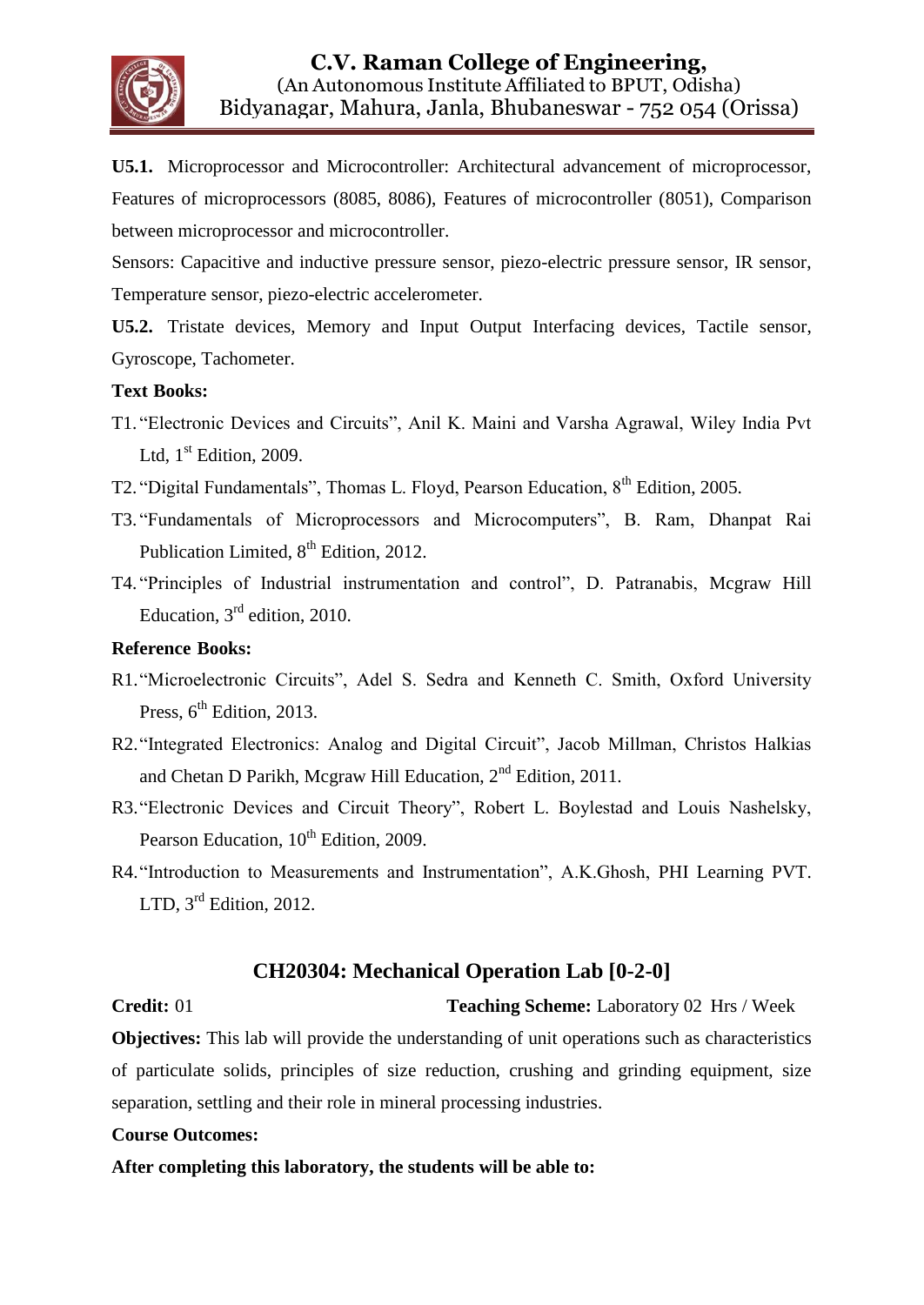

**CO1.** Apply the knowledge to find out the average particle size of a material by surface – volumes mean diameter method and also to find out the effectiveness of a hand screening method of a screen and efficiency of Wilfley Table.

**CO2.** Visualize practically the application of sink and float method and floatation technique to separate mixture of coal into two fractions.

**CO3.** Determine the batch sedimentation data under specified conditions.

**CO4.** Gain hand on experience in plate and frame filter press to calculate the specific cake resistance and filter medium resistance of slurry in the filter press.

#### **Course Details:**

**List of Practicals: (**Any 10**)**

**Experiment No. 1:** To find out the average size of particles in a sample (Volume - surface mean diameter).

**Experiment No. 2:** To determine the Grindability Index of coal by Hard Groove machine.

**Experiment No. 3:** To determine the time of grinding in a ball mill for producing a product with 80% passing a given screen.

**Experiment No. 4:** To separate a mixture of coal into two fractions using sink and float method.

**Experiment No. 5:** To separate a mixture of coal into two fractions using flotation technique. **Experiment No. 6:** To determine the Optimum time of sieving for a given sample of material.

**Experiment No. 7:** To verify the Rittinger's and Kick's law using crushing rolls and to find out the Work Index of the coal.

**Experiment No. 8:** To find out the effectiveness of hand screening of a given screen.

**Experiment No. 9:** To determine the batch sedimentation data and to calculate the minimum thickener area under given conditions.

**Experiment No. 10:** To determine the specific cake resistance and filter medium resistance of slurry in Plate - and - frame filter press.

**Experiment No. 11:** To verify the laws of size reduction using a vibrating mill.

**Experiment No. 12:** To find the effectiveness of a Trammel.

**Experiment No.13:** To find the size analysis of a given fine sample using Beaker decantation method.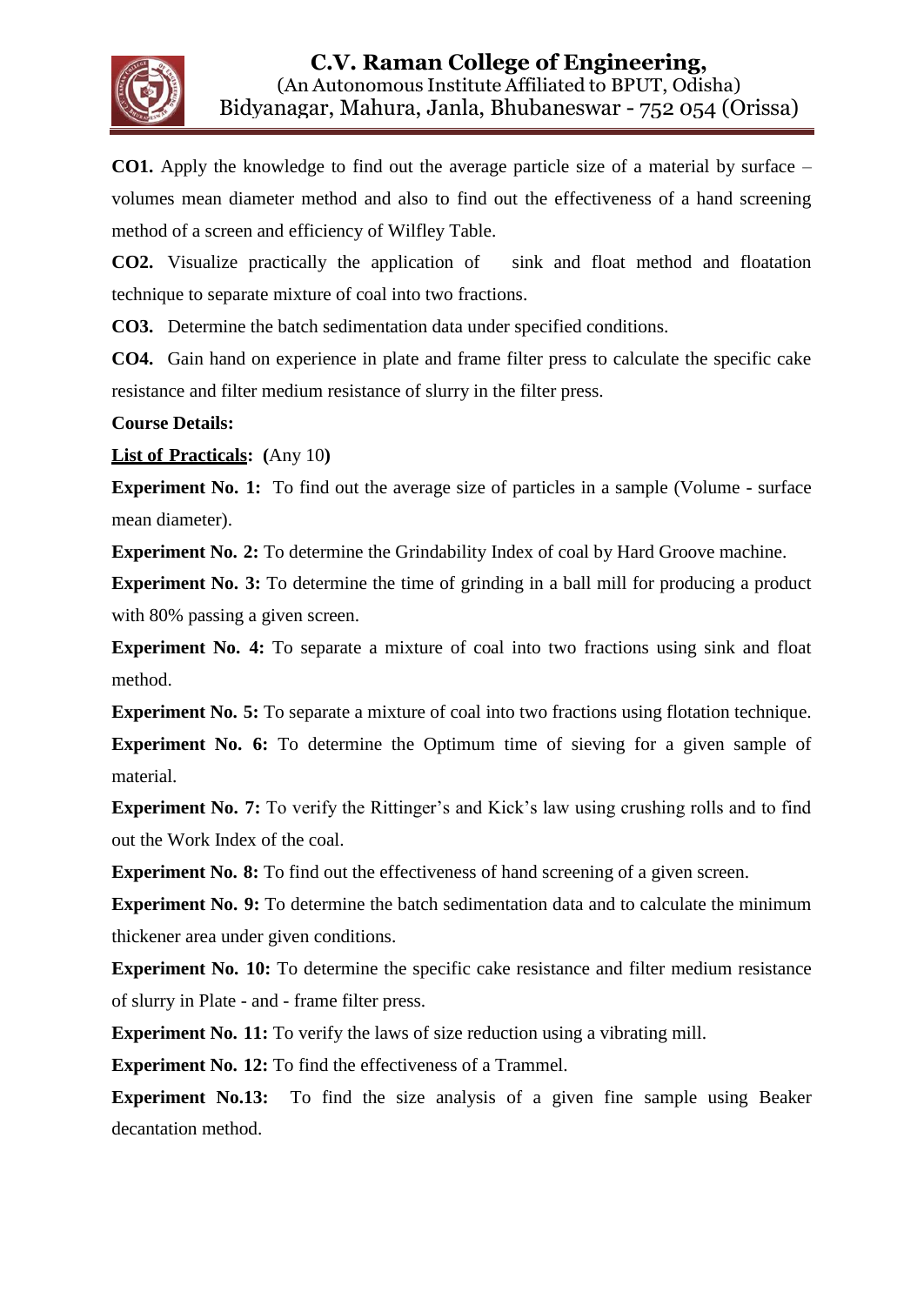

**Experiment No.14:** To compare open circuit and closed circuit grinding by means of a ball mill.

**Experiment No. 15:** To concentrate a given material by means of Tabling.

### **Text Books:**

T1. "Unit Operations of Chemical Engineering", McCabe W. L. & Smith J. C, Tata McGraw Hill Publications, 5th edition

T2. "Stoichiometry", Bhatt B. I. and Vora S. M, Tata McGraw Hill Publications, 4th Edition, 2004.

T3. "Chemical Engineering Vol. 2", Coulson J.M. & Richardson J.F, Pergamon Press, 5th ed., 2002. "Title of the book", Authors Name, Publishers Name, Edition, Year of Publication.

#### **Reference Books:**

R1. "Principles of Unit Operations", Foust A.S., John Wiley & Sons, 1965.

R2. "Heat Transfer", Holman J. P., McGraw Hill, 7th edition, 1993.

R3. "Principles & Calculations in Chemical Engineering", Himmelblau D. M., Tata McGraw-Hill, 7th Edition, 2004. "Title of the book", Authors Name, Publishers Name, Edition, Year of Publication.

## **CH20305: Mass Transfer Lab [0-2-0]**

**Credit: 01 Teaching Scheme: Laboratory 02 Hrs / Week** 

### **Prerequisites**: Nil

#### **Objectives:**

- 1. To provide hands-on experience in performance of mass transfer, separations related processes and equipment.
- 2. To familiarize students with various methods of data gathering, analysis and reduction.

#### **Course Outcomes:**

#### **After completing the laboratory, the students will be able to:**

**CO1.** Understand and demonstrate mass transfer operations and models.

**CO2.** Formulate and validate different types of interface reactions in diffusion.

**CO3.** Apply the principles of mass transfer operation such as diffusivity, HETP, etc. and calculate theoretical plates in chemical process industries.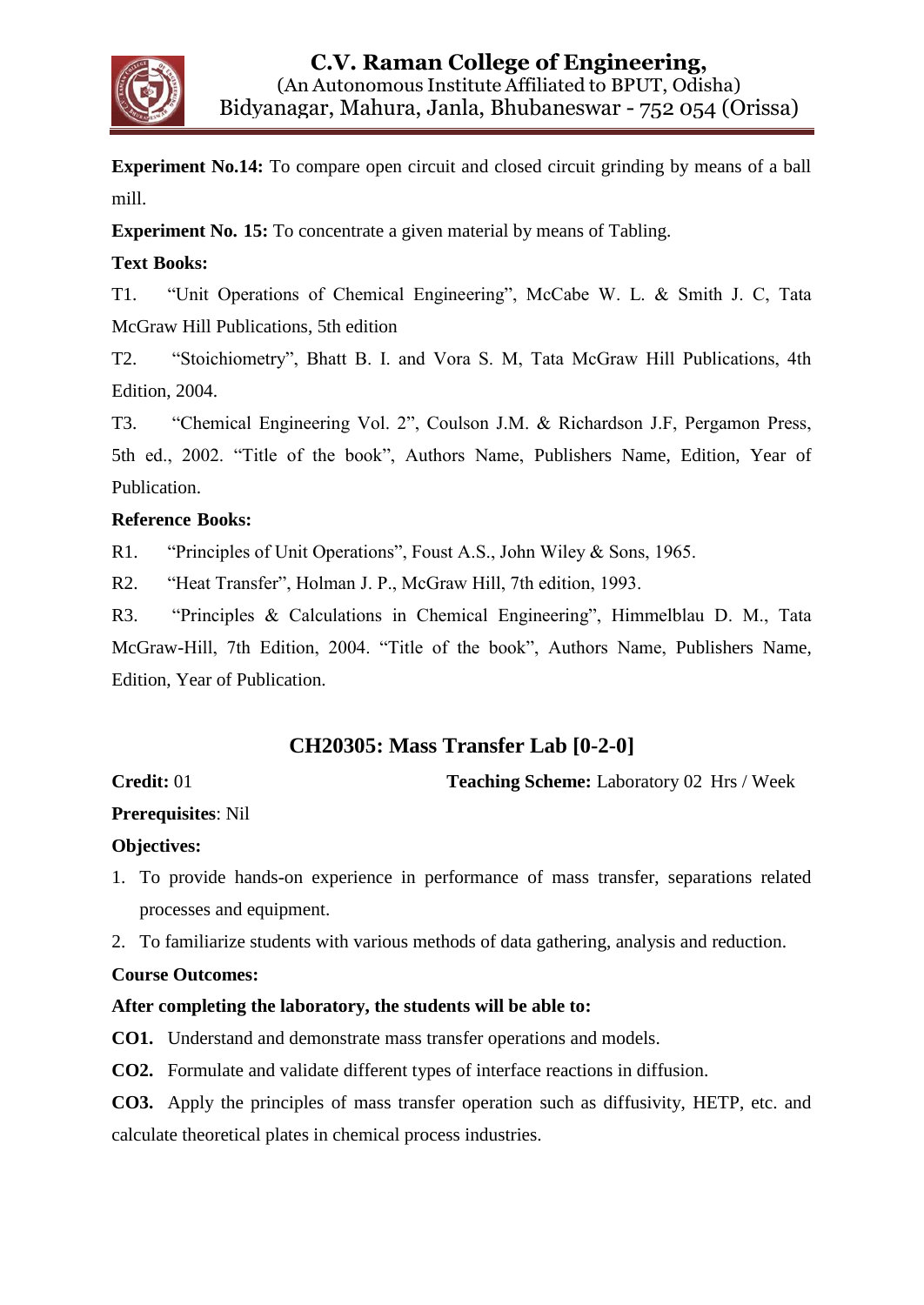

**CO4.** Determine the performance and efficiencies of mass transfer equipment such as crystalliser, distillation column, dryers etc. and able to explain through graphical approach.

#### **List of Practicals: (**Any 10**)**

**Experiment No.1:** To verify Rayleigh's equation through simple distillation for binary mixture of water and ethanol.

**Experiment No.2:** To determine vaporization and thermal efficiencies in steam distillation of the given organic liquid i.e. nitrobenzene or aniline etc.

**Experiment No.3:** To study the height equivalent to a theoretical plate (HETP) of packed column at total reflux for a binary system of ethanol and water using Fenske's equation.

**Experiment No.4:** To study the phenomenon of surface evaporation and determine the constants of Himus equation.

**Experiment No.5:** To determine the vapour – liquid equilibrium curve for carbon tetrachloride-air system.

**Experiment No.6:** To determine the diffusivity coefficient for carbon tetrachloride- air system.

**Experiment No.7:** Performance of lab scale bubble cap distillation column at different reflux ratios.

**Experiment No.8:** Drying of solids in a tray drier under forced draft condition.

**Experiment No.9:** A rotary dryer consists of a cylindrical shell, set with its axis at a right angle to the horizontal and mounted on rollers so that it can be rotated.

**Experiment No.10:** To determine that mass transfer coefficients for the given system using the experimental setup.

**Experiment No.11:** To study the performance of a Swenson walker Crystallizer and to determine the crystal yield and the efficiency of crystallizer.

**Experiment No.12:** To conduct extraction of oil from a sample mustard cake.

#### **Text Books:**

T1. Mass Transfer Operations, Treybal, R.E., McGraw Hill, 3rd edition, 1980.

T2. Chemical Engineering–Vol. I & II, Coulson, J. M.; Richardson, J. F., Butterworth-Heinemann, 6<sup>th</sup> edition, 1999.

#### **Reference Books:**

R1. Unit Operations of Chemical Engineering, McCabe, W. L.; Smith, J. C.;Harriott, P., McGraw-Hill, 4th ed., 1985.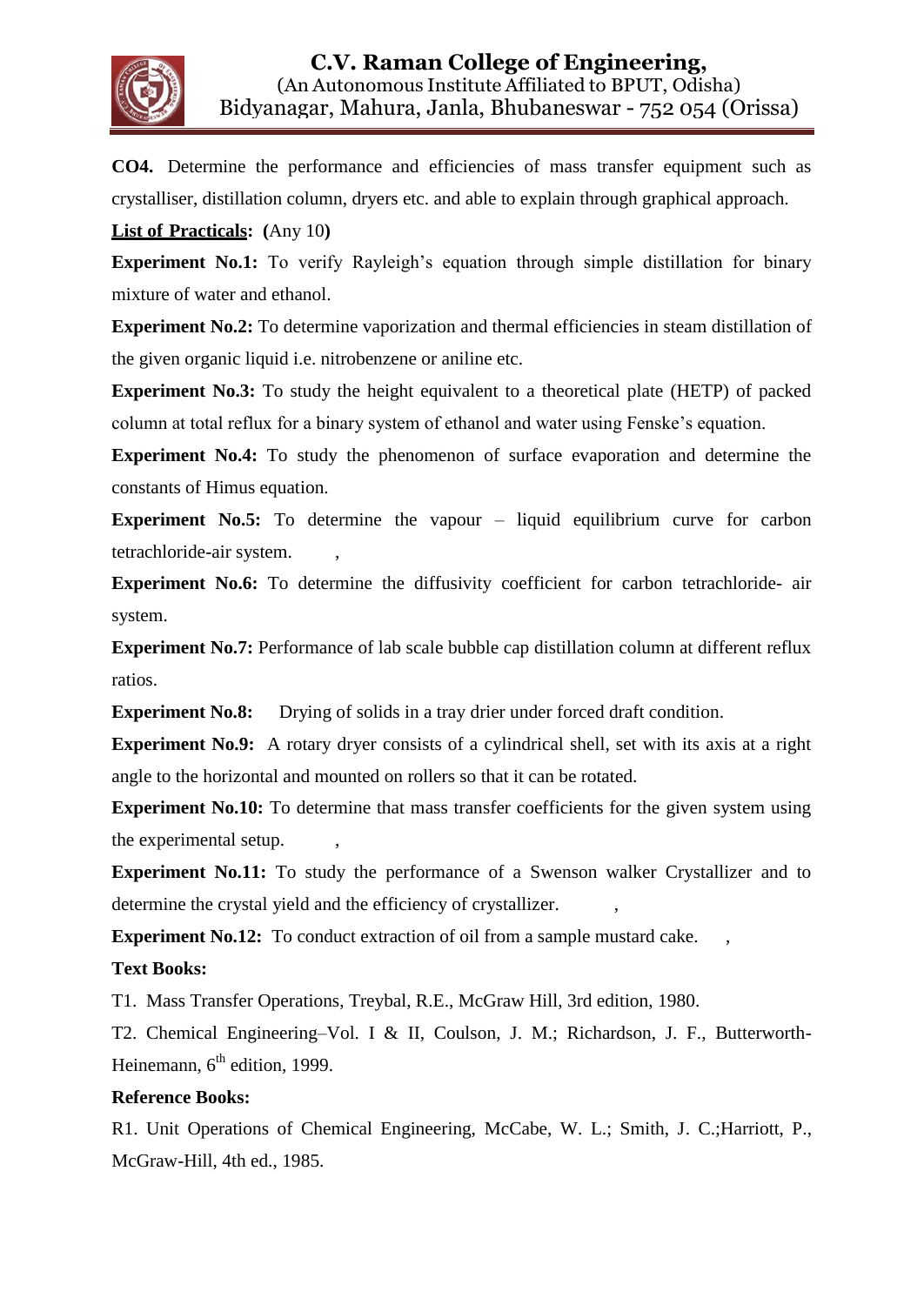

R2. "Perry's Chemical Engineer's Handbook", Perry, Robert H.; Green, Don W., McGraw-Hill, 6thEdition, 1984.

## **EC21361: Electronics Engineering Lab [0-2-0]**

**Credit:** 01 **Teaching Scheme: -** Laboratory 02 Hrs / Week

**Prerequisites**: Physics Lab.

**Course Outcomes:**

#### **After completing the laboratory, the students will be able to:**

- **CO1:** Recognize various types of electronics components and demonstrate their parameters.
- **CO2:** Demonstrate the knowledge of different electronics instruments like DSO/CRO, function generator, multimeter etc.
- **CO3:** Apply the knowledge of electronic components to imitate basic electronics circuits.
- **CO4:** Identify different types of digital logic gates and observe their characteristics.

**CO5:** Practice various arithmetic and logic operations with the help of 8085 microprocessor.

**CO6**: Recognize different types of sensors and observe their functioning.

#### **Course Details:**

#### **List of Practicals: (**Any 10**)**

- **Experiment No. 1:** Study of electronic components, operation and use of oscilloscope and function generator to measure different parameters of a given waveform.
- **Experiment No. 2:** V-I characteristics of semiconductor diode and determining its DC and AC resistances.
- **Experiment No. 3:** Implementation of half-wave and full-wave rectifier circuits without and with capacitor filter and measurement of their ripple factor values.
- **Experiment No. 4:** Design, assemble and test of voltage divider biasing circuit using common emitter BJT.
- **Experiment No. 5:** Design and implement Op-Amp applications (Inverting, noninverting).
- **Experiment No. 6:** R.C phase shift oscillator/Wien-Bridge oscillator using OP-Amp/Crystal oscillator.
- **Experiment No. 7:** Digital Logic Gates: Truth table verification of AND, OR, NAND, NOR, EX-OR, EX-NOR, NOT gates.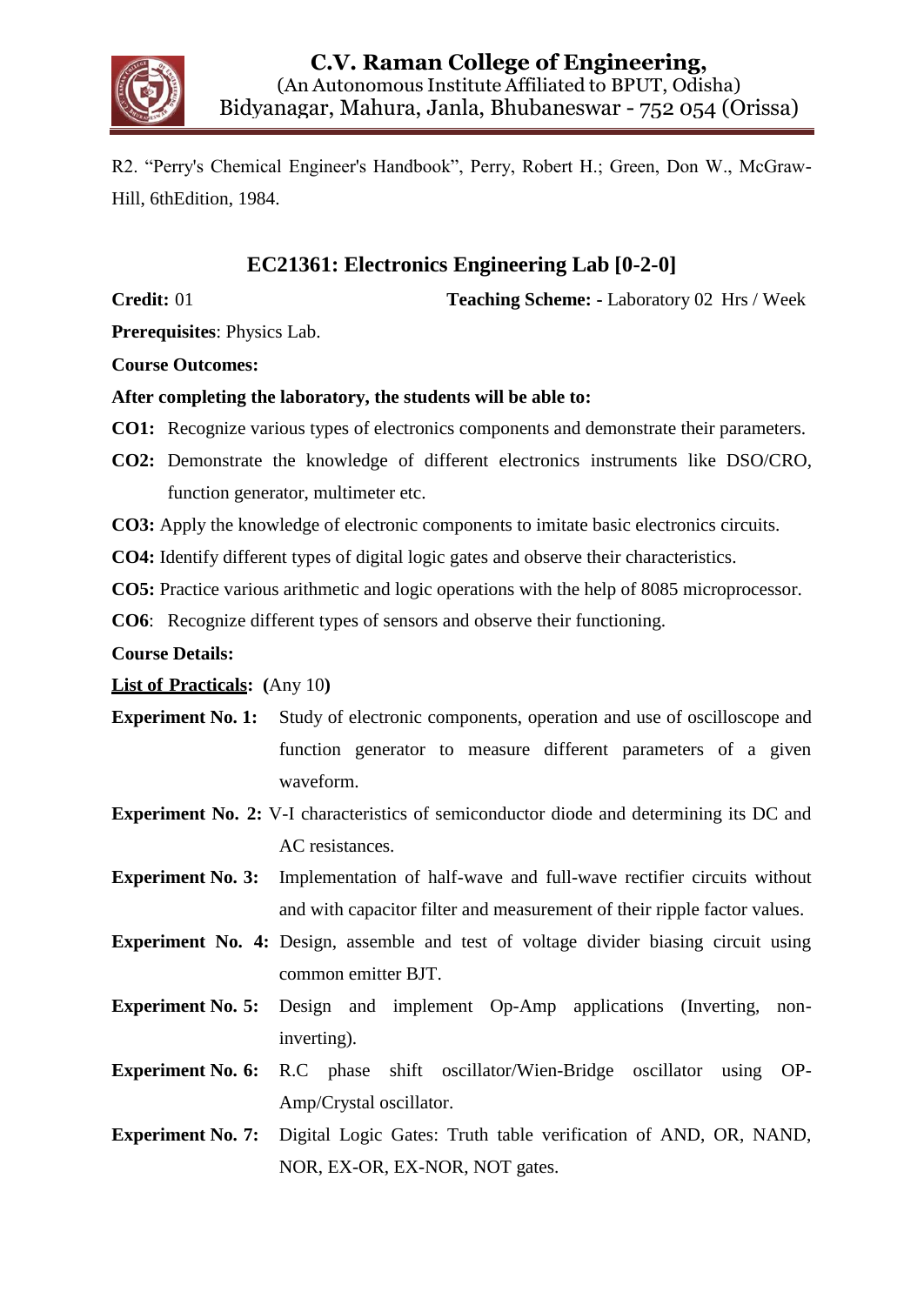

- **Experiment No. 8:** Temperature measurement using Thermocouple, Thermister, RTD and LM35.
- **Experiment No. 9:** Introduction to microcomputer system and programming using 8085 (Addition, subtraction).
- **Experiment No.10:** To find largest and smallest number in a given data array using 8085 microprocessor.
- **Experiment No.11:** Voltage-Current characteristics of common emitter n-p-n transistor.

**Experiment No.12:** Flow control using P.I.D controller.

#### **Text Books:**

- T1. "Electronic Devices and Circuits", Anil K. Maini and Varsha Agrawal, Wiley India Pvt Ltd,  $1<sup>st</sup>$  Edition, 2009.
- T2. "Digital Fundamentals", Thomas L. Floyd, Pearson Education, 8<sup>th</sup> Edition, 2005.
- T3. "Fundamentals of Microprocessors and Microcomputers", B. Ram, Dhanpat Rai Publication Limited,  $8<sup>th</sup>$  Edition, 2012.
- T4. "Electrical and Electronics Measurements and Instrumentation", A.K.Sawhney, Dhanpat Rai Publications, 9th Edition, 2011.

#### **Reference Books:**

- R1. "Electronic Instrumentation", H. S. Kalsi, Mcgraw Hill Education, 3<sup>rd</sup> Edition, 2010.
- R2."Principles of Industrial instrumentation and control", D. Patranabis, Mcgraw Hill Education, 3<sup>rd</sup> edition, 2010.

### **CH24302: General Seminar on Research Methodology [0-2-0]**

**Credit:** 01 **Teaching Scheme:** Laboratory 02 Hrs / Week **Prerequisites**: The students should have tolerable proficiency in language skills – listening, speaking, reading, writing and Grammar of English as envisaged in the syllabus of  $10+2$ standard.

#### **Objectives:**

1. By the end of the course the students will have understood the process of conducting research in their respective fields with tolerable proficiency.

2. They will have learnt about different parts of a technical dissertation.

#### **Course outcomes:**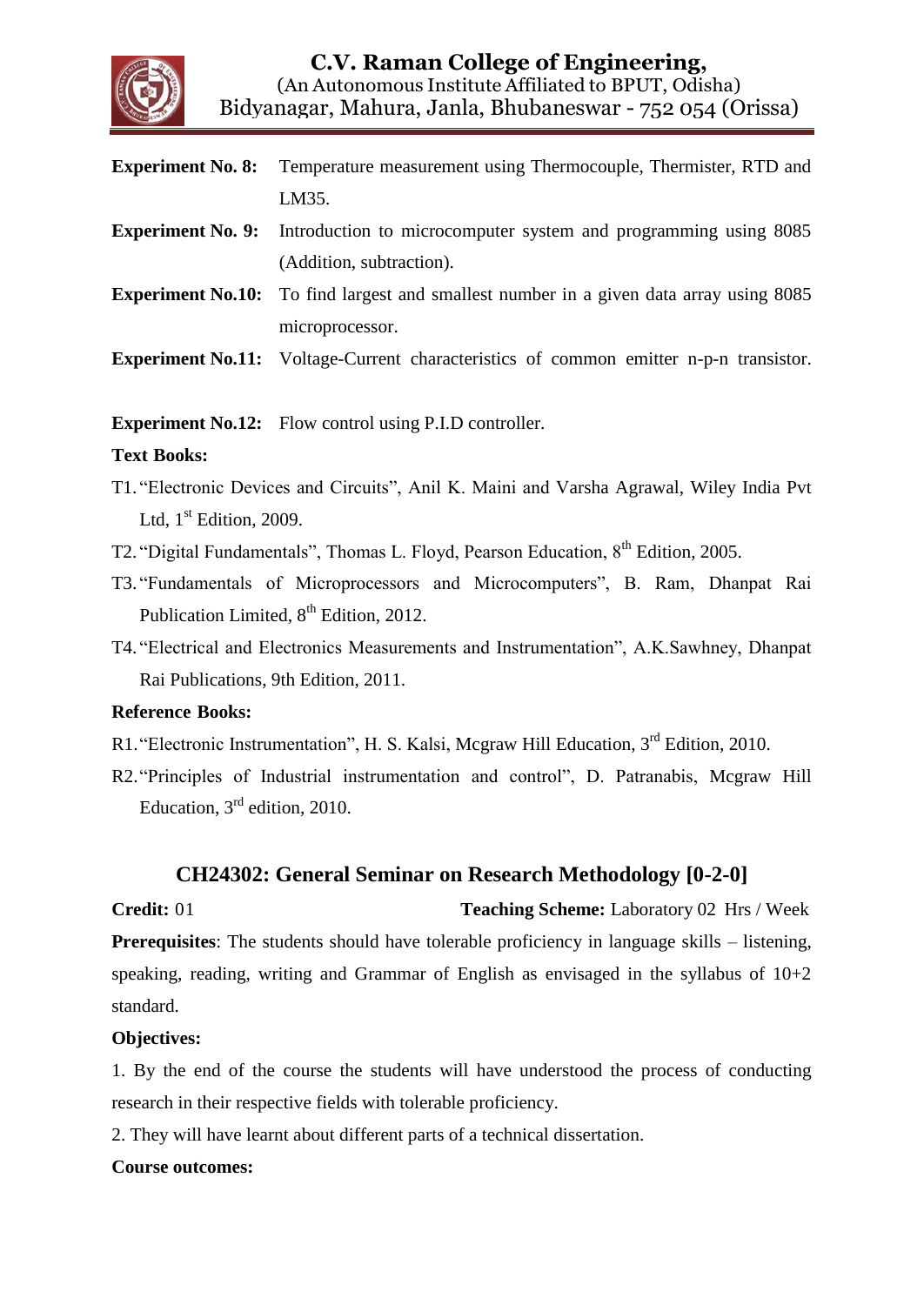

#### **After the completion of the course, the students will be able to**:

**CO1.** Research Initiation methods with particular emphasis on literature survey, gap analysis and generation of problem statements

**CO2.** Formulation of the project followed by analysis and learning of data through various statistical techniques

**CO3.** Structuring of thesis and understanding of mode of presentation of various essential component of the thesis

**CO4.** Identification of various arenas of research publications and understanding of basic essential steps for each case

#### **Course Details:**

Lab–1: Objectives and types of research: Research methods vs. Methodology. Types of research – Descriptive vs. Analytical, Applied vs. Fundamental, Quantitative vs. Qualitative, Conceptual vs. Empirical.

**Lab–2:** Research Formulation – Defining and formulating the research problem. Importance of literature review in defining a problem. Identifying gap areas from literature review. Development of working hypothesis. Thesis statement / Statement of the problem – Introduction

**Lab–3:** Research design and methods – Basic Principles- Need of research design. Important concepts relating to research design. Observation and Facts, Laws and Theories, Prediction and explanation, Induction, Deduction, Development of Models. Developing a research plan

**Lab–4:** Data Collection and analysis: Execution of the research - Observation and Collection of data - Methods of data collection, sampling Methods, Data Processing and Analysis strategies - Data Analysis with Statistical Packages, hypothesis-testing, generalization and Interpretation.

**Lab–5:** Reporting and thesis writing – Structure and components of scientific reports - Types of report. Technical reports and thesis. Significance, different steps in the preparation, Layout, structure and Language of typical reports.

**Lab–6:** Illustrations and tables - Bibliography, referencing and footnotes. Oral presentation: Planning, Preparation, Practice, making presentation, Use of visual aids and Importance of effective communication.

**Lab–7:** Application of results and ethics, Environmental impacts, Ethical issues - ethical committees. Intellectual property rights and patent law. Reproduction of published material –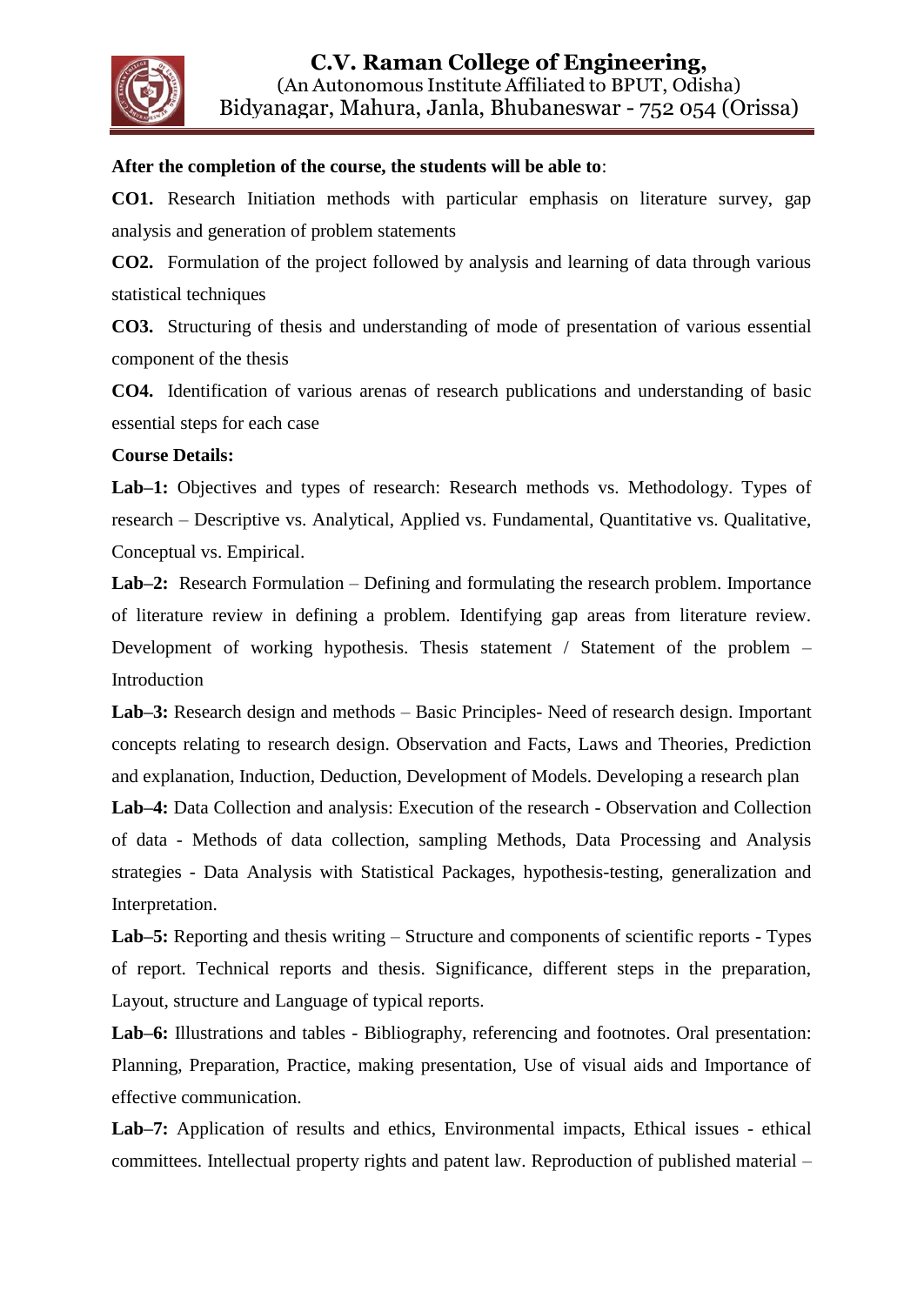

Plagiarism - Citation and acknowledgement - Reproducibility and accountability.

#### **Text Books:**

- 1. Wisker, Gina, The Postgraduate Research Handbook**,** 2nd edition, 2007, Palgrave Macmillan.
- 2. Modern Language Association of America. 2009. MLA handbook for writers of research papers. 7th ed. New York: Modern Language Association of America.

#### **Reference Book:**

1. Walliman, N. 2011. Research methods: the basics. Oxon: Routledge.

### **CH27398: Mini Project [0-4-0]**

#### **Credits:** 02 **Teaching Scheme:** 04 Hrs / Week

For 4<sup>th</sup> semester students, a Mini Project is to be carried out considering the following objectives:

- 1. Scope for creativity
- 2. Hands on experience
- 3. Academic occupancy
- 4. Based on all the subjects in the continuing semester
- 5. The Mini Project group will be of 3 to 5 students.
- 6. Head of the Department will appoint Mini Project Guides. 02 credits will be awarded to the candidates after the viva voce and project demonstration at the end of the semester based on the project statement and requirements. The students are advised to utilize the laboratory resources before or after their contact hours as per the prescribed module.

#### **Course outcomes:**

#### **After the completion of the course, the students will be able to**:

**CO1.** Survey literature to know about previous and ongoing researches in various fields and therefore select the particular area to work for based on the gaps and opportunities found from literature survey and to express the findings from literature survey in written form.

**CO2.** Apply basic engineering fundamentals in the selected domain of practical applications to analyze a concept/system/machine operation/process etc. by working as an individual or in a team and contribute to the development of the project.

**CO3.** Develop engineering ideas with significant novelty and develop a techno-commercial feasibility model for its implementation.